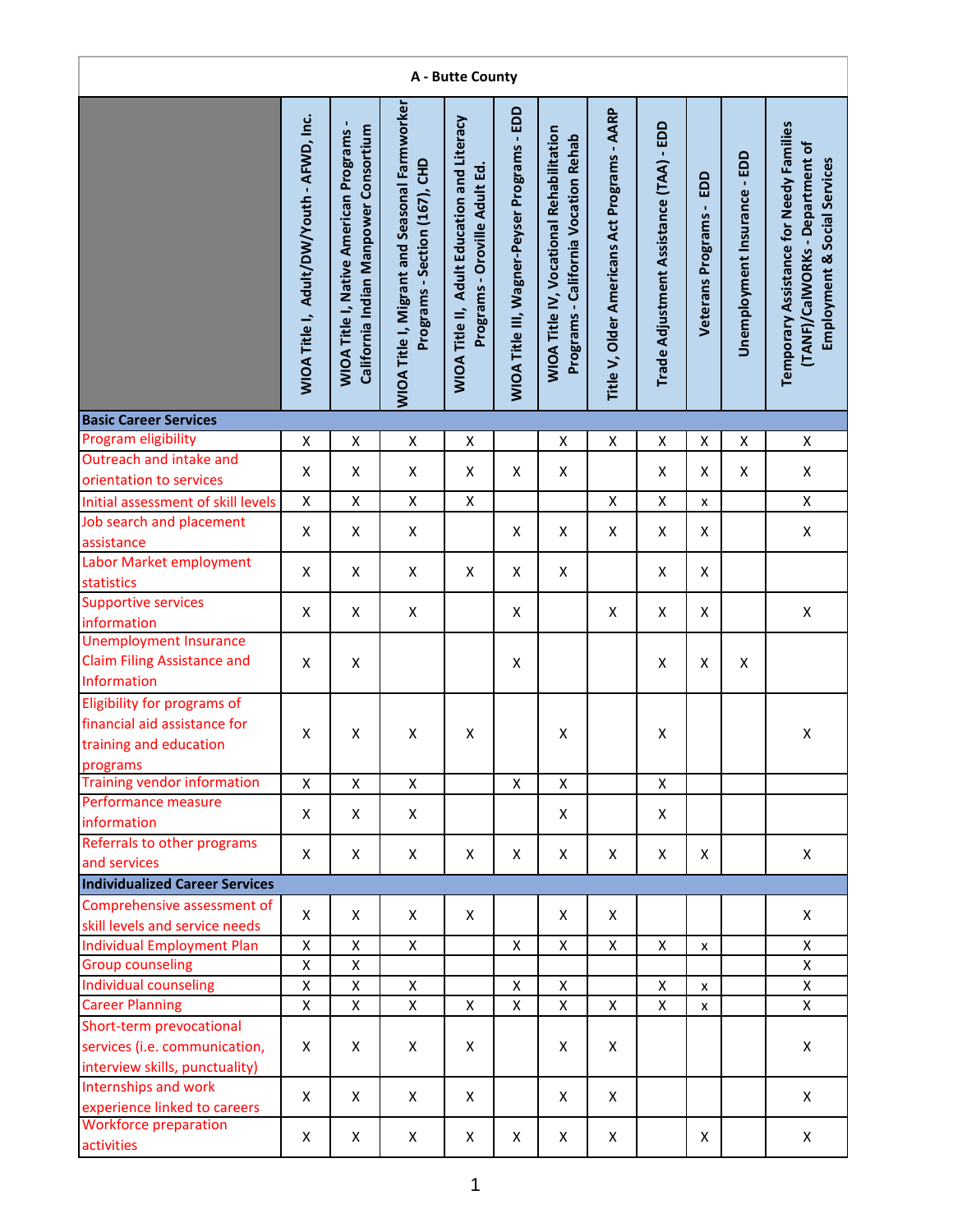| <b>Financial literacy services</b><br>Out-of-Area job search | X | Χ |                    | Χ |   |   |              |   |                |
|--------------------------------------------------------------|---|---|--------------------|---|---|---|--------------|---|----------------|
| assistance and relocation                                    | X | X |                    |   |   | X |              |   |                |
| assistance                                                   |   |   |                    |   |   |   |              |   |                |
| <b>English language acquisition</b>                          |   |   |                    |   |   |   |              |   |                |
|                                                              |   |   |                    |   |   |   |              |   |                |
| and integrated education and                                 |   |   | X                  | X |   | X |              |   | X              |
| training programs                                            |   |   |                    |   |   |   |              |   |                |
| <b>Follow-up Services</b>                                    |   |   |                    |   |   |   |              |   |                |
| Counseling regarding the                                     | X | X | X                  |   | x | X | X            | X |                |
| workplace                                                    |   |   |                    |   |   |   |              |   |                |
| Referral to community                                        |   |   |                    |   |   |   |              |   |                |
| resources necessary to retain                                | X | X | X                  |   | x | X | X            | X | X              |
| employment                                                   |   |   |                    |   |   |   |              |   |                |
| Provision of supportive                                      | X | X | X                  |   |   | X |              |   |                |
| services                                                     |   |   |                    |   |   |   |              |   |                |
| Career development/further                                   |   | X |                    | X |   | X |              |   |                |
| education planning                                           | X |   | X                  |   |   |   |              |   |                |
| Assistance securing a better                                 |   |   |                    |   |   |   |              |   |                |
| paying job                                                   | X | X | X                  |   |   | X | X            | X |                |
| <b>Training Services</b>                                     |   |   |                    |   |   |   |              |   |                |
| <b>Occupation Skills Training</b>                            |   |   |                    |   |   |   |              |   |                |
| (Classroom based)                                            | X | X | X                  | x |   | X |              |   | X              |
| On-the-Job Training (OJT)                                    | X | X | X                  |   |   | X | X            |   |                |
| <b>Incumbent Worker Training</b>                             | Χ |   |                    |   |   |   |              |   |                |
| Programs that provide                                        |   |   |                    |   |   |   |              |   |                |
| workplace training with                                      | X | X |                    |   |   | X | X            |   | X              |
| related instruction                                          |   |   |                    |   |   |   |              |   |                |
| Training programs operated by                                |   |   |                    |   |   |   |              |   |                |
| the private sector                                           | X | X |                    |   |   | X |              |   | X              |
| Skill upgrading and retraining                               | Χ | Χ | $\pmb{\mathsf{X}}$ | X |   | Χ | $\mathsf{x}$ |   | X              |
| <b>Entrepreneurial Training</b>                              | X | Χ |                    |   |   |   |              |   |                |
| <b>Transitional Jobs</b>                                     | Χ | Χ |                    |   |   |   |              |   |                |
| Job readiness training                                       |   |   |                    |   |   | X |              |   |                |
|                                                              | Χ | Χ | $\pmb{\mathsf{X}}$ | Χ |   | X | $\mathsf{x}$ |   | $\pmb{\times}$ |
| Adult education and literacy<br>activities                   | X | X | X                  | X |   | X |              |   | X              |
| <b>High School diploma/GED</b>                               |   |   |                    |   |   |   |              |   |                |
| services                                                     | X | X | X                  | X |   | X |              |   | X              |
| <b>Employer customized training</b>                          | X |   |                    |   |   | X |              |   |                |
| <b>Business Services</b>                                     |   |   |                    |   |   |   |              |   |                |
| Labor market information                                     | X |   |                    | X |   |   |              |   |                |
| <b>Wage &amp; Benefit information</b>                        | X |   |                    | Χ |   |   |              |   |                |
| Local labor pool information                                 | Χ |   |                    | Χ |   |   |              |   |                |
| <b>Job/Career Fairs</b>                                      | Χ |   | Χ                  |   | Χ |   | X            |   |                |
| Internet talent search and job                               |   |   |                    |   |   |   |              |   |                |
| postings                                                     | X |   |                    |   | Χ |   |              |   |                |
| Employee recruitment and/or                                  |   |   |                    |   |   |   |              |   |                |
| screening assistance                                         | X | X | X                  |   | Χ |   |              |   |                |
| Financial assistance for                                     |   |   |                    |   |   |   |              |   |                |
| employee training                                            | X | X |                    |   |   |   |              |   |                |
|                                                              |   |   |                    |   |   |   |              |   |                |
| <b>Employee assessment/testing</b><br>services               | X | X |                    |   |   |   |              |   |                |
| <b>Tax credit information</b>                                | Χ | X |                    |   | X |   |              | X |                |
| <b>Employer workshops and</b>                                |   |   |                    |   |   |   |              |   |                |
| seminars                                                     | X |   |                    |   | Χ |   |              |   |                |
|                                                              |   |   |                    |   |   |   |              |   |                |
| <b>Outplacement assistance</b>                               | Χ |   |                    |   |   |   |              |   |                |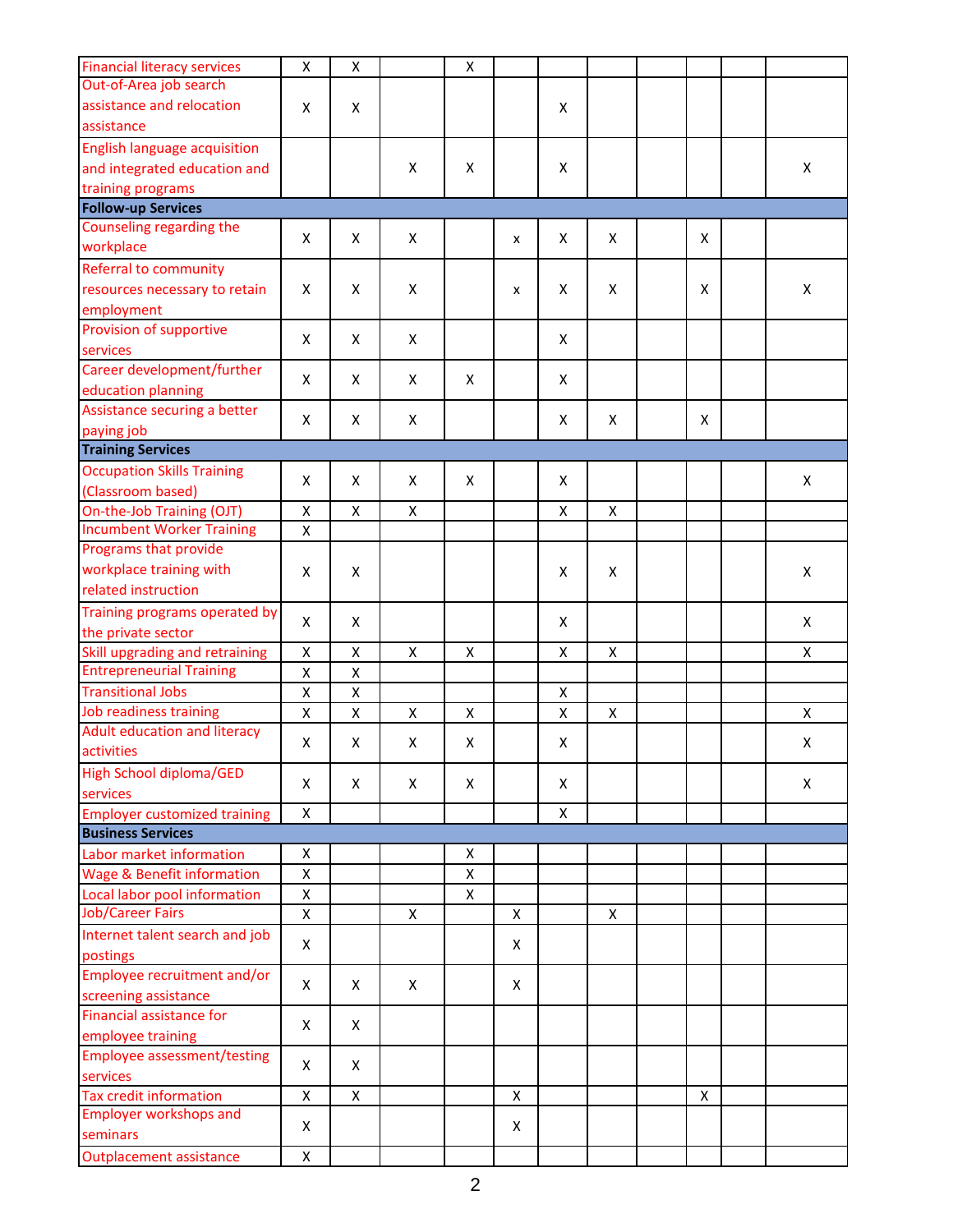| <b>Small Business Admin.</b>                                                                                            | x |   |   |                         |   |  |  |  |
|-------------------------------------------------------------------------------------------------------------------------|---|---|---|-------------------------|---|--|--|--|
| information                                                                                                             |   |   |   |                         |   |  |  |  |
| <b>Human Resource information</b>                                                                                       | X |   |   |                         |   |  |  |  |
| <b>Rapid Response/Layoff</b>                                                                                            | x | X |   |                         | X |  |  |  |
| <b>Aversion services</b>                                                                                                |   |   |   |                         |   |  |  |  |
| Job description assistance                                                                                              | X |   |   |                         |   |  |  |  |
| Referral assistance to                                                                                                  | X | X | X |                         |   |  |  |  |
| partnering agency                                                                                                       |   |   |   |                         |   |  |  |  |
|                                                                                                                         |   |   |   | <b>Referral Process</b> |   |  |  |  |
|                                                                                                                         |   |   |   |                         |   |  |  |  |
| When referring to partner agencies that are co-located, AFWD staff will personally escort the customer to an agency     |   |   |   |                         |   |  |  |  |
|                                                                                                                         |   |   |   |                         |   |  |  |  |
| WIOA Title I, Adult, Dislocated Worker and Youth Programs                                                               |   |   |   |                         |   |  |  |  |
| Customers interested in obtaining more information regarding services provided by Alliance for Workforce                |   |   |   |                         |   |  |  |  |
| Erin Clark - Program Supervisor                                                                                         |   |   |   |                         |   |  |  |  |
| 500 Cohasset Road, Suite 30, Chico, CA 95926                                                                            |   |   |   |                         |   |  |  |  |
| 78 Table Mountain Blvd., Oroville, CA 95965                                                                             |   |   |   |                         |   |  |  |  |
| 530-538-5208                                                                                                            |   |   |   |                         |   |  |  |  |
| elcark@ncen.org or afwdcontact@ncen.org                                                                                 |   |   |   |                         |   |  |  |  |
|                                                                                                                         |   |   |   |                         |   |  |  |  |
| <b>WIOA Title I, Native American Programs (Section 166)</b>                                                             |   |   |   |                         |   |  |  |  |
| The local office has asked that all referrals are made through the Sacramento office.                                   |   |   |   |                         |   |  |  |  |
| California Indian Manpower Consortium, Inc.                                                                             |   |   |   |                         |   |  |  |  |
| Jeff Hogue, Coordinator                                                                                                 |   |   |   |                         |   |  |  |  |
| 2540 Hartnell Ave.                                                                                                      |   |   |   |                         |   |  |  |  |
| Redding, CA 96002                                                                                                       |   |   |   |                         |   |  |  |  |
| (530)222-1004                                                                                                           |   |   |   |                         |   |  |  |  |
| jefferyh@cimcinc.com                                                                                                    |   |   |   |                         |   |  |  |  |
|                                                                                                                         |   |   |   |                         |   |  |  |  |
| WIOA Title I, Migrant and Seasonal Farmworker Programs - Section (167)                                                  |   |   |   |                         |   |  |  |  |
| Customers with questions about farmworker programs and services would be referred to California Human                   |   |   |   |                         |   |  |  |  |
| Development (CHD)                                                                                                       |   |   |   |                         |   |  |  |  |
| Liliana Sapien - Case Manager                                                                                           |   |   |   |                         |   |  |  |  |
| 1249 Mangrove Avenue, Chico CA                                                                                          |   |   |   |                         |   |  |  |  |
| 916-371-8220 ext 105                                                                                                    |   |   |   |                         |   |  |  |  |
| liliana.sapien@cahumandevelopment.org                                                                                   |   |   |   |                         |   |  |  |  |
|                                                                                                                         |   |   |   |                         |   |  |  |  |
| WIOA Title II, Adult Education and Literacy Programs                                                                    |   |   |   |                         |   |  |  |  |
| Customers with questions about adult education and/or literacy programs would be referred to Oroville Union High        |   |   |   |                         |   |  |  |  |
| Debra Burtshaw - Administration                                                                                         |   |   |   |                         |   |  |  |  |
| 530-538-5350                                                                                                            |   |   |   |                         |   |  |  |  |
| dburtenshaw@ouhsd.org                                                                                                   |   |   |   |                         |   |  |  |  |
|                                                                                                                         |   |   |   |                         |   |  |  |  |
| WIOA Title III, Wagner-Peyser Programs                                                                                  |   |   |   |                         |   |  |  |  |
| Customers interested in programs and/or services provided by Wagner-                                                    |   |   |   |                         |   |  |  |  |
| Ignacio Magaña                                                                                                          |   |   |   |                         |   |  |  |  |
| 78 Table Mountain Blvd., Oroville, CA 95965                                                                             |   |   |   |                         |   |  |  |  |
| 530-701-6311                                                                                                            |   |   |   |                         |   |  |  |  |
| ignacio.magana@edd.ca.gov                                                                                               |   |   |   |                         |   |  |  |  |
| The Marysville Office can be used as backup 530-599-3040                                                                |   |   |   |                         |   |  |  |  |
| WSBMarysvilleFieldOffice@edd.ca.gov                                                                                     |   |   |   |                         |   |  |  |  |
|                                                                                                                         |   |   |   |                         |   |  |  |  |
| WIOA Title IV, Vocational Rehabilitation Programs                                                                       |   |   |   |                         |   |  |  |  |
| Customers asking about services available through California Department of Rehab, or might fit eligibility requirements |   |   |   |                         |   |  |  |  |
| Leslie Mello                                                                                                            |   |   |   |                         |   |  |  |  |
|                                                                                                                         |   |   |   |                         |   |  |  |  |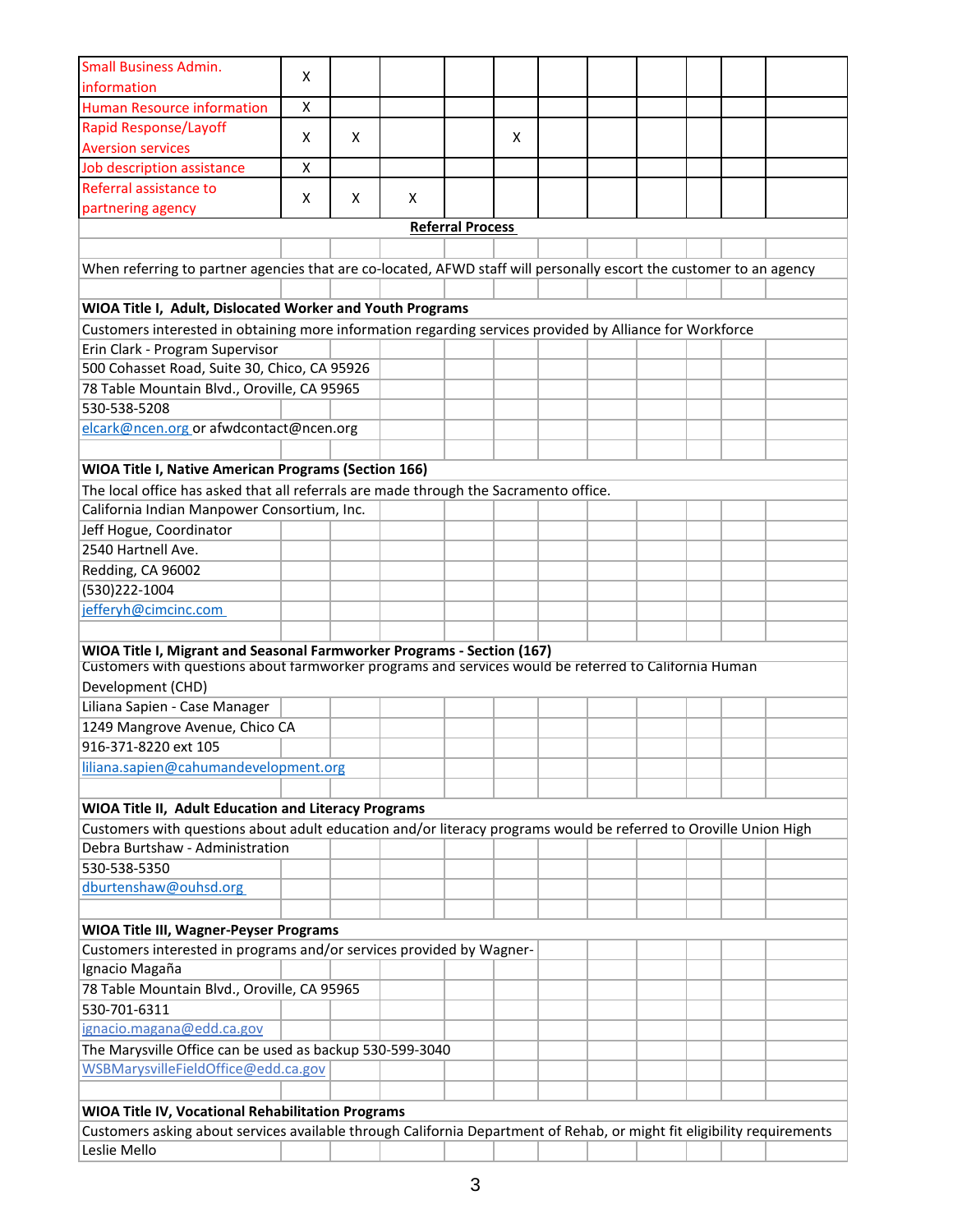| 530-257-6073                                                                                                       |  |  |  |  |  |  |
|--------------------------------------------------------------------------------------------------------------------|--|--|--|--|--|--|
| leslie.mello@dor.ca.gov                                                                                            |  |  |  |  |  |  |
|                                                                                                                    |  |  |  |  |  |  |
| Title V, Older Americans Act Programs                                                                              |  |  |  |  |  |  |
| Customers that are requesting information from Experience Works would be referred to AARP Senior Community Service |  |  |  |  |  |  |
| Melissa Frohrip, Project Director                                                                                  |  |  |  |  |  |  |
| 530-768-5252                                                                                                       |  |  |  |  |  |  |
| Mfrohrip@aarp.org                                                                                                  |  |  |  |  |  |  |
|                                                                                                                    |  |  |  |  |  |  |
| <b>Trade Adjustment Assistance (TAA) Programs</b>                                                                  |  |  |  |  |  |  |
| Customers looking to find out more information regarding Trade Adjustment Assistance would be referred to the      |  |  |  |  |  |  |
| EDD - Marysville, CA                                                                                               |  |  |  |  |  |  |
| WSBMarysvilleFieldOffice@edd.ca.gov                                                                                |  |  |  |  |  |  |
| 530-599-3040                                                                                                       |  |  |  |  |  |  |
|                                                                                                                    |  |  |  |  |  |  |
| <b>Veterans Programs (EDD)</b>                                                                                     |  |  |  |  |  |  |
| Veterans looking to get more information regarding services and/or programs would be referred to the Veterans      |  |  |  |  |  |  |
| <b>Andrew Macy</b>                                                                                                 |  |  |  |  |  |  |
| <b>DVOP</b>                                                                                                        |  |  |  |  |  |  |
| 530-599-3023                                                                                                       |  |  |  |  |  |  |
| Andrew.Macy@edd.ca.gov                                                                                             |  |  |  |  |  |  |
| The Marysville Office can be used as backup 530-749-4882                                                           |  |  |  |  |  |  |
| WSBMarysvilleFieldOffice@edd.ca.gov                                                                                |  |  |  |  |  |  |
|                                                                                                                    |  |  |  |  |  |  |
| <b>Unemployment Insurance Program (EDD)</b>                                                                        |  |  |  |  |  |  |
| Customers with questions regarding EDD's Unemployment Insurance Program are first directed to use "Contact EDD" on |  |  |  |  |  |  |
| www.edd.ca.gov. When assistance is needed beyond the website, customers are referred to the local EDD office.      |  |  |  |  |  |  |
|                                                                                                                    |  |  |  |  |  |  |
| Ignacio Magaña - UI Navigator                                                                                      |  |  |  |  |  |  |
| 78 Table Mountain Blvd., Oroville, CA 95965                                                                        |  |  |  |  |  |  |
| 530-701-6311                                                                                                       |  |  |  |  |  |  |
| ignacio.magana@edd.ca.gov                                                                                          |  |  |  |  |  |  |
| The Marysville Office can be used as backup 530-599-3040                                                           |  |  |  |  |  |  |
| WSBMarysvilleFieldOffice@edd.ca.gov                                                                                |  |  |  |  |  |  |
|                                                                                                                    |  |  |  |  |  |  |
| <b>Temporary Assistance for Needy Families (TANF)/CalWORKs</b>                                                     |  |  |  |  |  |  |
| Customers interested in programs and/or services provided by the CalWORKs department would be referred to:         |  |  |  |  |  |  |
| (Chico) Monica Moore, Resource Staff                                                                               |  |  |  |  |  |  |
| 765 East Ave., Chico CA 95926                                                                                      |  |  |  |  |  |  |
| 530-552-6621                                                                                                       |  |  |  |  |  |  |
| mmoore@buttecounty.net                                                                                             |  |  |  |  |  |  |
| (Oroville) Richard Brashears                                                                                       |  |  |  |  |  |  |
| 78 Table Mountain Blvd., Oroville, CA 95965                                                                        |  |  |  |  |  |  |
| 530-538-7301                                                                                                       |  |  |  |  |  |  |
| RBrashears@buttecounty.net                                                                                         |  |  |  |  |  |  |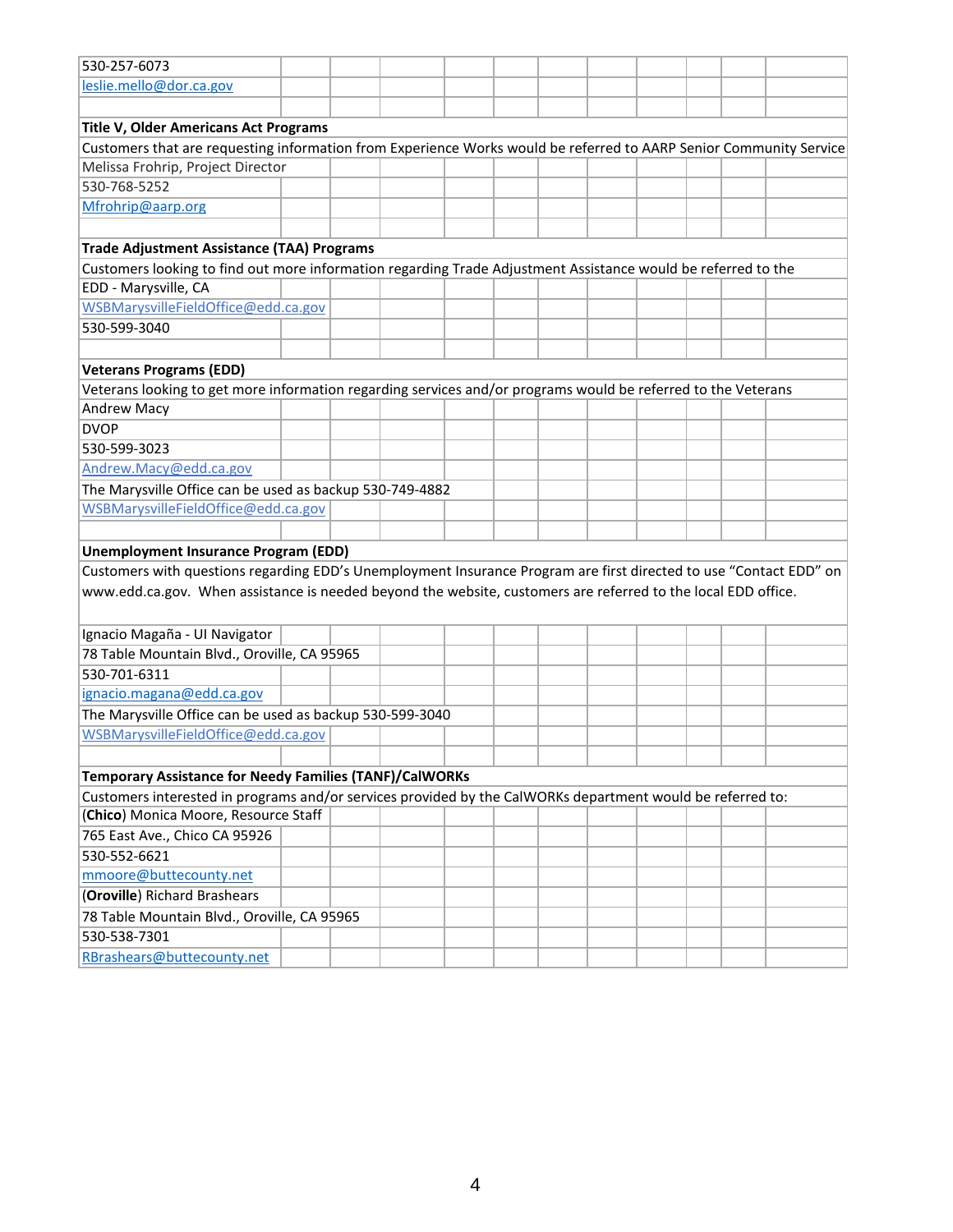|                                                                                                   |                                                                 |                                                                                                    |                                                                      |                                                                                   | <b>B</b> - Del Norte County                          |                                                                                         |                                                        |                                               |                         |                                      |                                                                                                      |
|---------------------------------------------------------------------------------------------------|-----------------------------------------------------------------|----------------------------------------------------------------------------------------------------|----------------------------------------------------------------------|-----------------------------------------------------------------------------------|------------------------------------------------------|-----------------------------------------------------------------------------------------|--------------------------------------------------------|-----------------------------------------------|-------------------------|--------------------------------------|------------------------------------------------------------------------------------------------------|
|                                                                                                   | WIOA Title I, Adult/DW/Youth - SMART<br><b>Workforce Center</b> | Northern California Indian Development<br><b>WIOA Title I, Native American Programs</b><br>Council | <b>WIOA Title I Migrant and Seasonal</b><br>Farmworker (Section 167) | Literacy Programs - Del Norte County<br><b>WIOA Title II, Adult Education and</b> | <b>WIOA Title III, Wagner-Peyser Programs</b><br>EDD | <b>WIOA Title IV, Vocational Rehabilitation</b><br>Programs - California Vocation Rehab | Title V, Older Americans Act Programs -<br><b>AARP</b> | Trade Adjustment Assistance (TAA)<br>Programs | Veterans Programs - EDD | Unemployment Insurance Program - EDD | TANF)/CalWORKs - Department of Health<br>Temporary Assistance for Needy Families<br>& Human Services |
| <b>Basic Career Services</b>                                                                      |                                                                 |                                                                                                    |                                                                      | <b>Services</b>                                                                   |                                                      |                                                                                         |                                                        |                                               |                         |                                      |                                                                                                      |
|                                                                                                   |                                                                 |                                                                                                    |                                                                      |                                                                                   |                                                      |                                                                                         |                                                        |                                               |                         |                                      |                                                                                                      |
| Program eligibility<br>Outreach and intake and                                                    | X                                                               | X                                                                                                  |                                                                      |                                                                                   |                                                      | X                                                                                       | X                                                      | X                                             | X                       | X                                    | X                                                                                                    |
| orientation to services                                                                           | Χ                                                               | X                                                                                                  |                                                                      |                                                                                   |                                                      | X                                                                                       | X                                                      | X                                             | X                       | X                                    | X                                                                                                    |
| Initial assessment of skill levels                                                                | X                                                               | X                                                                                                  |                                                                      |                                                                                   |                                                      | X                                                                                       | X                                                      | X                                             | Χ                       |                                      | X                                                                                                    |
| Job search and placement<br>assistance                                                            | X                                                               | X                                                                                                  |                                                                      |                                                                                   |                                                      | X                                                                                       | X                                                      | X                                             | X                       |                                      | X                                                                                                    |
| Labor Market employment<br>statistics                                                             | X                                                               | $\pmb{\mathsf{X}}$                                                                                 |                                                                      |                                                                                   |                                                      | X                                                                                       | X                                                      | X                                             | X                       |                                      | $\pmb{\mathsf{X}}$                                                                                   |
| <b>Supportive services</b><br>information                                                         | X                                                               | X                                                                                                  |                                                                      |                                                                                   |                                                      | X                                                                                       |                                                        | X                                             | X                       |                                      | X                                                                                                    |
| <b>Unemployment Insurance</b><br><b>Claim Filing Assistance and</b><br>Information                | X                                                               | $\pmb{\mathsf{X}}$                                                                                 |                                                                      |                                                                                   |                                                      |                                                                                         |                                                        | X                                             | X                       | X                                    | $\pmb{\mathsf{X}}$                                                                                   |
| Eligibility for programs of<br>financial aid assistance for<br>training and education<br>programs | Χ                                                               | X                                                                                                  |                                                                      |                                                                                   |                                                      |                                                                                         |                                                        | $\mathsf X$                                   | $\pmb{\mathsf{X}}$      |                                      | Χ                                                                                                    |
| <b>Training vendor information</b>                                                                | X                                                               | X                                                                                                  |                                                                      |                                                                                   |                                                      | X                                                                                       |                                                        | X                                             | X                       |                                      | $\mathsf{X}$                                                                                         |
| Performance measure<br>information                                                                | X                                                               | X                                                                                                  |                                                                      |                                                                                   |                                                      |                                                                                         |                                                        | X                                             | X                       |                                      |                                                                                                      |
| Referrals to other programs<br>and services                                                       | X                                                               | X                                                                                                  |                                                                      | X                                                                                 |                                                      | X                                                                                       | X                                                      | X                                             | X                       |                                      | X                                                                                                    |
| <b>Individualized Career Services</b>                                                             |                                                                 |                                                                                                    |                                                                      |                                                                                   |                                                      |                                                                                         |                                                        |                                               |                         |                                      |                                                                                                      |
| Comprehensive assessment of<br>skill levels and service needs                                     | X                                                               | X                                                                                                  |                                                                      | Χ                                                                                 |                                                      | X                                                                                       | X                                                      | X                                             | X                       |                                      | X                                                                                                    |
| <b>Individual Employment Plan</b>                                                                 | X                                                               | $\mathsf{x}$                                                                                       |                                                                      |                                                                                   |                                                      | $\mathsf{X}$                                                                            |                                                        | X                                             | X                       |                                      | $\mathsf{X}$                                                                                         |
| <b>Group counseling</b>                                                                           |                                                                 | $\pmb{\mathsf{X}}$                                                                                 |                                                                      |                                                                                   |                                                      |                                                                                         |                                                        |                                               |                         |                                      |                                                                                                      |
| Individual counseling                                                                             | X                                                               | X                                                                                                  |                                                                      | X                                                                                 |                                                      | X                                                                                       | X                                                      |                                               | X                       |                                      | X                                                                                                    |
| <b>Career Planning</b>                                                                            | X                                                               | X                                                                                                  |                                                                      |                                                                                   |                                                      | X                                                                                       | X                                                      | X                                             | Χ                       |                                      | X                                                                                                    |
| Short-term prevocational<br>services (i.e. communication,<br>interview skills, punctuality)       | X                                                               | X                                                                                                  |                                                                      |                                                                                   |                                                      | X                                                                                       | X                                                      | X                                             | X                       |                                      | X                                                                                                    |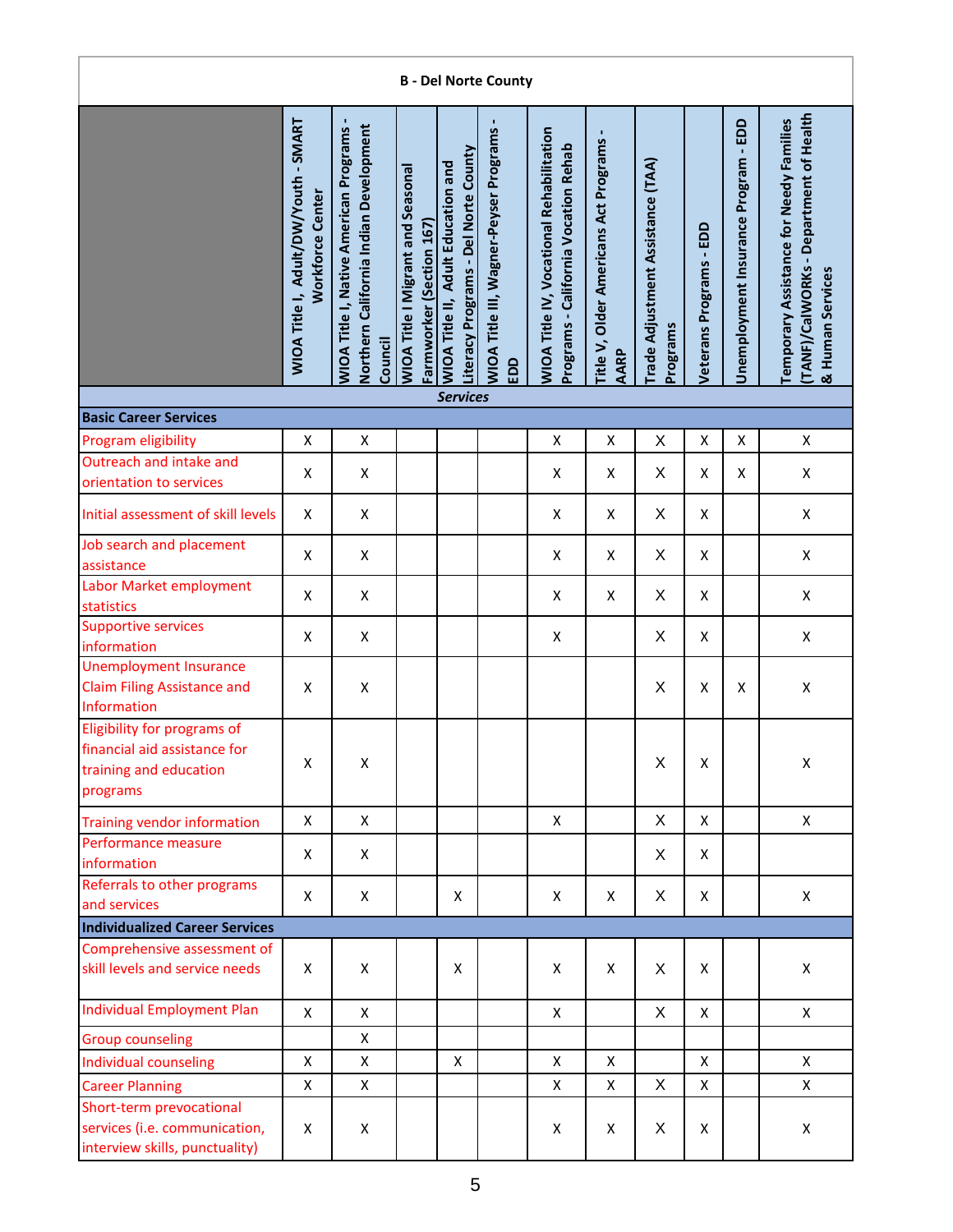| Internships and work                                   |   |                |   |   |                    |   |                    |                    |
|--------------------------------------------------------|---|----------------|---|---|--------------------|---|--------------------|--------------------|
| experience linked to careers                           | X | X              |   | X | X                  |   | X                  |                    |
| <b>Workforce preparation</b>                           |   |                |   |   |                    |   |                    |                    |
| activities                                             | X | $\pmb{\times}$ |   | X | X                  | X | X                  | X                  |
| <b>Financial literacy services</b>                     |   |                |   |   |                    |   |                    | X                  |
| Out-of-Area job search                                 |   |                |   |   |                    |   |                    |                    |
| assistance and relocation                              | X | X              |   | X |                    | X | X                  | $\pmb{\mathsf{X}}$ |
| assistance                                             |   |                |   |   |                    |   |                    |                    |
| <b>English language acquisition</b>                    |   |                |   |   |                    |   |                    |                    |
| and integrated education and                           |   |                | X | Χ |                    |   |                    |                    |
| training programs                                      |   |                |   |   |                    |   |                    |                    |
| <b>Follow-up Services</b>                              |   |                |   |   |                    |   |                    |                    |
| Counseling regarding the                               | X | X              |   | X | X                  | X | X                  | X                  |
| workplace                                              |   |                |   |   |                    |   |                    |                    |
| <b>Referral to community</b>                           |   |                |   |   |                    |   |                    |                    |
| resources necessary to retain<br>employment            | Χ | X              | X | X | $\pmb{\mathsf{X}}$ | X | $\pmb{\mathsf{X}}$ | $\pmb{\mathsf{X}}$ |
|                                                        |   |                |   |   |                    |   |                    |                    |
| Provision of supportive<br>services                    | Χ | X              |   | X |                    |   | X                  | $\pmb{\mathsf{X}}$ |
| Career development/further                             |   |                |   |   |                    |   |                    |                    |
| education planning                                     | X | X              |   | X | X                  | X | X                  | X                  |
| Assistance securing a better                           | X | $\pmb{\times}$ |   | X | X                  | X | X                  | $\pmb{\mathsf{X}}$ |
| paying job                                             |   |                |   |   |                    |   |                    |                    |
| <b>Training Services</b>                               |   |                |   |   |                    |   |                    |                    |
| <b>Occupation Skills Training</b><br>(Classroom based) | X | X              |   | X |                    | X | X                  | X                  |
| On-the-Job Training (OJT)                              | X | $\pmb{\times}$ |   |   |                    |   | X                  |                    |
| <b>Incumbent Worker Training</b>                       | Χ | X              |   |   |                    |   | X                  |                    |
| Programs that provide                                  |   |                |   |   |                    |   |                    |                    |
| workplace training with related                        |   |                |   |   |                    | X |                    |                    |
| instruction                                            |   |                |   |   |                    |   |                    |                    |
| Training programs operated by                          | X | X              |   | Χ |                    | X | X                  | X                  |
| the private sector                                     |   |                |   |   |                    |   |                    |                    |
| Skill upgrading and retraining                         | X | $\pmb{\times}$ |   | X | X                  | X | X                  | X                  |
| <b>Entrepreneurial Training</b>                        |   |                |   |   |                    | X |                    | X                  |
| <b>Transitional Jobs</b>                               |   | $\pmb{\times}$ |   |   | X                  | Χ | Χ                  |                    |
| Job readiness training                                 | X | X              |   |   | X                  | Χ | X                  | X                  |
| Adult education and literacy                           |   |                | X | X |                    | X |                    |                    |
| activities                                             |   |                |   |   |                    |   |                    |                    |
| <b>High School diploma/GED</b>                         |   |                | X |   |                    | X |                    |                    |
| services                                               |   |                |   |   |                    |   |                    |                    |
| <b>Employer customized training</b>                    |   |                |   |   |                    |   | Χ                  |                    |
| <b>Business Services</b>                               |   |                |   |   |                    |   |                    |                    |
| Labor market information                               | X |                |   |   |                    |   | X                  | X                  |
| <b>Wage &amp; Benefit information</b>                  | X |                |   |   |                    |   | X                  | X                  |
| Local labor pool information                           | Χ |                |   |   |                    |   | X                  | X                  |
| <b>Job/Career Fairs</b>                                | Χ | X              |   |   |                    |   | X                  | X                  |
| Internet talent search and job                         | X |                |   |   |                    |   | X                  |                    |
| postings                                               |   |                |   |   |                    |   |                    |                    |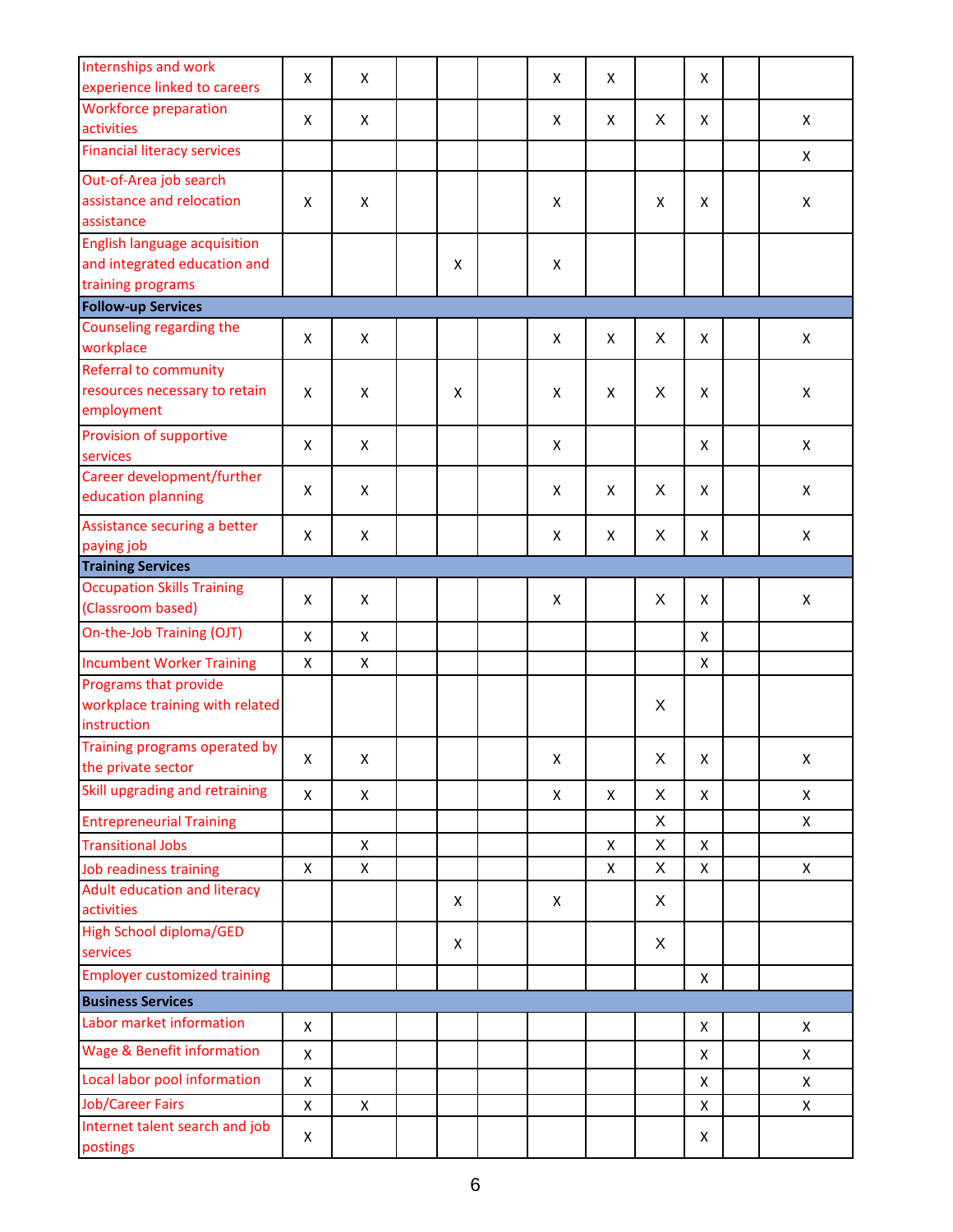| Employee recruitment and/or<br>screening assistance                                                                                                                                                                  | X | X |  |   |                         |   |   |  | X |  | X |  |  |
|----------------------------------------------------------------------------------------------------------------------------------------------------------------------------------------------------------------------|---|---|--|---|-------------------------|---|---|--|---|--|---|--|--|
| <b>Financial assistance for</b>                                                                                                                                                                                      |   |   |  |   |                         |   |   |  |   |  |   |  |  |
| employee training                                                                                                                                                                                                    | X | X |  |   |                         |   |   |  | X |  |   |  |  |
| <b>Employee assessment/testing</b>                                                                                                                                                                                   |   |   |  |   |                         |   |   |  |   |  |   |  |  |
| services                                                                                                                                                                                                             |   | X |  |   |                         |   |   |  | X |  |   |  |  |
| <b>Tax credit information</b>                                                                                                                                                                                        | X |   |  |   |                         |   |   |  | X |  | X |  |  |
| <b>Employer workshops and</b>                                                                                                                                                                                        |   |   |  |   |                         |   |   |  |   |  |   |  |  |
| seminars                                                                                                                                                                                                             | X |   |  |   |                         |   |   |  | X |  |   |  |  |
| <b>Outplacement assistance</b>                                                                                                                                                                                       |   |   |  |   |                         |   |   |  |   |  |   |  |  |
| <b>Small Business Admin.</b><br>information                                                                                                                                                                          |   |   |  |   |                         |   |   |  |   |  |   |  |  |
| <b>Human Resource information</b>                                                                                                                                                                                    | X |   |  |   |                         |   |   |  |   |  |   |  |  |
| <b>Rapid Response/Layoff</b>                                                                                                                                                                                         |   |   |  |   |                         |   |   |  |   |  |   |  |  |
| <b>Aversion services</b>                                                                                                                                                                                             | X |   |  |   |                         |   |   |  |   |  |   |  |  |
| Job description assistance                                                                                                                                                                                           | X |   |  |   |                         |   |   |  |   |  |   |  |  |
| Referral assistance to                                                                                                                                                                                               |   |   |  |   |                         |   |   |  |   |  |   |  |  |
| partnering agency                                                                                                                                                                                                    | X | X |  | X |                         | X | X |  | X |  | X |  |  |
|                                                                                                                                                                                                                      |   |   |  |   |                         |   |   |  |   |  |   |  |  |
|                                                                                                                                                                                                                      |   |   |  |   | <b>Referral Process</b> |   |   |  |   |  |   |  |  |
|                                                                                                                                                                                                                      |   |   |  |   |                         |   |   |  |   |  |   |  |  |
| WIOA Title I, Adult, Dislocated Worker and Youth Programs<br>Customers interested in obtaining more information regarding services provided by the SMART Workforce Center, would                                     |   |   |  |   |                         |   |   |  |   |  |   |  |  |
| be referred to Christy Hernandez, SMART Workforce Center:                                                                                                                                                            |   |   |  |   |                         |   |   |  |   |  |   |  |  |
| 875 5th Street, Crescent City, CA 95531                                                                                                                                                                              |   |   |  |   |                         |   |   |  |   |  |   |  |  |
| 707-464-8347                                                                                                                                                                                                         |   |   |  |   |                         |   |   |  |   |  |   |  |  |
|                                                                                                                                                                                                                      |   |   |  |   |                         |   |   |  |   |  |   |  |  |
| hchristy@thesmartcenter.biz                                                                                                                                                                                          |   |   |  |   |                         |   |   |  |   |  |   |  |  |
|                                                                                                                                                                                                                      |   |   |  |   |                         |   |   |  |   |  |   |  |  |
| WIOA Title I, Native American Programs - Section (166)                                                                                                                                                               |   |   |  |   |                         |   |   |  |   |  |   |  |  |
| Customers that might fit eligibility requirement for assistance through Northern CA Indian Development Council or have<br>questions about services would be referred to Brenda Lawrence, NCIDC Program Assistant II: |   |   |  |   |                         |   |   |  |   |  |   |  |  |
| 888 4th Street, Crescent City, CA 95531                                                                                                                                                                              |   |   |  |   |                         |   |   |  |   |  |   |  |  |
| 707-464-3512                                                                                                                                                                                                         |   |   |  |   |                         |   |   |  |   |  |   |  |  |
|                                                                                                                                                                                                                      |   |   |  |   |                         |   |   |  |   |  |   |  |  |
| brenda@ncidc.org                                                                                                                                                                                                     |   |   |  |   |                         |   |   |  |   |  |   |  |  |
|                                                                                                                                                                                                                      |   |   |  |   |                         |   |   |  |   |  |   |  |  |
| WIOA Title I, Migrant and Seasonal Farmworker Programs - Section (167)                                                                                                                                               |   |   |  |   |                         |   |   |  |   |  |   |  |  |
| Customers with questions about farmworker programs and services would be referred to California Human Development:                                                                                                   |   |   |  |   |                         |   |   |  |   |  |   |  |  |
| Lilian Sapien - Senior Case Manager                                                                                                                                                                                  |   |   |  |   |                         |   |   |  |   |  |   |  |  |
| 1249 Mangrove Avenue, Chico CA                                                                                                                                                                                       |   |   |  |   |                         |   |   |  |   |  |   |  |  |
| 916-371-8220 ext 1051                                                                                                                                                                                                |   |   |  |   |                         |   |   |  |   |  |   |  |  |
| liliana.sapien@cahumandevelopment.org                                                                                                                                                                                |   |   |  |   |                         |   |   |  |   |  |   |  |  |
|                                                                                                                                                                                                                      |   |   |  |   |                         |   |   |  |   |  |   |  |  |
| WIOA Title II, Adult Education and Literacy Programs                                                                                                                                                                 |   |   |  |   |                         |   |   |  |   |  |   |  |  |
| Customers with questions about adult education and/or literacy programs would be referred to Del Norte County Unified                                                                                                |   |   |  |   |                         |   |   |  |   |  |   |  |  |
| School District office to speak to Jeff Harris,                                                                                                                                                                      |   |   |  |   |                         |   |   |  |   |  |   |  |  |
|                                                                                                                                                                                                                      |   |   |  |   |                         |   |   |  |   |  |   |  |  |
| County and District Superintendent:                                                                                                                                                                                  |   |   |  |   |                         |   |   |  |   |  |   |  |  |
| 301 W. Washington Blvd, Crescent City, CA 95531                                                                                                                                                                      |   |   |  |   |                         |   |   |  |   |  |   |  |  |
| 707-464-0200                                                                                                                                                                                                         |   |   |  |   |                         |   |   |  |   |  |   |  |  |
| jharris@delnorte.k12.ca.us                                                                                                                                                                                           |   |   |  |   |                         |   |   |  |   |  |   |  |  |

L,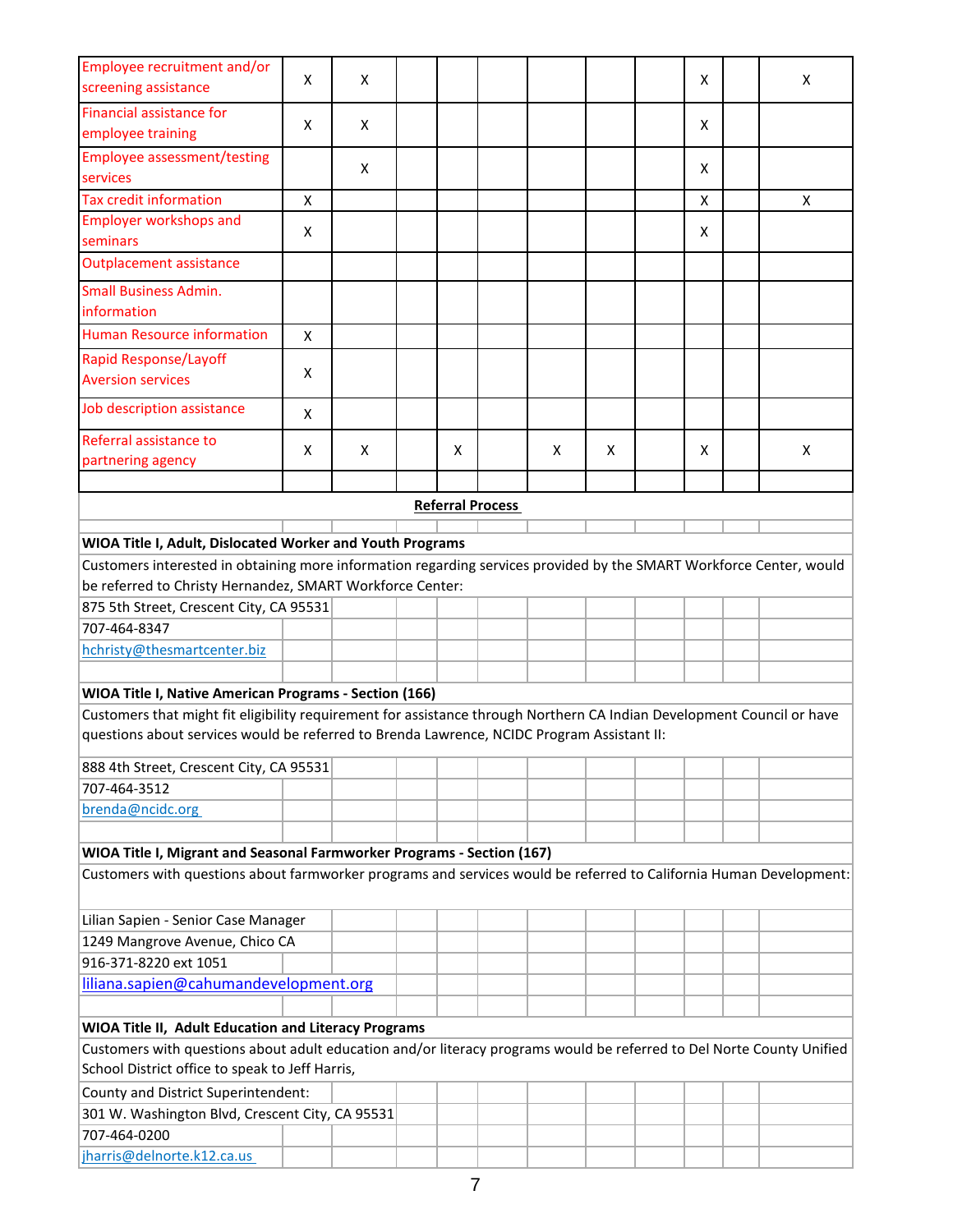| <b>WIOA Title III, Wagner-Peyser Programs</b><br>Customers with questions about Wagner-Peyser programs in our area would be referred to EDD Workforce Services,<br>Employment Program Manager II, Robyn Stalcup<br>409 K Street, Eureka, CA 95501<br>707-441-5707<br>Robyn.Stalcup@edd.ca.gov<br>WIOA Title IV, Vocational Rehabilitation Programs<br>Customers asking about services available through Department of Rehab, or might fit eligibility requirements for services,<br>would be referred to Carla Capineri,<br>Carla Capineri, Department of Rehabilitation PTII - Crescent City Branch:<br>286 M Street, Crescent City, CA 95531<br>707-464-8347<br>carla.capineri@dor.ca.gov<br>Title V, Older Americans Act Programs<br>Customers that are requesting information from Experience Works would be referred to Melissa Frohip, Project Director,<br>Employment & Training Coordinator for Northern CA:<br>1325 Pine Street, Redding, CA 96001<br>530-768-5252<br>Mfrohrip@aarp.org<br><b>Trade Adjustment Assistance (TAA) Programs</b><br>Customers looking to find out more information regarding Trade Adjustment Assistance would be referred to the nearest<br>EDD office to speak to Robyn Stalcup, Employment Program Manager II:<br>409 K Street, Eureka, CA 95501<br>707-441-5707<br>Robyn.Stalcup@edd.ca.gov<br><b>Veterans Programs (EDD)</b><br>Veterans looking to get more information regarding services and/or programs would be referred to the Veterans<br>Representative, Trae Garza:<br>409 K Street, Eureka, CA 95501<br>707-441-5709<br>trae.garza@edd.ca.gov<br><b>Unemployment Insurance Program (EDD)</b><br>Customers with questions regarding EDD's Unemployment Insurance Program are first directed to use "Contact EDD" on<br>www.edd.ca.gov. When assistance is needed beyond the website customers are referred to the Eureka Workforce<br>Services Office, Robyn Stalcup, Employment Program Manager:<br>409 K Street, Eureka, CA 95501<br>707-441-5707<br>Robyn.Stalcup@edd.ca.gov<br>Temporary Assistance for Needy Families (TANF)/CalWORKs<br>Customers interested in programs and/or services provided by the CalWORKs department would be referred to:<br>Kerri Mitchell, Supervising Integrated Case Worker for the Employment and Training Unit<br>880 Northcrest Dr, Crescent City, CA 95531<br>707-464-3191 x 2629<br>kmitchell@co.del-norte.ca.us |  |  |  |  |  |  |  |  |  |  |  |  |  |
|-------------------------------------------------------------------------------------------------------------------------------------------------------------------------------------------------------------------------------------------------------------------------------------------------------------------------------------------------------------------------------------------------------------------------------------------------------------------------------------------------------------------------------------------------------------------------------------------------------------------------------------------------------------------------------------------------------------------------------------------------------------------------------------------------------------------------------------------------------------------------------------------------------------------------------------------------------------------------------------------------------------------------------------------------------------------------------------------------------------------------------------------------------------------------------------------------------------------------------------------------------------------------------------------------------------------------------------------------------------------------------------------------------------------------------------------------------------------------------------------------------------------------------------------------------------------------------------------------------------------------------------------------------------------------------------------------------------------------------------------------------------------------------------------------------------------------------------------------------------------------------------------------------------------------------------------------------------------------------------------------------------------------------------------------------------------------------------------------------------------------------------------------------------------------------------------------------------------------------------------------------------------------------------------------------------------------------------------------------------------------------------------------------------|--|--|--|--|--|--|--|--|--|--|--|--|--|
|                                                                                                                                                                                                                                                                                                                                                                                                                                                                                                                                                                                                                                                                                                                                                                                                                                                                                                                                                                                                                                                                                                                                                                                                                                                                                                                                                                                                                                                                                                                                                                                                                                                                                                                                                                                                                                                                                                                                                                                                                                                                                                                                                                                                                                                                                                                                                                                                             |  |  |  |  |  |  |  |  |  |  |  |  |  |
|                                                                                                                                                                                                                                                                                                                                                                                                                                                                                                                                                                                                                                                                                                                                                                                                                                                                                                                                                                                                                                                                                                                                                                                                                                                                                                                                                                                                                                                                                                                                                                                                                                                                                                                                                                                                                                                                                                                                                                                                                                                                                                                                                                                                                                                                                                                                                                                                             |  |  |  |  |  |  |  |  |  |  |  |  |  |
|                                                                                                                                                                                                                                                                                                                                                                                                                                                                                                                                                                                                                                                                                                                                                                                                                                                                                                                                                                                                                                                                                                                                                                                                                                                                                                                                                                                                                                                                                                                                                                                                                                                                                                                                                                                                                                                                                                                                                                                                                                                                                                                                                                                                                                                                                                                                                                                                             |  |  |  |  |  |  |  |  |  |  |  |  |  |
|                                                                                                                                                                                                                                                                                                                                                                                                                                                                                                                                                                                                                                                                                                                                                                                                                                                                                                                                                                                                                                                                                                                                                                                                                                                                                                                                                                                                                                                                                                                                                                                                                                                                                                                                                                                                                                                                                                                                                                                                                                                                                                                                                                                                                                                                                                                                                                                                             |  |  |  |  |  |  |  |  |  |  |  |  |  |
|                                                                                                                                                                                                                                                                                                                                                                                                                                                                                                                                                                                                                                                                                                                                                                                                                                                                                                                                                                                                                                                                                                                                                                                                                                                                                                                                                                                                                                                                                                                                                                                                                                                                                                                                                                                                                                                                                                                                                                                                                                                                                                                                                                                                                                                                                                                                                                                                             |  |  |  |  |  |  |  |  |  |  |  |  |  |
|                                                                                                                                                                                                                                                                                                                                                                                                                                                                                                                                                                                                                                                                                                                                                                                                                                                                                                                                                                                                                                                                                                                                                                                                                                                                                                                                                                                                                                                                                                                                                                                                                                                                                                                                                                                                                                                                                                                                                                                                                                                                                                                                                                                                                                                                                                                                                                                                             |  |  |  |  |  |  |  |  |  |  |  |  |  |
|                                                                                                                                                                                                                                                                                                                                                                                                                                                                                                                                                                                                                                                                                                                                                                                                                                                                                                                                                                                                                                                                                                                                                                                                                                                                                                                                                                                                                                                                                                                                                                                                                                                                                                                                                                                                                                                                                                                                                                                                                                                                                                                                                                                                                                                                                                                                                                                                             |  |  |  |  |  |  |  |  |  |  |  |  |  |
|                                                                                                                                                                                                                                                                                                                                                                                                                                                                                                                                                                                                                                                                                                                                                                                                                                                                                                                                                                                                                                                                                                                                                                                                                                                                                                                                                                                                                                                                                                                                                                                                                                                                                                                                                                                                                                                                                                                                                                                                                                                                                                                                                                                                                                                                                                                                                                                                             |  |  |  |  |  |  |  |  |  |  |  |  |  |
|                                                                                                                                                                                                                                                                                                                                                                                                                                                                                                                                                                                                                                                                                                                                                                                                                                                                                                                                                                                                                                                                                                                                                                                                                                                                                                                                                                                                                                                                                                                                                                                                                                                                                                                                                                                                                                                                                                                                                                                                                                                                                                                                                                                                                                                                                                                                                                                                             |  |  |  |  |  |  |  |  |  |  |  |  |  |
|                                                                                                                                                                                                                                                                                                                                                                                                                                                                                                                                                                                                                                                                                                                                                                                                                                                                                                                                                                                                                                                                                                                                                                                                                                                                                                                                                                                                                                                                                                                                                                                                                                                                                                                                                                                                                                                                                                                                                                                                                                                                                                                                                                                                                                                                                                                                                                                                             |  |  |  |  |  |  |  |  |  |  |  |  |  |
|                                                                                                                                                                                                                                                                                                                                                                                                                                                                                                                                                                                                                                                                                                                                                                                                                                                                                                                                                                                                                                                                                                                                                                                                                                                                                                                                                                                                                                                                                                                                                                                                                                                                                                                                                                                                                                                                                                                                                                                                                                                                                                                                                                                                                                                                                                                                                                                                             |  |  |  |  |  |  |  |  |  |  |  |  |  |
|                                                                                                                                                                                                                                                                                                                                                                                                                                                                                                                                                                                                                                                                                                                                                                                                                                                                                                                                                                                                                                                                                                                                                                                                                                                                                                                                                                                                                                                                                                                                                                                                                                                                                                                                                                                                                                                                                                                                                                                                                                                                                                                                                                                                                                                                                                                                                                                                             |  |  |  |  |  |  |  |  |  |  |  |  |  |
|                                                                                                                                                                                                                                                                                                                                                                                                                                                                                                                                                                                                                                                                                                                                                                                                                                                                                                                                                                                                                                                                                                                                                                                                                                                                                                                                                                                                                                                                                                                                                                                                                                                                                                                                                                                                                                                                                                                                                                                                                                                                                                                                                                                                                                                                                                                                                                                                             |  |  |  |  |  |  |  |  |  |  |  |  |  |
|                                                                                                                                                                                                                                                                                                                                                                                                                                                                                                                                                                                                                                                                                                                                                                                                                                                                                                                                                                                                                                                                                                                                                                                                                                                                                                                                                                                                                                                                                                                                                                                                                                                                                                                                                                                                                                                                                                                                                                                                                                                                                                                                                                                                                                                                                                                                                                                                             |  |  |  |  |  |  |  |  |  |  |  |  |  |
|                                                                                                                                                                                                                                                                                                                                                                                                                                                                                                                                                                                                                                                                                                                                                                                                                                                                                                                                                                                                                                                                                                                                                                                                                                                                                                                                                                                                                                                                                                                                                                                                                                                                                                                                                                                                                                                                                                                                                                                                                                                                                                                                                                                                                                                                                                                                                                                                             |  |  |  |  |  |  |  |  |  |  |  |  |  |
|                                                                                                                                                                                                                                                                                                                                                                                                                                                                                                                                                                                                                                                                                                                                                                                                                                                                                                                                                                                                                                                                                                                                                                                                                                                                                                                                                                                                                                                                                                                                                                                                                                                                                                                                                                                                                                                                                                                                                                                                                                                                                                                                                                                                                                                                                                                                                                                                             |  |  |  |  |  |  |  |  |  |  |  |  |  |
|                                                                                                                                                                                                                                                                                                                                                                                                                                                                                                                                                                                                                                                                                                                                                                                                                                                                                                                                                                                                                                                                                                                                                                                                                                                                                                                                                                                                                                                                                                                                                                                                                                                                                                                                                                                                                                                                                                                                                                                                                                                                                                                                                                                                                                                                                                                                                                                                             |  |  |  |  |  |  |  |  |  |  |  |  |  |
|                                                                                                                                                                                                                                                                                                                                                                                                                                                                                                                                                                                                                                                                                                                                                                                                                                                                                                                                                                                                                                                                                                                                                                                                                                                                                                                                                                                                                                                                                                                                                                                                                                                                                                                                                                                                                                                                                                                                                                                                                                                                                                                                                                                                                                                                                                                                                                                                             |  |  |  |  |  |  |  |  |  |  |  |  |  |
|                                                                                                                                                                                                                                                                                                                                                                                                                                                                                                                                                                                                                                                                                                                                                                                                                                                                                                                                                                                                                                                                                                                                                                                                                                                                                                                                                                                                                                                                                                                                                                                                                                                                                                                                                                                                                                                                                                                                                                                                                                                                                                                                                                                                                                                                                                                                                                                                             |  |  |  |  |  |  |  |  |  |  |  |  |  |
|                                                                                                                                                                                                                                                                                                                                                                                                                                                                                                                                                                                                                                                                                                                                                                                                                                                                                                                                                                                                                                                                                                                                                                                                                                                                                                                                                                                                                                                                                                                                                                                                                                                                                                                                                                                                                                                                                                                                                                                                                                                                                                                                                                                                                                                                                                                                                                                                             |  |  |  |  |  |  |  |  |  |  |  |  |  |
|                                                                                                                                                                                                                                                                                                                                                                                                                                                                                                                                                                                                                                                                                                                                                                                                                                                                                                                                                                                                                                                                                                                                                                                                                                                                                                                                                                                                                                                                                                                                                                                                                                                                                                                                                                                                                                                                                                                                                                                                                                                                                                                                                                                                                                                                                                                                                                                                             |  |  |  |  |  |  |  |  |  |  |  |  |  |
|                                                                                                                                                                                                                                                                                                                                                                                                                                                                                                                                                                                                                                                                                                                                                                                                                                                                                                                                                                                                                                                                                                                                                                                                                                                                                                                                                                                                                                                                                                                                                                                                                                                                                                                                                                                                                                                                                                                                                                                                                                                                                                                                                                                                                                                                                                                                                                                                             |  |  |  |  |  |  |  |  |  |  |  |  |  |
|                                                                                                                                                                                                                                                                                                                                                                                                                                                                                                                                                                                                                                                                                                                                                                                                                                                                                                                                                                                                                                                                                                                                                                                                                                                                                                                                                                                                                                                                                                                                                                                                                                                                                                                                                                                                                                                                                                                                                                                                                                                                                                                                                                                                                                                                                                                                                                                                             |  |  |  |  |  |  |  |  |  |  |  |  |  |
|                                                                                                                                                                                                                                                                                                                                                                                                                                                                                                                                                                                                                                                                                                                                                                                                                                                                                                                                                                                                                                                                                                                                                                                                                                                                                                                                                                                                                                                                                                                                                                                                                                                                                                                                                                                                                                                                                                                                                                                                                                                                                                                                                                                                                                                                                                                                                                                                             |  |  |  |  |  |  |  |  |  |  |  |  |  |
|                                                                                                                                                                                                                                                                                                                                                                                                                                                                                                                                                                                                                                                                                                                                                                                                                                                                                                                                                                                                                                                                                                                                                                                                                                                                                                                                                                                                                                                                                                                                                                                                                                                                                                                                                                                                                                                                                                                                                                                                                                                                                                                                                                                                                                                                                                                                                                                                             |  |  |  |  |  |  |  |  |  |  |  |  |  |
|                                                                                                                                                                                                                                                                                                                                                                                                                                                                                                                                                                                                                                                                                                                                                                                                                                                                                                                                                                                                                                                                                                                                                                                                                                                                                                                                                                                                                                                                                                                                                                                                                                                                                                                                                                                                                                                                                                                                                                                                                                                                                                                                                                                                                                                                                                                                                                                                             |  |  |  |  |  |  |  |  |  |  |  |  |  |
|                                                                                                                                                                                                                                                                                                                                                                                                                                                                                                                                                                                                                                                                                                                                                                                                                                                                                                                                                                                                                                                                                                                                                                                                                                                                                                                                                                                                                                                                                                                                                                                                                                                                                                                                                                                                                                                                                                                                                                                                                                                                                                                                                                                                                                                                                                                                                                                                             |  |  |  |  |  |  |  |  |  |  |  |  |  |
|                                                                                                                                                                                                                                                                                                                                                                                                                                                                                                                                                                                                                                                                                                                                                                                                                                                                                                                                                                                                                                                                                                                                                                                                                                                                                                                                                                                                                                                                                                                                                                                                                                                                                                                                                                                                                                                                                                                                                                                                                                                                                                                                                                                                                                                                                                                                                                                                             |  |  |  |  |  |  |  |  |  |  |  |  |  |
|                                                                                                                                                                                                                                                                                                                                                                                                                                                                                                                                                                                                                                                                                                                                                                                                                                                                                                                                                                                                                                                                                                                                                                                                                                                                                                                                                                                                                                                                                                                                                                                                                                                                                                                                                                                                                                                                                                                                                                                                                                                                                                                                                                                                                                                                                                                                                                                                             |  |  |  |  |  |  |  |  |  |  |  |  |  |
|                                                                                                                                                                                                                                                                                                                                                                                                                                                                                                                                                                                                                                                                                                                                                                                                                                                                                                                                                                                                                                                                                                                                                                                                                                                                                                                                                                                                                                                                                                                                                                                                                                                                                                                                                                                                                                                                                                                                                                                                                                                                                                                                                                                                                                                                                                                                                                                                             |  |  |  |  |  |  |  |  |  |  |  |  |  |
|                                                                                                                                                                                                                                                                                                                                                                                                                                                                                                                                                                                                                                                                                                                                                                                                                                                                                                                                                                                                                                                                                                                                                                                                                                                                                                                                                                                                                                                                                                                                                                                                                                                                                                                                                                                                                                                                                                                                                                                                                                                                                                                                                                                                                                                                                                                                                                                                             |  |  |  |  |  |  |  |  |  |  |  |  |  |
|                                                                                                                                                                                                                                                                                                                                                                                                                                                                                                                                                                                                                                                                                                                                                                                                                                                                                                                                                                                                                                                                                                                                                                                                                                                                                                                                                                                                                                                                                                                                                                                                                                                                                                                                                                                                                                                                                                                                                                                                                                                                                                                                                                                                                                                                                                                                                                                                             |  |  |  |  |  |  |  |  |  |  |  |  |  |
|                                                                                                                                                                                                                                                                                                                                                                                                                                                                                                                                                                                                                                                                                                                                                                                                                                                                                                                                                                                                                                                                                                                                                                                                                                                                                                                                                                                                                                                                                                                                                                                                                                                                                                                                                                                                                                                                                                                                                                                                                                                                                                                                                                                                                                                                                                                                                                                                             |  |  |  |  |  |  |  |  |  |  |  |  |  |
|                                                                                                                                                                                                                                                                                                                                                                                                                                                                                                                                                                                                                                                                                                                                                                                                                                                                                                                                                                                                                                                                                                                                                                                                                                                                                                                                                                                                                                                                                                                                                                                                                                                                                                                                                                                                                                                                                                                                                                                                                                                                                                                                                                                                                                                                                                                                                                                                             |  |  |  |  |  |  |  |  |  |  |  |  |  |
|                                                                                                                                                                                                                                                                                                                                                                                                                                                                                                                                                                                                                                                                                                                                                                                                                                                                                                                                                                                                                                                                                                                                                                                                                                                                                                                                                                                                                                                                                                                                                                                                                                                                                                                                                                                                                                                                                                                                                                                                                                                                                                                                                                                                                                                                                                                                                                                                             |  |  |  |  |  |  |  |  |  |  |  |  |  |
|                                                                                                                                                                                                                                                                                                                                                                                                                                                                                                                                                                                                                                                                                                                                                                                                                                                                                                                                                                                                                                                                                                                                                                                                                                                                                                                                                                                                                                                                                                                                                                                                                                                                                                                                                                                                                                                                                                                                                                                                                                                                                                                                                                                                                                                                                                                                                                                                             |  |  |  |  |  |  |  |  |  |  |  |  |  |
|                                                                                                                                                                                                                                                                                                                                                                                                                                                                                                                                                                                                                                                                                                                                                                                                                                                                                                                                                                                                                                                                                                                                                                                                                                                                                                                                                                                                                                                                                                                                                                                                                                                                                                                                                                                                                                                                                                                                                                                                                                                                                                                                                                                                                                                                                                                                                                                                             |  |  |  |  |  |  |  |  |  |  |  |  |  |
|                                                                                                                                                                                                                                                                                                                                                                                                                                                                                                                                                                                                                                                                                                                                                                                                                                                                                                                                                                                                                                                                                                                                                                                                                                                                                                                                                                                                                                                                                                                                                                                                                                                                                                                                                                                                                                                                                                                                                                                                                                                                                                                                                                                                                                                                                                                                                                                                             |  |  |  |  |  |  |  |  |  |  |  |  |  |
|                                                                                                                                                                                                                                                                                                                                                                                                                                                                                                                                                                                                                                                                                                                                                                                                                                                                                                                                                                                                                                                                                                                                                                                                                                                                                                                                                                                                                                                                                                                                                                                                                                                                                                                                                                                                                                                                                                                                                                                                                                                                                                                                                                                                                                                                                                                                                                                                             |  |  |  |  |  |  |  |  |  |  |  |  |  |
|                                                                                                                                                                                                                                                                                                                                                                                                                                                                                                                                                                                                                                                                                                                                                                                                                                                                                                                                                                                                                                                                                                                                                                                                                                                                                                                                                                                                                                                                                                                                                                                                                                                                                                                                                                                                                                                                                                                                                                                                                                                                                                                                                                                                                                                                                                                                                                                                             |  |  |  |  |  |  |  |  |  |  |  |  |  |
|                                                                                                                                                                                                                                                                                                                                                                                                                                                                                                                                                                                                                                                                                                                                                                                                                                                                                                                                                                                                                                                                                                                                                                                                                                                                                                                                                                                                                                                                                                                                                                                                                                                                                                                                                                                                                                                                                                                                                                                                                                                                                                                                                                                                                                                                                                                                                                                                             |  |  |  |  |  |  |  |  |  |  |  |  |  |
|                                                                                                                                                                                                                                                                                                                                                                                                                                                                                                                                                                                                                                                                                                                                                                                                                                                                                                                                                                                                                                                                                                                                                                                                                                                                                                                                                                                                                                                                                                                                                                                                                                                                                                                                                                                                                                                                                                                                                                                                                                                                                                                                                                                                                                                                                                                                                                                                             |  |  |  |  |  |  |  |  |  |  |  |  |  |
|                                                                                                                                                                                                                                                                                                                                                                                                                                                                                                                                                                                                                                                                                                                                                                                                                                                                                                                                                                                                                                                                                                                                                                                                                                                                                                                                                                                                                                                                                                                                                                                                                                                                                                                                                                                                                                                                                                                                                                                                                                                                                                                                                                                                                                                                                                                                                                                                             |  |  |  |  |  |  |  |  |  |  |  |  |  |
|                                                                                                                                                                                                                                                                                                                                                                                                                                                                                                                                                                                                                                                                                                                                                                                                                                                                                                                                                                                                                                                                                                                                                                                                                                                                                                                                                                                                                                                                                                                                                                                                                                                                                                                                                                                                                                                                                                                                                                                                                                                                                                                                                                                                                                                                                                                                                                                                             |  |  |  |  |  |  |  |  |  |  |  |  |  |
|                                                                                                                                                                                                                                                                                                                                                                                                                                                                                                                                                                                                                                                                                                                                                                                                                                                                                                                                                                                                                                                                                                                                                                                                                                                                                                                                                                                                                                                                                                                                                                                                                                                                                                                                                                                                                                                                                                                                                                                                                                                                                                                                                                                                                                                                                                                                                                                                             |  |  |  |  |  |  |  |  |  |  |  |  |  |
|                                                                                                                                                                                                                                                                                                                                                                                                                                                                                                                                                                                                                                                                                                                                                                                                                                                                                                                                                                                                                                                                                                                                                                                                                                                                                                                                                                                                                                                                                                                                                                                                                                                                                                                                                                                                                                                                                                                                                                                                                                                                                                                                                                                                                                                                                                                                                                                                             |  |  |  |  |  |  |  |  |  |  |  |  |  |
|                                                                                                                                                                                                                                                                                                                                                                                                                                                                                                                                                                                                                                                                                                                                                                                                                                                                                                                                                                                                                                                                                                                                                                                                                                                                                                                                                                                                                                                                                                                                                                                                                                                                                                                                                                                                                                                                                                                                                                                                                                                                                                                                                                                                                                                                                                                                                                                                             |  |  |  |  |  |  |  |  |  |  |  |  |  |
|                                                                                                                                                                                                                                                                                                                                                                                                                                                                                                                                                                                                                                                                                                                                                                                                                                                                                                                                                                                                                                                                                                                                                                                                                                                                                                                                                                                                                                                                                                                                                                                                                                                                                                                                                                                                                                                                                                                                                                                                                                                                                                                                                                                                                                                                                                                                                                                                             |  |  |  |  |  |  |  |  |  |  |  |  |  |
|                                                                                                                                                                                                                                                                                                                                                                                                                                                                                                                                                                                                                                                                                                                                                                                                                                                                                                                                                                                                                                                                                                                                                                                                                                                                                                                                                                                                                                                                                                                                                                                                                                                                                                                                                                                                                                                                                                                                                                                                                                                                                                                                                                                                                                                                                                                                                                                                             |  |  |  |  |  |  |  |  |  |  |  |  |  |
|                                                                                                                                                                                                                                                                                                                                                                                                                                                                                                                                                                                                                                                                                                                                                                                                                                                                                                                                                                                                                                                                                                                                                                                                                                                                                                                                                                                                                                                                                                                                                                                                                                                                                                                                                                                                                                                                                                                                                                                                                                                                                                                                                                                                                                                                                                                                                                                                             |  |  |  |  |  |  |  |  |  |  |  |  |  |
|                                                                                                                                                                                                                                                                                                                                                                                                                                                                                                                                                                                                                                                                                                                                                                                                                                                                                                                                                                                                                                                                                                                                                                                                                                                                                                                                                                                                                                                                                                                                                                                                                                                                                                                                                                                                                                                                                                                                                                                                                                                                                                                                                                                                                                                                                                                                                                                                             |  |  |  |  |  |  |  |  |  |  |  |  |  |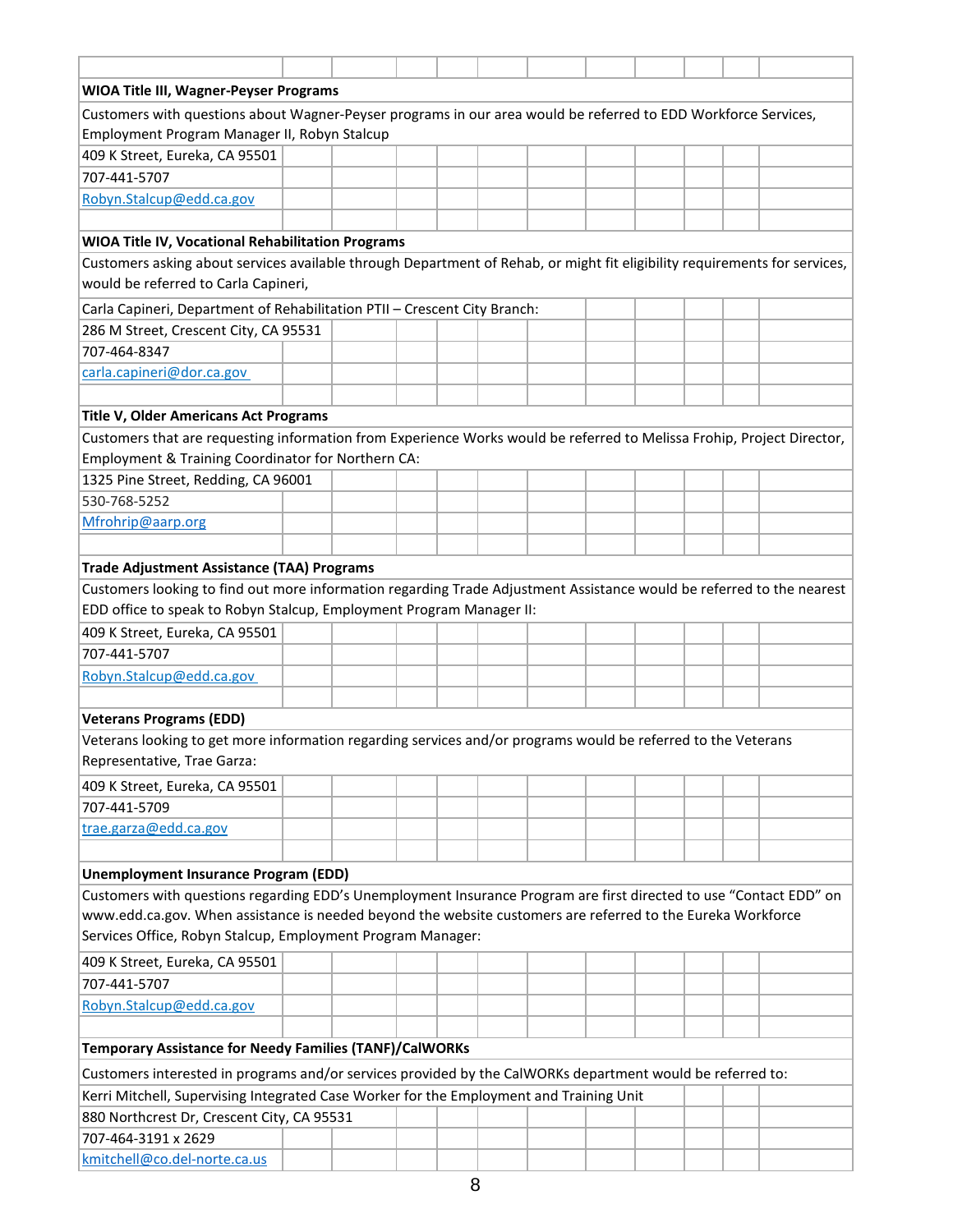| C - Lassen County                                                                                 |                                                       |                                                                                        |                                                                              |                                                                |                                               |                                                                                         |                                               |                                         |                         |                              |                                                                                               |  |  |
|---------------------------------------------------------------------------------------------------|-------------------------------------------------------|----------------------------------------------------------------------------------------|------------------------------------------------------------------------------|----------------------------------------------------------------|-----------------------------------------------|-----------------------------------------------------------------------------------------|-----------------------------------------------|-----------------------------------------|-------------------------|------------------------------|-----------------------------------------------------------------------------------------------|--|--|
|                                                                                                   | WIOA Title I, Adult/DW/Youth - AFWD,<br><u>ن</u><br>1 | California Indian Manpower Consortium<br><b>WIOA Title I, Native American Programs</b> | Farmworker Program (Section 167)<br><b>WIOA Title I Migrant and Seasonal</b> | <b>WIOA Title II, Adult Education and</b><br>Literacy Programs | WIOA Title III, Wagner-Peyser Programs<br>EDD | <b>WIOA Title IV, Vocational Rehabilitation</b><br>Programs - California Vocation Rehab | Title V, Older Americans Act Programs<br>AARP | Trade Adjustment Assistance (TAA) - EDD | Veterans Programs - EDD | Unemployment Insurance - EDD | Temporary Assistance for Needy Families<br>(TANF)/CalWORKs - Department of Social<br>Services |  |  |
|                                                                                                   |                                                       |                                                                                        |                                                                              | <b>Services</b>                                                |                                               |                                                                                         |                                               |                                         |                         |                              |                                                                                               |  |  |
| <b>Basic Career Services</b>                                                                      |                                                       |                                                                                        |                                                                              |                                                                |                                               |                                                                                         |                                               |                                         |                         |                              |                                                                                               |  |  |
| Program eligibility<br>Outreach and intake and                                                    | X                                                     | Χ                                                                                      |                                                                              | X                                                              | X                                             | X                                                                                       | X                                             | X                                       | X                       | X                            | X                                                                                             |  |  |
| orientation to services                                                                           | X                                                     | X                                                                                      |                                                                              | X                                                              | X                                             | X                                                                                       |                                               | X                                       | X                       | X                            | X                                                                                             |  |  |
| Initial assessment of skill levels                                                                | Χ                                                     | X                                                                                      |                                                                              | X                                                              | Χ                                             |                                                                                         | X                                             |                                         | X                       |                              | Χ                                                                                             |  |  |
| Job search and placement<br>assistance                                                            | X                                                     | X                                                                                      |                                                                              |                                                                | X                                             | X                                                                                       | X                                             |                                         | X                       |                              | Χ                                                                                             |  |  |
| Labor Market employment<br>statistics                                                             | X                                                     | X                                                                                      |                                                                              | X                                                              | X                                             | $\pmb{\mathsf{X}}$                                                                      |                                               | X                                       | X                       |                              |                                                                                               |  |  |
| <b>Supportive services</b><br>information                                                         | X                                                     | Χ                                                                                      |                                                                              | X                                                              | X                                             |                                                                                         | X                                             | Χ                                       | X                       |                              | Χ                                                                                             |  |  |
| <b>Unemployment Insurance</b><br><b>Claim Filing Assistance and</b><br>Information                | $\pmb{\mathsf{X}}$                                    | Χ                                                                                      |                                                                              |                                                                | $\pmb{\mathsf{X}}$                            |                                                                                         |                                               | Χ                                       | Χ                       | X                            |                                                                                               |  |  |
| Eligibility for programs of<br>financial aid assistance for<br>training and education<br>programs | X                                                     | X                                                                                      |                                                                              | $\pmb{\mathsf{X}}$                                             | X                                             | X                                                                                       |                                               | Χ                                       |                         |                              | Χ                                                                                             |  |  |
| Training vendor information                                                                       | X                                                     | X                                                                                      |                                                                              |                                                                | X                                             | X                                                                                       |                                               |                                         |                         |                              |                                                                                               |  |  |
| Performance measure<br>information                                                                | X                                                     | X                                                                                      |                                                                              |                                                                |                                               | X                                                                                       |                                               |                                         |                         |                              |                                                                                               |  |  |
| Referrals to other programs<br>and services                                                       | X                                                     | X                                                                                      |                                                                              | X                                                              | X                                             | X                                                                                       | X                                             |                                         | X                       |                              | X                                                                                             |  |  |
| <b>Individualized Career Services</b>                                                             |                                                       |                                                                                        |                                                                              |                                                                |                                               |                                                                                         |                                               |                                         |                         |                              |                                                                                               |  |  |
| Comprehensive assessment of<br>skill levels and service needs                                     | X                                                     | X                                                                                      |                                                                              | X                                                              |                                               | X                                                                                       | X                                             |                                         |                         |                              | X                                                                                             |  |  |
| <b>Individual Employment Plan</b>                                                                 | X                                                     | Χ                                                                                      |                                                                              |                                                                |                                               | X                                                                                       | $\mathsf{X}$                                  |                                         | X                       |                              | X                                                                                             |  |  |
| <b>Group counseling</b>                                                                           | X                                                     | X                                                                                      |                                                                              |                                                                |                                               |                                                                                         |                                               |                                         | X                       |                              | Χ                                                                                             |  |  |
| Individual counseling                                                                             | X                                                     | Χ                                                                                      |                                                                              | X                                                              |                                               | X                                                                                       |                                               | X                                       | X                       |                              | Χ                                                                                             |  |  |
| <b>Career Planning</b>                                                                            | X                                                     | X                                                                                      |                                                                              | X                                                              |                                               | X                                                                                       | $\mathsf{x}$                                  |                                         | X                       |                              | X                                                                                             |  |  |
| Short-term prevocational<br>services (i.e. communication,<br>interview skills, punctuality)       | X                                                     | X                                                                                      |                                                                              | X                                                              |                                               | Χ                                                                                       | X                                             |                                         | X                       |                              | X                                                                                             |  |  |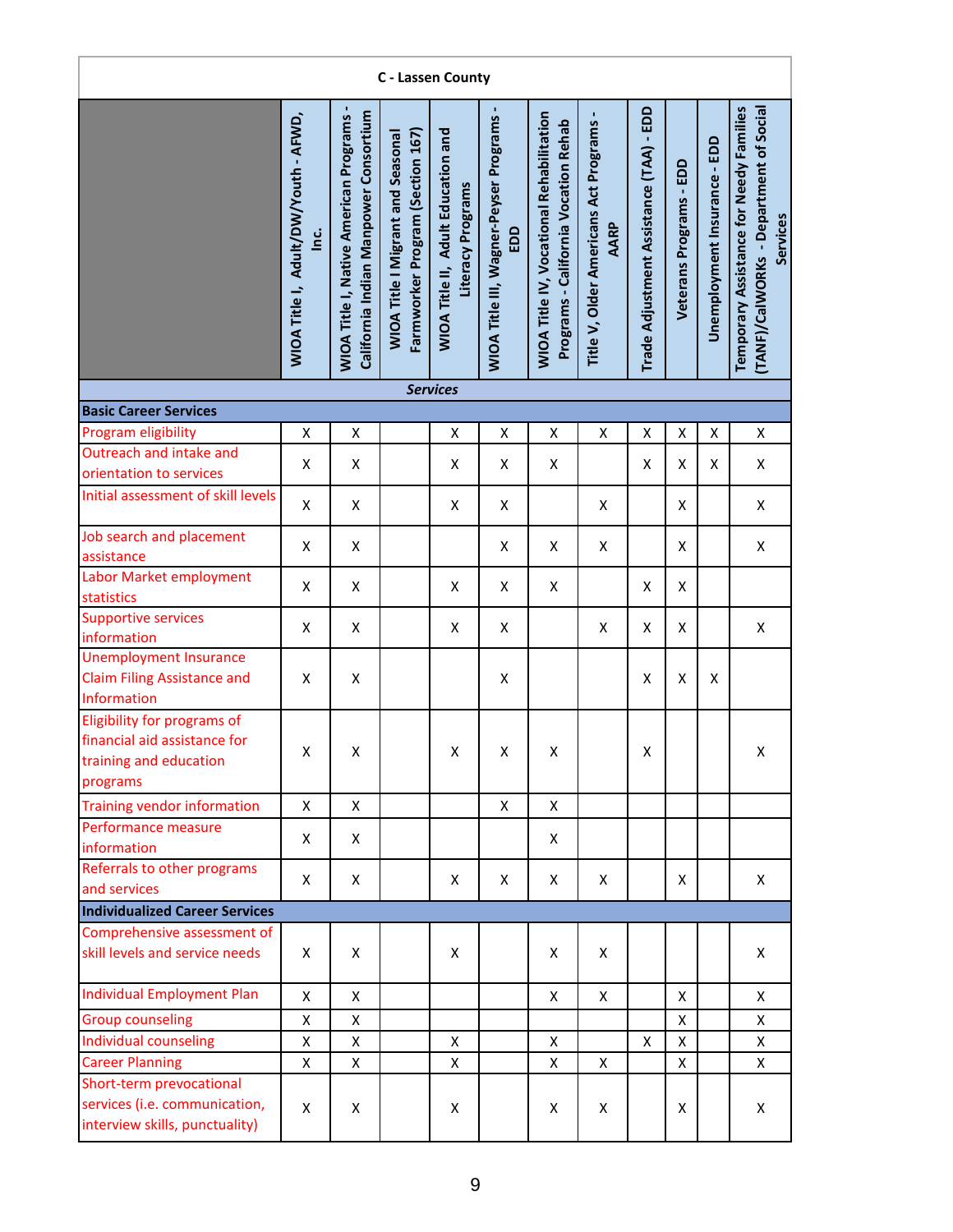| Internships and work<br>experience linked to careers                                     | X | Χ | X |   | X | X |   |   | X |
|------------------------------------------------------------------------------------------|---|---|---|---|---|---|---|---|---|
| <b>Workforce preparation</b><br>activities                                               | X | X | X |   | X | X |   | X | X |
| <b>Financial literacy services</b>                                                       | X | Χ |   |   |   |   |   |   |   |
| Out-of-Area job search<br>assistance and relocation<br>assistance                        | X | X |   |   | X |   |   |   |   |
| <b>English language acquisition</b><br>and integrated education and<br>training programs |   |   | X |   | X |   |   |   |   |
| <b>Follow-up Services</b>                                                                |   |   |   |   |   |   |   |   |   |
| Counseling regarding the<br>workplace                                                    | X | X |   |   | X | X |   | X |   |
| <b>Referral to community</b><br>resources necessary to retain<br>employment              | X | X |   |   | X | X |   | X | X |
| Provision of supportive<br>services                                                      | X | X |   |   | X |   |   |   |   |
| Career development/further<br>education planning                                         | X | X | X |   | X |   |   |   |   |
| Assistance securing a better<br>paying job                                               | X | Χ |   |   | X | Χ |   | X |   |
| <b>Training Services</b>                                                                 |   |   |   |   |   |   |   |   |   |
| <b>Occupation Skills Training</b><br>(Classroom based)                                   | X | X | X |   | X |   | X | X | X |
| On-the-Job Training (OJT)                                                                | X | Χ |   |   | Χ | X |   | X |   |
| <b>Incumbent Worker Training</b>                                                         | X |   |   |   |   |   |   |   |   |
| Programs that provide<br>workplace training with<br>related instruction                  | X | X |   |   | X | X |   | X | X |
| Training programs operated by<br>the private sector                                      | X | Χ |   |   | Χ |   | X | X | Χ |
| Skill upgrading and retraining                                                           | X | Χ |   |   | X | X |   |   | X |
| <b>Entrepreneurial Training</b>                                                          | X | Χ |   |   |   |   |   |   |   |
| <b>Transitional Jobs</b>                                                                 | X | Χ |   |   | X |   |   |   |   |
| Job readiness training                                                                   | X | Χ | X |   | X | X |   | X | X |
| <b>Adult education and literacy</b><br>activities                                        | X | X | X |   | Χ |   |   | X |   |
| <b>High School diploma/GED</b><br>services                                               | X | X | X |   | X |   |   |   | X |
| <b>Employer customized training</b>                                                      | X |   |   |   | X |   |   |   |   |
| <b>Business Services</b>                                                                 |   |   |   |   |   |   |   |   |   |
| Labor market information                                                                 | X |   |   | X |   |   |   |   |   |
| <b>Wage &amp; Benefit information</b>                                                    | X |   |   | X |   |   |   |   |   |
| Local labor pool information                                                             | X |   |   |   |   |   |   |   |   |
| <b>Job/Career Fairs</b>                                                                  | X |   |   |   |   | Χ |   |   |   |
| Internet talent search and job<br>postings                                               | X |   | Χ | X |   |   |   |   |   |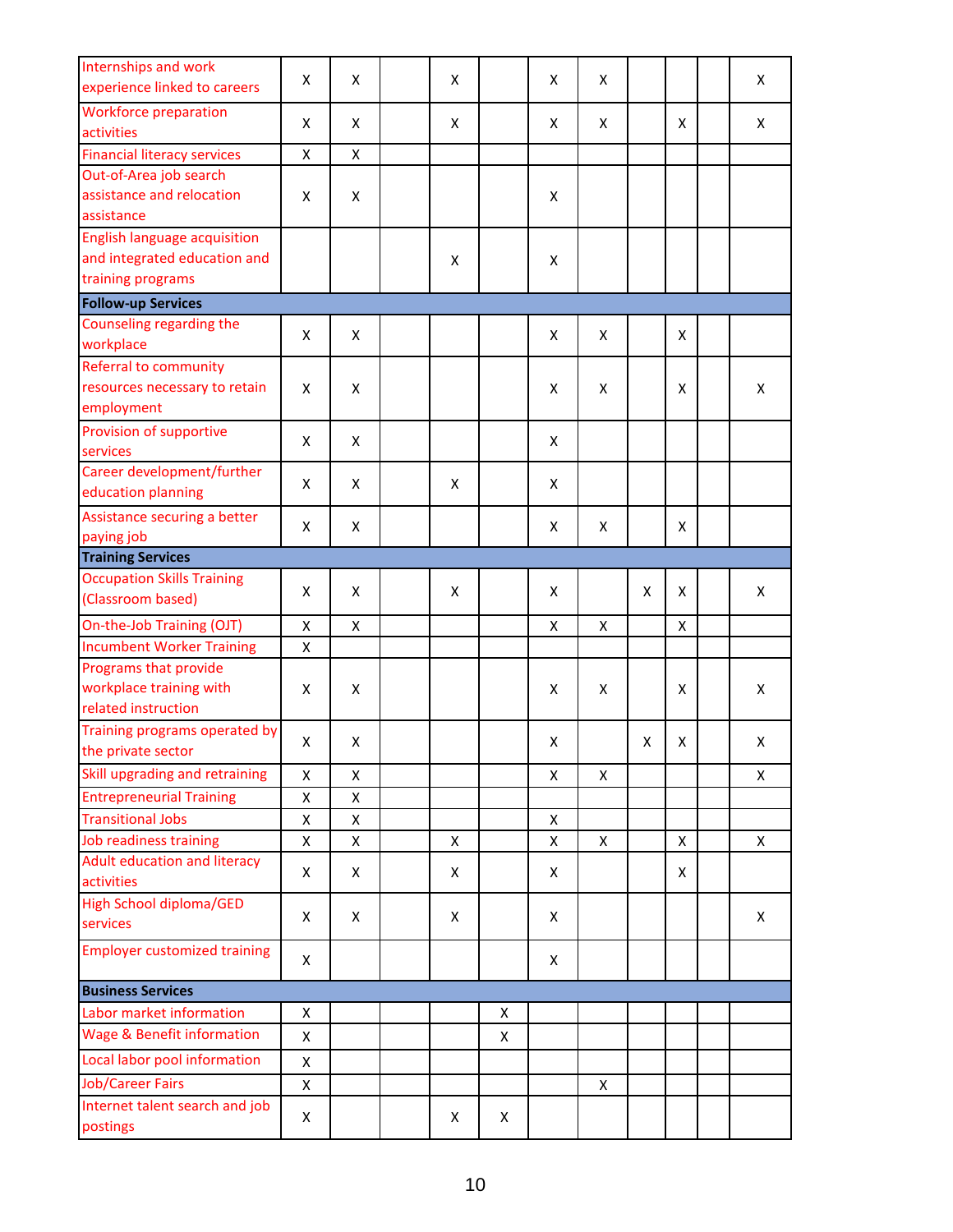| Employee recruitment and/or<br>screening assistance                                                                                       | X | x |                         |   |  |  |  |
|-------------------------------------------------------------------------------------------------------------------------------------------|---|---|-------------------------|---|--|--|--|
| Financial assistance for                                                                                                                  |   |   |                         |   |  |  |  |
| employee training                                                                                                                         | x | X |                         |   |  |  |  |
| <b>Employee assessment/testing</b>                                                                                                        |   |   |                         |   |  |  |  |
| services                                                                                                                                  | x | X |                         |   |  |  |  |
| <b>Tax credit information</b>                                                                                                             | X | X |                         | X |  |  |  |
| <b>Employer workshops and</b>                                                                                                             | x |   |                         |   |  |  |  |
| seminars                                                                                                                                  |   |   |                         |   |  |  |  |
| <b>Outplacement assistance</b>                                                                                                            | Χ |   |                         |   |  |  |  |
| <b>Small Business Admin.</b>                                                                                                              | X |   |                         |   |  |  |  |
| information                                                                                                                               |   |   |                         |   |  |  |  |
| <b>Human Resource information</b>                                                                                                         | X |   |                         |   |  |  |  |
| <b>Rapid Response/Layoff</b><br><b>Aversion services</b>                                                                                  | x | X |                         | X |  |  |  |
| Job description assistance                                                                                                                | x |   |                         | Х |  |  |  |
| Referral assistance to                                                                                                                    |   | X |                         |   |  |  |  |
| partnering agency                                                                                                                         | x |   |                         | X |  |  |  |
|                                                                                                                                           |   |   | <b>Referral Process</b> |   |  |  |  |
| When referring to partner agencies that are co-located, Business & Career Network staff will personally escort                            |   |   |                         |   |  |  |  |
|                                                                                                                                           |   |   |                         |   |  |  |  |
| the customer to an agency representative and provide introductions. For partners not co-located, Business &                               |   |   |                         |   |  |  |  |
| Career Network staff will contact the agency representative by telephone, e-mail or in person for the customer,                           |   |   |                         |   |  |  |  |
| and make the referral. The customer will be provided a Business & Career Network staff business card to<br>present to the partner agency. |   |   |                         |   |  |  |  |
|                                                                                                                                           |   |   |                         |   |  |  |  |
| WIOA Title I, Adult, Dislocated Worker and Youth Programs                                                                                 |   |   |                         |   |  |  |  |
| Customers interested in obtaining more information regarding services provided by Business & Career Network                               |   |   |                         |   |  |  |  |
| would be referred to:                                                                                                                     |   |   |                         |   |  |  |  |
| Kim Keith - Program Supervisor                                                                                                            |   |   |                         |   |  |  |  |
| 1616 Chestnut Street, Susanville, CA 96130                                                                                                |   |   |                         |   |  |  |  |
| 530-257-5057                                                                                                                              |   |   |                         |   |  |  |  |
| kkeith@ncen.org or afwdcontact@ncen.org                                                                                                   |   |   |                         |   |  |  |  |
|                                                                                                                                           |   |   |                         |   |  |  |  |
| <b>WIOA Title I, Native American Programs (Section 166)</b>                                                                               |   |   |                         |   |  |  |  |
| The local office has asked that all referrals are made through the Sacramento office.                                                     |   |   |                         |   |  |  |  |
| California Indian Manpower Consortium, Inc.                                                                                               |   |   |                         |   |  |  |  |
| Jeff Hogue, Coordinator                                                                                                                   |   |   |                         |   |  |  |  |
| 2540 Hartnell Ave.                                                                                                                        |   |   |                         |   |  |  |  |
| Redding, CA 96002                                                                                                                         |   |   |                         |   |  |  |  |
| (530)222-1004                                                                                                                             |   |   |                         |   |  |  |  |
| jefferyh@cimcinc.com                                                                                                                      |   |   |                         |   |  |  |  |
|                                                                                                                                           |   |   |                         |   |  |  |  |
| WIOA Title II, Adult Education and Literacy Programs                                                                                      |   |   |                         |   |  |  |  |
| Customers with questions about adult education and/or literacy programs would be referred to:                                             |   |   |                         |   |  |  |  |
| Janet Marinoni - Transition Counselor                                                                                                     |   |   |                         |   |  |  |  |
| 530-249-9997                                                                                                                              |   |   |                         |   |  |  |  |
| JMarinoni@lassencollege.edu                                                                                                               |   |   |                         |   |  |  |  |
|                                                                                                                                           |   |   |                         |   |  |  |  |
| <b>WIOA Title III, Wagner-Peyser Programs</b>                                                                                             |   |   |                         |   |  |  |  |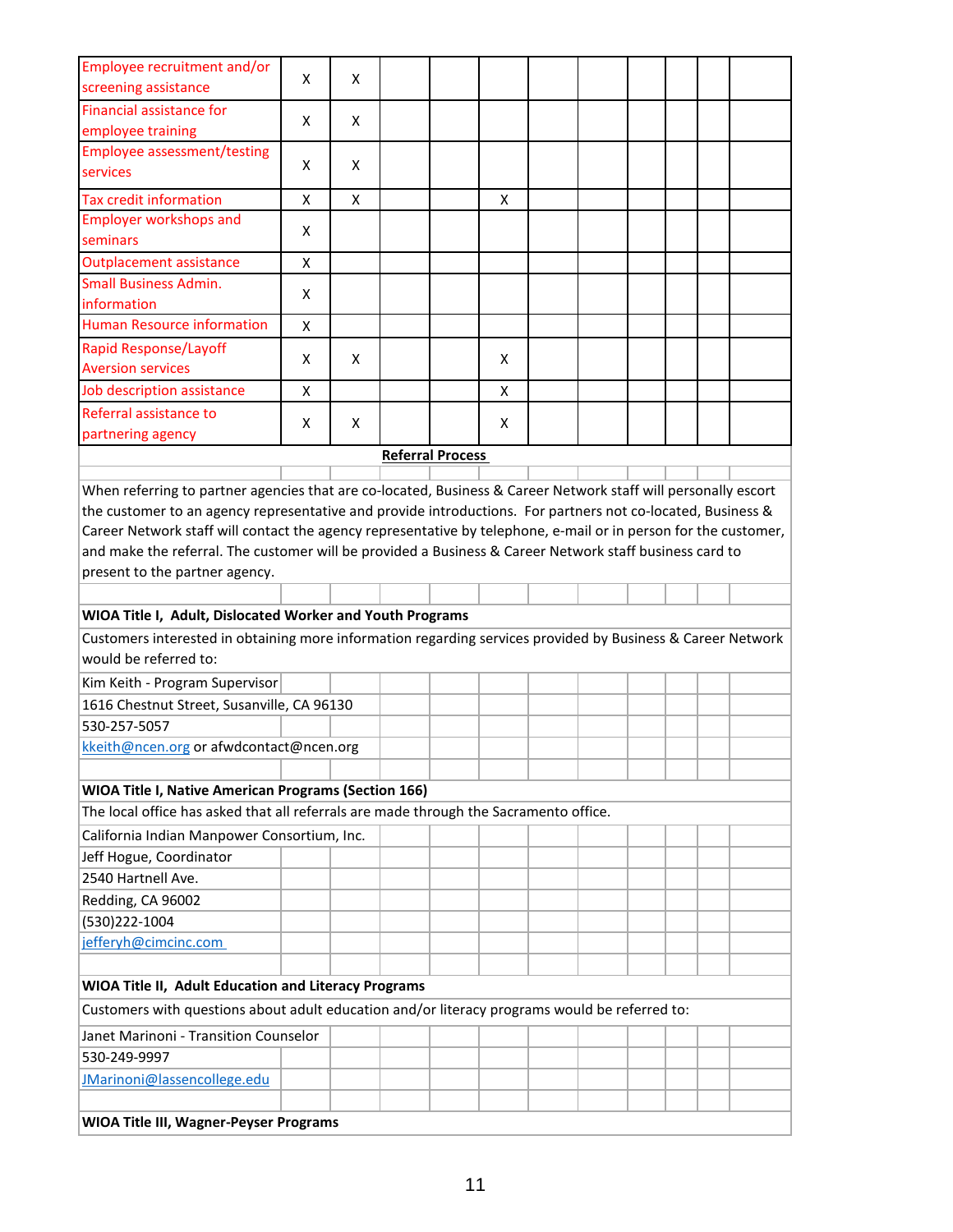| Customers with questions about Wagner-Peyser programs in our area would be referred to the California<br>Employment Development Department. |  |  |  |  |  |  |
|---------------------------------------------------------------------------------------------------------------------------------------------|--|--|--|--|--|--|
| Redding EDD Office 530-225-2185 ext. 3 Workforce Services                                                                                   |  |  |  |  |  |  |
| WSBReddingFieldOffice@edd.ca.gov                                                                                                            |  |  |  |  |  |  |
|                                                                                                                                             |  |  |  |  |  |  |
| WIOA Title IV, Vocational Rehabilitation Programs                                                                                           |  |  |  |  |  |  |
| Customers asking about services available through California Department of Rehab, or might fit eligibility                                  |  |  |  |  |  |  |
| requirements for services, would be referred to:                                                                                            |  |  |  |  |  |  |
| Shannon Hogan                                                                                                                               |  |  |  |  |  |  |
| 530-257-6073                                                                                                                                |  |  |  |  |  |  |
| shogan@dor.ca.gov                                                                                                                           |  |  |  |  |  |  |
|                                                                                                                                             |  |  |  |  |  |  |
| Title V, Older Americans Act Programs                                                                                                       |  |  |  |  |  |  |
| Customers that are requesting information would be referred to AARP, Employment & Training Coordinator for                                  |  |  |  |  |  |  |
| Northern CA:                                                                                                                                |  |  |  |  |  |  |
| Melissa Frohrip, Project Director                                                                                                           |  |  |  |  |  |  |
| 530-768-5252                                                                                                                                |  |  |  |  |  |  |
| Mfrohrip@aarp.org                                                                                                                           |  |  |  |  |  |  |
|                                                                                                                                             |  |  |  |  |  |  |
| <b>Trade Adjustment Assistance (TAA) Programs</b>                                                                                           |  |  |  |  |  |  |
| Customers looking to find out more information regarding Trade Adjustment Assistance would be referred to                                   |  |  |  |  |  |  |
| the nearest EDD office to speak to:                                                                                                         |  |  |  |  |  |  |
| Redding EDD Office 530-225-2185 ext. 3 Workforce Services                                                                                   |  |  |  |  |  |  |
| WSBReddingFieldOffice@edd.ca.gov                                                                                                            |  |  |  |  |  |  |
|                                                                                                                                             |  |  |  |  |  |  |
| <b>Veterans Programs (EDD)</b>                                                                                                              |  |  |  |  |  |  |
| Veterans looking to get more information regarding services and/or programs would be referred to the<br><b>Veterans Services Assistant:</b> |  |  |  |  |  |  |
| Redding EDD Office 530-225-2185 ext. 6 Veterans Services                                                                                    |  |  |  |  |  |  |
| WSBReddingFieldOffice@edd.ca.gov                                                                                                            |  |  |  |  |  |  |
|                                                                                                                                             |  |  |  |  |  |  |
| <b>Unemployment Insurance Program (EDD)</b>                                                                                                 |  |  |  |  |  |  |
| Customers with questions regarding EDD's Unemployment Insurance Program are first directed to use "Contact                                  |  |  |  |  |  |  |
| EDD" on www.edd.ca.gov. When assistance is needed beyond the website customers are referred to the local                                    |  |  |  |  |  |  |
| EDD office.                                                                                                                                 |  |  |  |  |  |  |
| Redding EDD Office 530-225-2185 ext. 3 Workforce Services                                                                                   |  |  |  |  |  |  |
| WSBReddingFieldOffice@edd.ca.gov                                                                                                            |  |  |  |  |  |  |
|                                                                                                                                             |  |  |  |  |  |  |
| <b>Temporary Assistance for Needy Families (TANF)/CalWORKs</b>                                                                              |  |  |  |  |  |  |
| Customers interested in programs and/or services provided by the CalWORKs department would be referred to:                                  |  |  |  |  |  |  |
| <b>Yvonne Hawkes</b>                                                                                                                        |  |  |  |  |  |  |
| 1616 Chestnut Street, Susanville, CA 96130                                                                                                  |  |  |  |  |  |  |
| 530-251-8152                                                                                                                                |  |  |  |  |  |  |
| yhawkes@co.lassen.ca.us                                                                                                                     |  |  |  |  |  |  |
|                                                                                                                                             |  |  |  |  |  |  |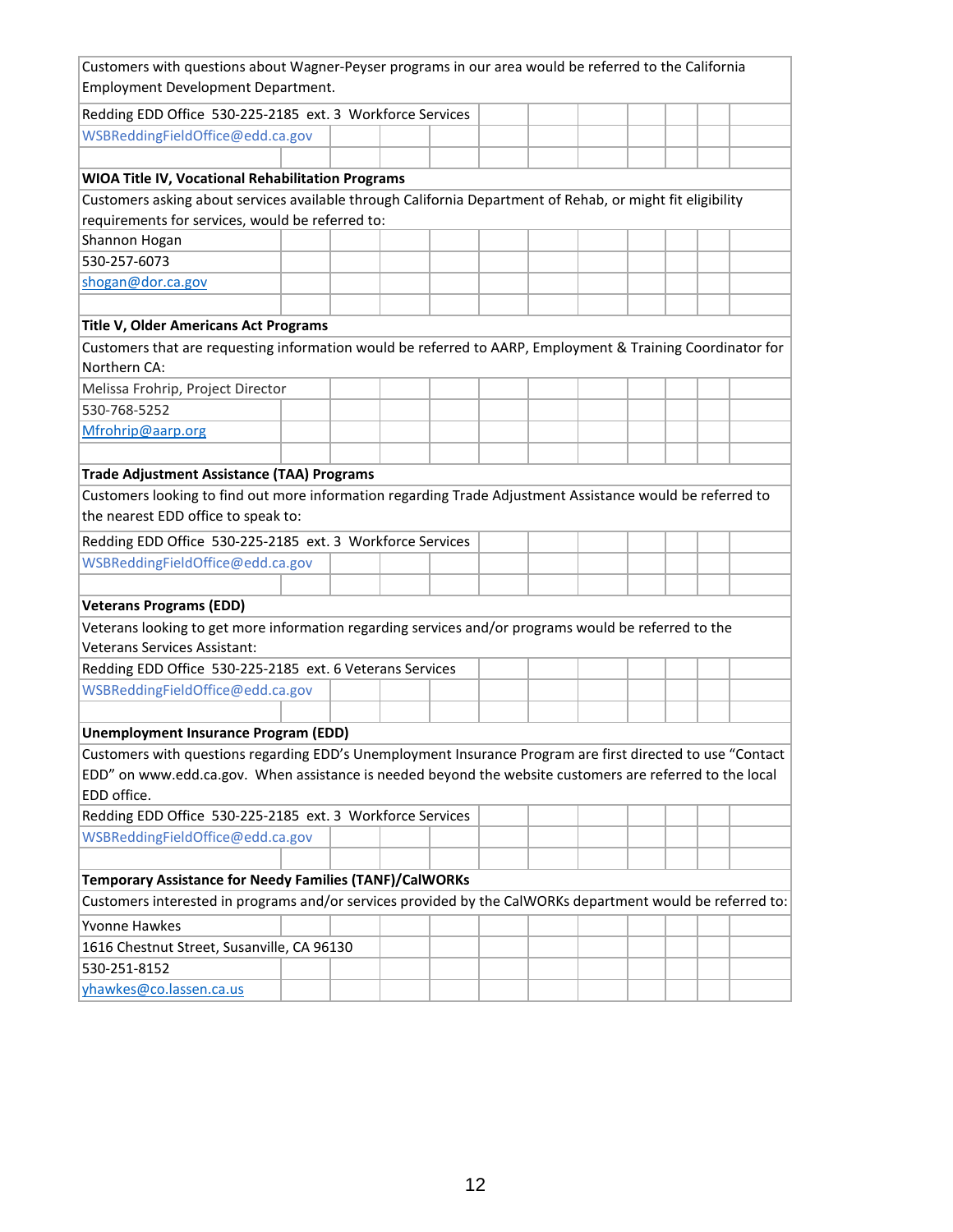| <b>D</b> - Modoc County                                                                           |                                                   |                                                                                        |                                                                               |                                                               |                                                 |                                                                                         |                                               |                                         |                            |                              |                                                                                                               |  |  |
|---------------------------------------------------------------------------------------------------|---------------------------------------------------|----------------------------------------------------------------------------------------|-------------------------------------------------------------------------------|---------------------------------------------------------------|-------------------------------------------------|-----------------------------------------------------------------------------------------|-----------------------------------------------|-----------------------------------------|----------------------------|------------------------------|---------------------------------------------------------------------------------------------------------------|--|--|
|                                                                                                   | WIOA Title I, Adult/DW/Youth - AFWD,<br>$\dot{a}$ | California Indian Manpower Consortium<br><b>WIOA Title I, Native American Programs</b> | Farmworker Programs (Section 167)<br><b>WIOA Title I Migrant and Seasonal</b> | <b>WIOA Title II Adult Education and Literacy</b><br>Programs | WIOA Title III, Wagner-Peyser Programs -<br>EDD | <b>WIOA Title IV, Vocational Rehabilitation</b><br>Programs - California Vocation Rehab | Title V, Older Americans Act Programs<br>AARP | Trade Adjustment Assistance (TAA) - EDD | EDD<br>Veterans Programs - | Unemployment Insurance - EDD | Temporary Assistance for Needy Families<br>(TANF)/CalWORKs - Department of<br>Social Services<br>Employment & |  |  |
|                                                                                                   |                                                   |                                                                                        |                                                                               | <b>Services</b>                                               |                                                 |                                                                                         |                                               |                                         |                            |                              |                                                                                                               |  |  |
| <b>Basic Career Services</b><br>Program eligibility                                               |                                                   |                                                                                        |                                                                               |                                                               |                                                 |                                                                                         |                                               |                                         |                            |                              |                                                                                                               |  |  |
| Outreach and intake and<br>orientation to services                                                | X<br>X                                            | Χ<br>X                                                                                 |                                                                               |                                                               | X<br>X                                          | X<br>X                                                                                  | $\pmb{\mathsf{X}}$                            | X                                       | Χ<br>Χ                     | Χ<br>X                       | X<br>X                                                                                                        |  |  |
| Initial assessment of skill levels                                                                | X                                                 | X                                                                                      |                                                                               |                                                               | X                                               |                                                                                         | X                                             |                                         | X                          |                              | X                                                                                                             |  |  |
| Job search and placement<br>assistance                                                            | $\pmb{\mathsf{X}}$                                | X                                                                                      |                                                                               |                                                               | X                                               | X                                                                                       | X                                             |                                         | X                          |                              | X                                                                                                             |  |  |
| Labor Market employment<br>statistics                                                             | X                                                 | X                                                                                      |                                                                               |                                                               | X                                               | X                                                                                       |                                               | X                                       | X                          |                              |                                                                                                               |  |  |
| Supportive services<br>information                                                                | X                                                 | X                                                                                      |                                                                               |                                                               | X                                               |                                                                                         | X                                             | X                                       | Χ                          |                              | $\pmb{\mathsf{X}}$                                                                                            |  |  |
| <b>Unemployment Insurance</b><br><b>Claim Filing Assistance and</b><br>Information                | X                                                 | X                                                                                      |                                                                               |                                                               | X                                               |                                                                                         |                                               | X                                       | X                          | X                            |                                                                                                               |  |  |
| Eligibility for programs of<br>financial aid assistance for<br>training and education<br>programs | X                                                 | X                                                                                      |                                                                               |                                                               | X                                               | X                                                                                       |                                               | Χ                                       |                            |                              | X                                                                                                             |  |  |
| <b>Training vendor information</b>                                                                | X                                                 | X                                                                                      |                                                                               |                                                               | X                                               | X                                                                                       |                                               |                                         |                            |                              |                                                                                                               |  |  |
| Performance measure<br>information                                                                | Χ                                                 | X                                                                                      |                                                                               |                                                               |                                                 | X                                                                                       |                                               |                                         |                            |                              |                                                                                                               |  |  |
| Referrals to other programs<br>and services                                                       | X                                                 | X                                                                                      |                                                                               |                                                               | X                                               | X                                                                                       | X                                             |                                         | X                          |                              | X                                                                                                             |  |  |
| <b>Individualized Career Services</b>                                                             |                                                   |                                                                                        |                                                                               |                                                               |                                                 |                                                                                         |                                               |                                         |                            |                              |                                                                                                               |  |  |
| Comprehensive assessment of<br>skill levels and service needs                                     | X                                                 | X                                                                                      |                                                                               |                                                               |                                                 | X                                                                                       | X                                             |                                         |                            |                              | X                                                                                                             |  |  |
| <b>Individual Employment Plan</b>                                                                 | $\pmb{\mathsf{X}}$                                | X                                                                                      |                                                                               |                                                               |                                                 | X                                                                                       | X                                             |                                         | X                          |                              | X                                                                                                             |  |  |
| <b>Group counseling</b>                                                                           | X                                                 | X                                                                                      |                                                                               |                                                               |                                                 |                                                                                         |                                               |                                         | X                          |                              | $\mathsf{x}$                                                                                                  |  |  |
| <b>Individual counseling</b>                                                                      | $\pmb{\mathsf{X}}$                                | Χ                                                                                      |                                                                               |                                                               |                                                 | X                                                                                       |                                               | X                                       | X                          |                              | X                                                                                                             |  |  |
| <b>Career Planning</b>                                                                            | X                                                 | X                                                                                      |                                                                               |                                                               |                                                 | Χ                                                                                       | Χ                                             |                                         | X                          |                              | X                                                                                                             |  |  |
| Short-term prevocational<br>services (i.e. communication,<br>interview skills, punctuality)       | X                                                 | X                                                                                      |                                                                               |                                                               |                                                 | X                                                                                       | X                                             |                                         | X                          |                              | X                                                                                                             |  |  |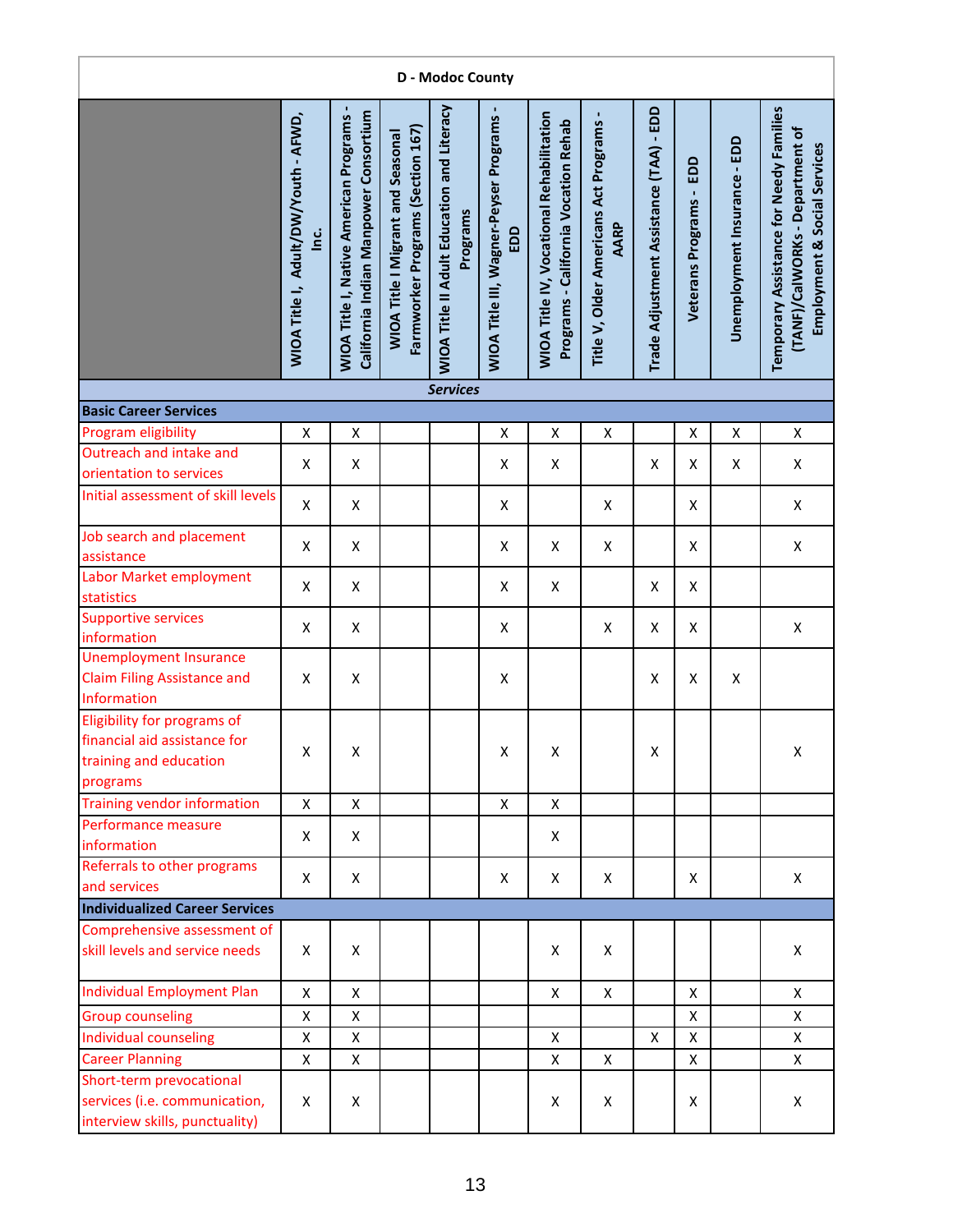| Internships and work<br>experience linked to careers                                     | X                  | X                  |  |   | X | X |   |   | X |
|------------------------------------------------------------------------------------------|--------------------|--------------------|--|---|---|---|---|---|---|
| <b>Workforce preparation</b><br>activities                                               | X                  | X                  |  |   | X | X |   | X | X |
| <b>Financial literacy services</b>                                                       | X                  | $\pmb{\mathsf{X}}$ |  |   |   |   |   |   |   |
| Out-of-Area job search<br>assistance and relocation<br>assistance                        | X                  | X                  |  |   | X |   |   |   |   |
| <b>English language acquisition</b><br>and integrated education and<br>training programs |                    |                    |  |   | X |   |   |   | X |
| <b>Follow-up Services</b>                                                                |                    |                    |  |   |   |   |   |   |   |
| Counseling regarding the<br>workplace                                                    | X                  | X                  |  |   | X | X |   | x |   |
| Referral to community<br>resources necessary to retain<br>employment                     | X                  | X                  |  |   | Χ | X |   | X | X |
| Provision of supportive<br>services                                                      | X                  | X                  |  |   | X |   |   |   |   |
| Career development/further<br>education planning                                         | X                  | X                  |  |   | X |   |   |   |   |
| Assistance securing a better<br>paying job                                               | X                  | X                  |  |   | X | X |   | X |   |
| <b>Training Services</b>                                                                 |                    |                    |  |   |   |   |   |   |   |
| <b>Occupation Skills Training</b><br>(Classroom based)                                   | X                  | X                  |  |   | X |   | X | X | X |
| On-the-Job Training (OJT)                                                                | $\pmb{\mathsf{X}}$ | $\pmb{\mathsf{X}}$ |  |   | X | X |   | X |   |
| <b>Incumbent Worker Training</b>                                                         | X                  |                    |  |   |   |   |   |   |   |
| Programs that provide<br>workplace training with<br>related instruction                  | X                  | X                  |  |   | X | X |   | X | X |
| Training programs operated by<br>the private sector                                      | X                  | X                  |  |   | X |   | X | X | X |
| Skill upgrading and retraining                                                           | X                  | X                  |  |   | X | X |   |   | X |
| <b>Entrepreneurial Training</b>                                                          | X                  | X                  |  |   |   |   |   |   |   |
| <b>Transitional Jobs</b>                                                                 | Χ                  | $\pmb{\mathsf{X}}$ |  |   | X |   |   |   |   |
| Job readiness training                                                                   | X                  | X                  |  |   | X | X |   | X | X |
| <b>Adult education and literacy</b><br>activities                                        | Χ                  | X                  |  |   | X |   |   | X | X |
| <b>High School diploma/GED</b><br>services                                               | X                  | X                  |  |   | X |   |   |   | X |
| <b>Employer customized training</b>                                                      | X                  |                    |  |   | X |   |   |   |   |
| <b>Business Services</b>                                                                 |                    |                    |  |   |   |   |   |   |   |
| Labor market information                                                                 | X                  |                    |  | X |   |   |   |   |   |
| <b>Wage &amp; Benefit information</b>                                                    | X                  |                    |  | X |   |   |   |   |   |
| Local labor pool information                                                             | X                  |                    |  |   |   |   |   |   |   |
| <b>Job/Career Fairs</b>                                                                  | X                  |                    |  |   |   | X |   |   |   |
| Internet talent search and job<br>postings                                               | X                  |                    |  | X |   |   |   |   |   |
|                                                                                          |                    |                    |  |   |   |   |   |   |   |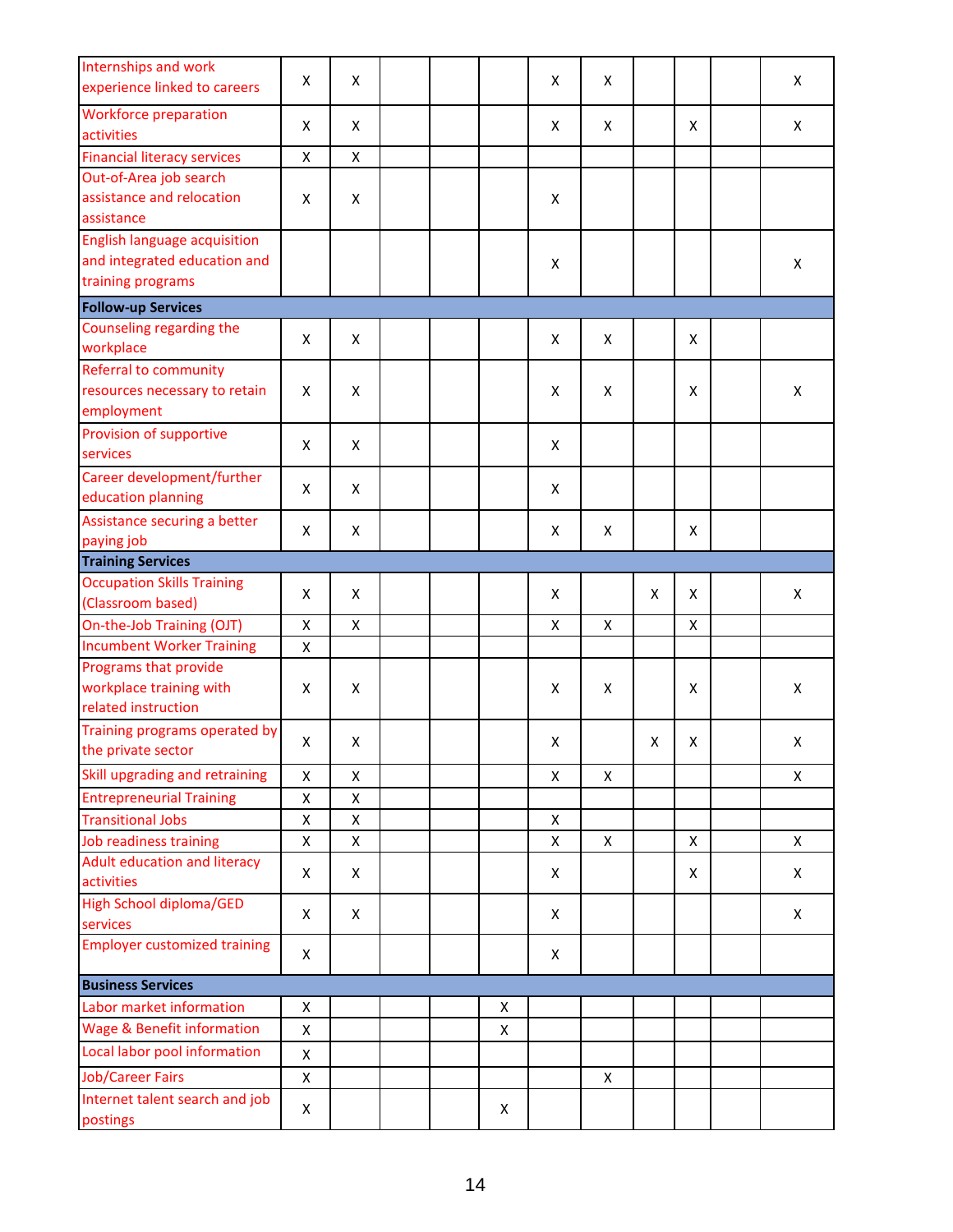| Employee recruitment and/or<br>screening assistance                                                                                                                                                                                                                                                                                                                     | X                  | x  |  |                         |   |  |  |  |  |  |  |  |  |
|-------------------------------------------------------------------------------------------------------------------------------------------------------------------------------------------------------------------------------------------------------------------------------------------------------------------------------------------------------------------------|--------------------|----|--|-------------------------|---|--|--|--|--|--|--|--|--|
| <b>Financial assistance for</b><br>employee training                                                                                                                                                                                                                                                                                                                    | X                  | X. |  |                         |   |  |  |  |  |  |  |  |  |
| <b>Employee assessment/testing</b><br>services                                                                                                                                                                                                                                                                                                                          | X                  | X  |  |                         |   |  |  |  |  |  |  |  |  |
| <b>Tax credit information</b>                                                                                                                                                                                                                                                                                                                                           | $\pmb{\mathsf{X}}$ | X  |  |                         | X |  |  |  |  |  |  |  |  |
| <b>Employer workshops and</b>                                                                                                                                                                                                                                                                                                                                           |                    |    |  |                         |   |  |  |  |  |  |  |  |  |
| seminars                                                                                                                                                                                                                                                                                                                                                                | X                  |    |  |                         |   |  |  |  |  |  |  |  |  |
| <b>Outplacement assistance</b>                                                                                                                                                                                                                                                                                                                                          | X                  |    |  |                         |   |  |  |  |  |  |  |  |  |
| <b>Small Business Admin.</b><br>information                                                                                                                                                                                                                                                                                                                             | X                  |    |  |                         |   |  |  |  |  |  |  |  |  |
| <b>Human Resource information</b>                                                                                                                                                                                                                                                                                                                                       | X                  |    |  |                         |   |  |  |  |  |  |  |  |  |
| <b>Rapid Response/Layoff</b>                                                                                                                                                                                                                                                                                                                                            |                    |    |  |                         |   |  |  |  |  |  |  |  |  |
| <b>Aversion services</b>                                                                                                                                                                                                                                                                                                                                                | X                  | X  |  |                         | X |  |  |  |  |  |  |  |  |
| Job description assistance                                                                                                                                                                                                                                                                                                                                              | X                  |    |  |                         | X |  |  |  |  |  |  |  |  |
| Referral assistance to                                                                                                                                                                                                                                                                                                                                                  | X                  | X. |  |                         | X |  |  |  |  |  |  |  |  |
| partnering agency                                                                                                                                                                                                                                                                                                                                                       |                    |    |  |                         |   |  |  |  |  |  |  |  |  |
|                                                                                                                                                                                                                                                                                                                                                                         |                    |    |  | <b>Referral Process</b> |   |  |  |  |  |  |  |  |  |
| customer to an agency representative and provide introductions. For partners not co-located, Business & Career<br>Network staff will contact the agency representative by telephone, e-mail or in person for the customer, and make the<br>referral. The customer will be provided a Business & Career Network staff business card to present to the partner<br>agency. |                    |    |  |                         |   |  |  |  |  |  |  |  |  |
|                                                                                                                                                                                                                                                                                                                                                                         |                    |    |  |                         |   |  |  |  |  |  |  |  |  |
| WIOA Title I, Adult, Dislocated Worker and Youth Programs                                                                                                                                                                                                                                                                                                               |                    |    |  |                         |   |  |  |  |  |  |  |  |  |
| Customers interested in obtaining more information regarding services provided by Business & Career Network would<br>be referred to:                                                                                                                                                                                                                                    |                    |    |  |                         |   |  |  |  |  |  |  |  |  |
|                                                                                                                                                                                                                                                                                                                                                                         |                    |    |  |                         |   |  |  |  |  |  |  |  |  |
| Stacy Snow - Career Center Advisor                                                                                                                                                                                                                                                                                                                                      |                    |    |  |                         |   |  |  |  |  |  |  |  |  |
| 701 N. Main Street, #1                                                                                                                                                                                                                                                                                                                                                  |                    |    |  |                         |   |  |  |  |  |  |  |  |  |
| 530-233-4161                                                                                                                                                                                                                                                                                                                                                            |                    |    |  |                         |   |  |  |  |  |  |  |  |  |
| ssnow@ncen.org or afwdcontact@ncen.org                                                                                                                                                                                                                                                                                                                                  |                    |    |  |                         |   |  |  |  |  |  |  |  |  |
|                                                                                                                                                                                                                                                                                                                                                                         |                    |    |  |                         |   |  |  |  |  |  |  |  |  |
| <b>WIOA Title I, Native American Programs (Section 166)</b><br>The local office has asked that all referrals are made through the Redding office.                                                                                                                                                                                                                       |                    |    |  |                         |   |  |  |  |  |  |  |  |  |
|                                                                                                                                                                                                                                                                                                                                                                         |                    |    |  |                         |   |  |  |  |  |  |  |  |  |
| California Indian Manpower Consortium, Inc.                                                                                                                                                                                                                                                                                                                             |                    |    |  |                         |   |  |  |  |  |  |  |  |  |
| Jeff Hogue, Coordinator                                                                                                                                                                                                                                                                                                                                                 |                    |    |  |                         |   |  |  |  |  |  |  |  |  |
| 2540 Hartnell Ave.                                                                                                                                                                                                                                                                                                                                                      |                    |    |  |                         |   |  |  |  |  |  |  |  |  |
| Redding, CA 96002                                                                                                                                                                                                                                                                                                                                                       |                    |    |  |                         |   |  |  |  |  |  |  |  |  |
| (530)222-1004                                                                                                                                                                                                                                                                                                                                                           |                    |    |  |                         |   |  |  |  |  |  |  |  |  |
| jefferyh@cimcinc.com                                                                                                                                                                                                                                                                                                                                                    |                    |    |  |                         |   |  |  |  |  |  |  |  |  |
|                                                                                                                                                                                                                                                                                                                                                                         |                    |    |  |                         |   |  |  |  |  |  |  |  |  |
| <b>WIOA Title III, Wagner-Peyser Programs</b>                                                                                                                                                                                                                                                                                                                           |                    |    |  |                         |   |  |  |  |  |  |  |  |  |
| Customers with questions about Wagner-Peyser programs in our area would be referred to the California Employment<br>Development Department                                                                                                                                                                                                                              |                    |    |  |                         |   |  |  |  |  |  |  |  |  |
| Redding EDD Office 530-225-2185 ext. 3 Workforce Services                                                                                                                                                                                                                                                                                                               |                    |    |  |                         |   |  |  |  |  |  |  |  |  |
| WSBReddingFieldOffice@edd.ca.gov                                                                                                                                                                                                                                                                                                                                        |                    |    |  |                         |   |  |  |  |  |  |  |  |  |
|                                                                                                                                                                                                                                                                                                                                                                         |                    |    |  |                         |   |  |  |  |  |  |  |  |  |
| WIOA Title IV, Vocational Rehabilitation Programs                                                                                                                                                                                                                                                                                                                       |                    |    |  |                         |   |  |  |  |  |  |  |  |  |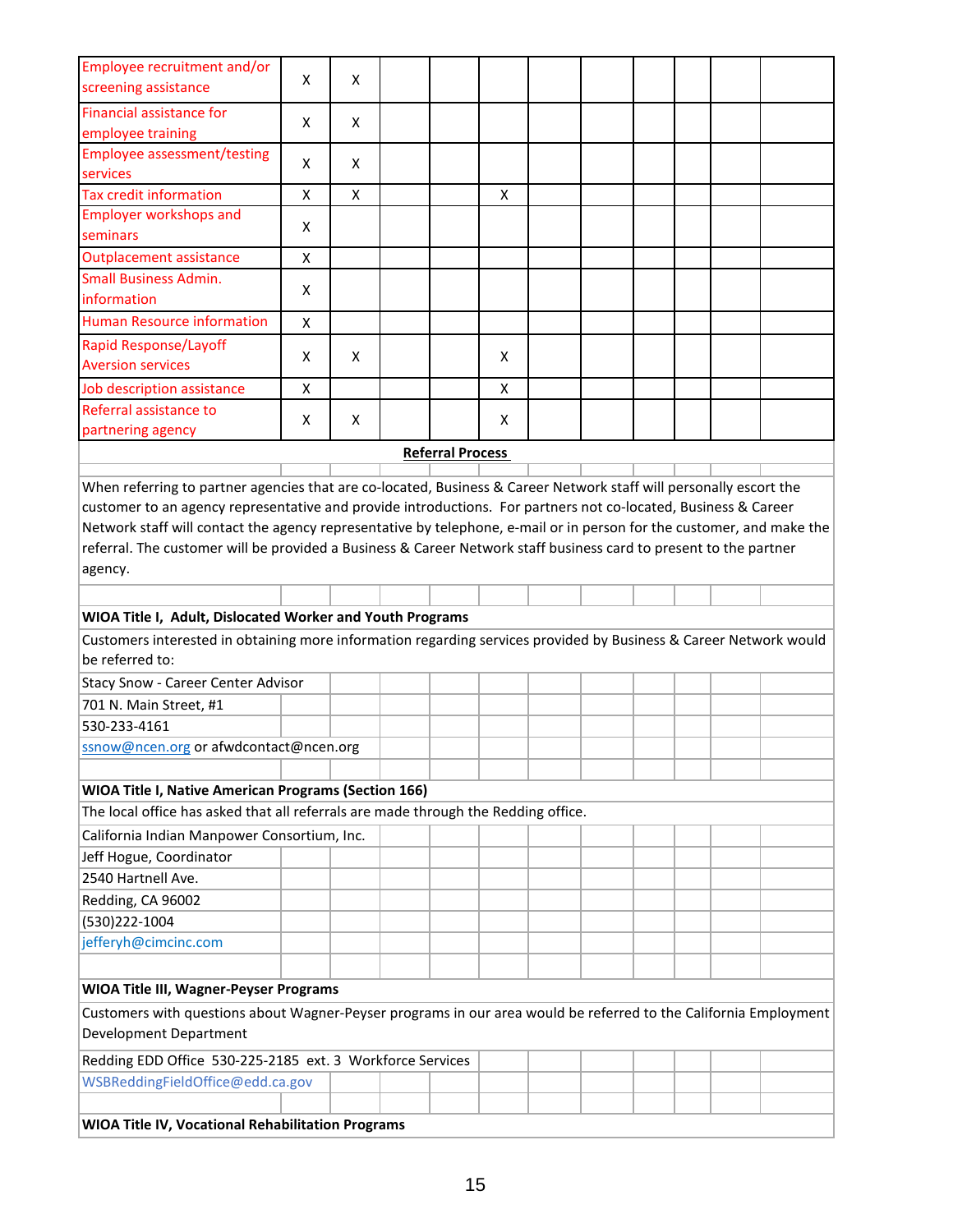| Customers asking about services available through California Department of Rehab, or might fit eligibility      |  |  |  |  |  |  |
|-----------------------------------------------------------------------------------------------------------------|--|--|--|--|--|--|
| requirements for services, would be referred to:                                                                |  |  |  |  |  |  |
| Christien Kensley                                                                                               |  |  |  |  |  |  |
| 530-260-1749 (cell) 530-233-5730 (main)                                                                         |  |  |  |  |  |  |
| Christien.Kensley@dor.ca.gov                                                                                    |  |  |  |  |  |  |
|                                                                                                                 |  |  |  |  |  |  |
| Title V, Older Americans Act Programs                                                                           |  |  |  |  |  |  |
| Customers that are requesting information would be referred to AARP, Employment & Training Coordinator for      |  |  |  |  |  |  |
| Northern CA:                                                                                                    |  |  |  |  |  |  |
| Melissa Frohrip - Project Director                                                                              |  |  |  |  |  |  |
| 530-768-5252                                                                                                    |  |  |  |  |  |  |
| mfrohrip@aarp.org                                                                                               |  |  |  |  |  |  |
|                                                                                                                 |  |  |  |  |  |  |
| <b>Trade Adjustment Assistance (TAA) Programs</b>                                                               |  |  |  |  |  |  |
| Customers looking to find out more information regarding Trade Adjustment Assistance would be referred to the   |  |  |  |  |  |  |
| nearest EDD office to speak to:                                                                                 |  |  |  |  |  |  |
| Redding EDD Office 530-225-2185 ext. 3 Workforce Services                                                       |  |  |  |  |  |  |
| WSBReddingFieldOffice@edd.ca.gov                                                                                |  |  |  |  |  |  |
|                                                                                                                 |  |  |  |  |  |  |
| <b>Veterans Programs (EDD)</b>                                                                                  |  |  |  |  |  |  |
| Veterans looking to get more information regarding services and/or programs would be referred to the Veterans   |  |  |  |  |  |  |
| Services Assistant:                                                                                             |  |  |  |  |  |  |
| Redding EDD Office 530-225-2185 ext. 6 Veterans Services                                                        |  |  |  |  |  |  |
| WSBReddingFieldOffice@edd.ca.gov                                                                                |  |  |  |  |  |  |
|                                                                                                                 |  |  |  |  |  |  |
| <b>Unemployment Insurance Program (EDD)</b>                                                                     |  |  |  |  |  |  |
| Customers with questions regarding EDD's Unemployment Insurance Program are first directed to use "Contact EDD" |  |  |  |  |  |  |
| on www.edd.ca.gov. When assistance is needed beyond the website customers are referred to the local EDD office. |  |  |  |  |  |  |
| Redding EDD Office 530-225-2185 ext. 3 Workforce Services                                                       |  |  |  |  |  |  |
| WSBReddingFieldOffice@edd.ca.gov                                                                                |  |  |  |  |  |  |
|                                                                                                                 |  |  |  |  |  |  |
| Temporary Assistance for Needy Families (TANF)/CalWORKs                                                         |  |  |  |  |  |  |
| Customers interested in programs and/or services provided by the CalWORKs department would be referred to:      |  |  |  |  |  |  |
| Karena Nield - Program Manager                                                                                  |  |  |  |  |  |  |
| 324 South Main Street, Alturas, CA 96101                                                                        |  |  |  |  |  |  |
| 530-233-6501 or 530-233-6428                                                                                    |  |  |  |  |  |  |
| karenaneild@co.modoc.ca.us or calworks@co.modoc.ca.us                                                           |  |  |  |  |  |  |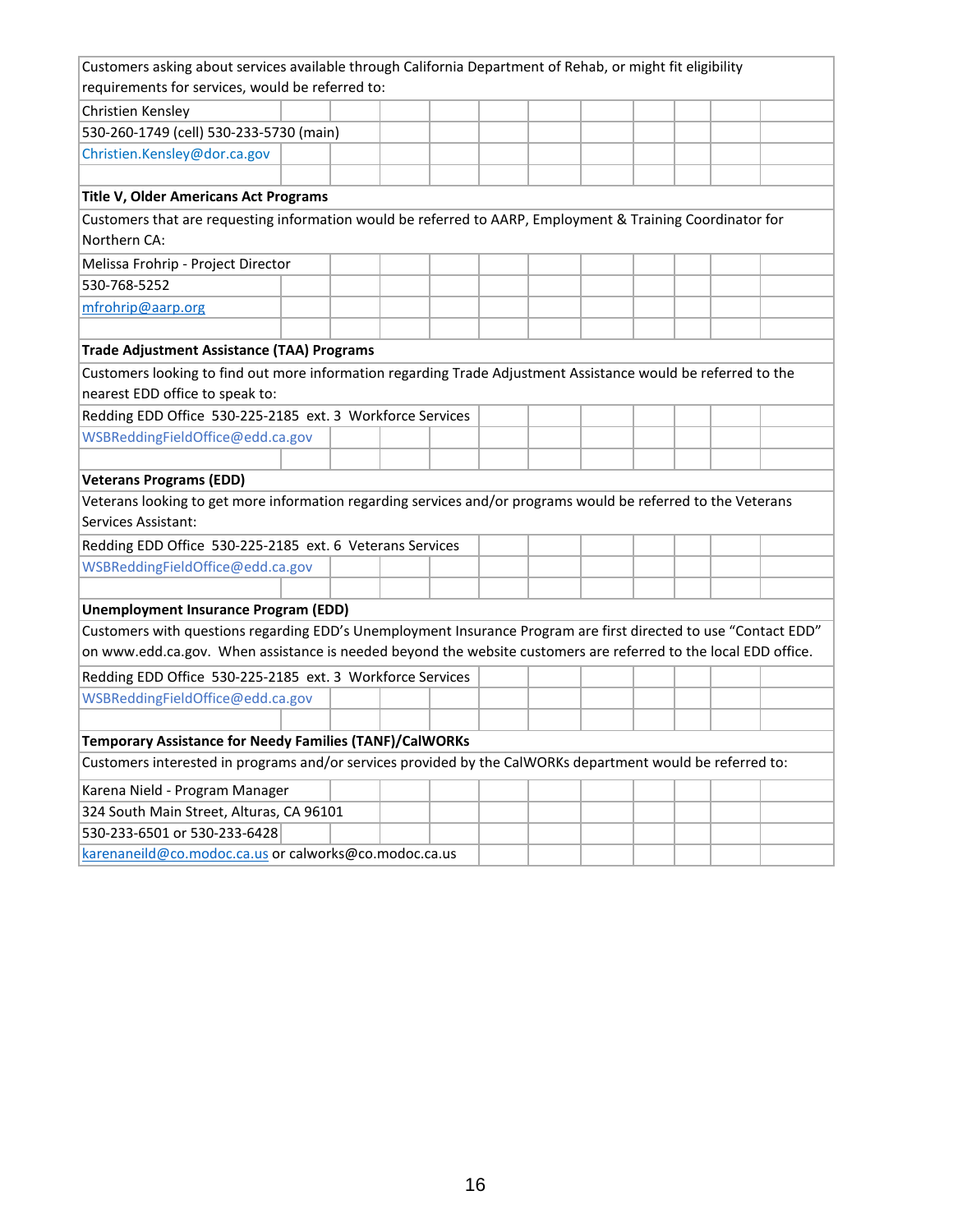| E - Nevada County                                                                                 |                                                       |                                                                                        |                                                                               |                                                                |                                               |                                                                                         |                                                      |                                         |                            |                              |                                                                                               |  |  |
|---------------------------------------------------------------------------------------------------|-------------------------------------------------------|----------------------------------------------------------------------------------------|-------------------------------------------------------------------------------|----------------------------------------------------------------|-----------------------------------------------|-----------------------------------------------------------------------------------------|------------------------------------------------------|-----------------------------------------|----------------------------|------------------------------|-----------------------------------------------------------------------------------------------|--|--|
|                                                                                                   | WIOA Title I, Adult/DW/Youth - AFWD,<br><u>ن</u><br>ا | California Indian Manpower Consortium<br><b>WIOA Title I, Native American Programs</b> | Farmworker Programs (Section 167)<br><b>WIOA Title I Migrant and Seasonal</b> | <b>WIOA Title II, Adult Education and</b><br>Literacy Programs | WIOA Title III, Wagner-Peyser Programs<br>EDD | <b>WIOA Title IV, Vocational Rehabilitation</b><br>Programs - California Vocation Rehab | Title V, Older Americans Act Programs<br><b>AARP</b> | Trade Adjustment Assistance (TAA) - EDD | EDD<br>Veterans Programs - | Unemployment Insurance - EDD | (TANF)/CalWORKs - Department of Social<br>Temporary Assistance for Needy Families<br>Services |  |  |
|                                                                                                   |                                                       |                                                                                        |                                                                               | <b>Services</b>                                                |                                               |                                                                                         |                                                      |                                         |                            |                              |                                                                                               |  |  |
| <b>Basic Career Services</b>                                                                      |                                                       |                                                                                        |                                                                               |                                                                |                                               |                                                                                         |                                                      |                                         |                            |                              |                                                                                               |  |  |
| Program eligibility                                                                               | $\pmb{\mathsf{X}}$                                    | $\pmb{\mathsf{X}}$                                                                     |                                                                               | $\mathsf X$                                                    |                                               | X                                                                                       | X                                                    | Χ                                       | X                          | X                            | X                                                                                             |  |  |
| Outreach and intake and<br>orientation to services                                                | X                                                     | X                                                                                      |                                                                               | X                                                              | X                                             | X                                                                                       |                                                      | X                                       | Χ                          | X                            | X                                                                                             |  |  |
| Initial assessment of skill levels                                                                | X                                                     | X                                                                                      |                                                                               | X                                                              |                                               |                                                                                         | $\pmb{\mathsf{X}}$                                   | X                                       | X                          |                              | X                                                                                             |  |  |
| Job search and placement<br>assistance                                                            | X                                                     | X                                                                                      |                                                                               |                                                                | Χ                                             | X                                                                                       | X                                                    | X                                       | X                          |                              | X                                                                                             |  |  |
| Labor Market employment<br>statistics                                                             | X                                                     | X                                                                                      |                                                                               | X                                                              | X                                             | X                                                                                       |                                                      | X                                       | X                          |                              | X                                                                                             |  |  |
| <b>Supportive services</b><br>information                                                         | $\pmb{\mathsf{X}}$                                    | X                                                                                      |                                                                               | $\pmb{\mathsf{X}}$                                             | X                                             |                                                                                         | X                                                    | X                                       | X                          |                              | X                                                                                             |  |  |
| <b>Unemployment Insurance</b><br><b>Claim Filing Assistance and</b><br>Information                | X                                                     | $\pmb{\mathsf{X}}$                                                                     |                                                                               |                                                                | Χ                                             |                                                                                         |                                                      | X                                       | X                          | X                            | $\pmb{\mathsf{X}}$                                                                            |  |  |
| Eligibility for programs of<br>financial aid assistance for<br>training and education<br>programs | Χ                                                     | Χ                                                                                      |                                                                               |                                                                |                                               | X                                                                                       |                                                      | X                                       |                            |                              | Χ                                                                                             |  |  |
| <b>Training vendor information</b>                                                                | X                                                     | X                                                                                      |                                                                               |                                                                |                                               | X                                                                                       |                                                      | X                                       |                            |                              | X                                                                                             |  |  |
| Performance measure<br>information                                                                | X                                                     | X                                                                                      |                                                                               | X                                                              |                                               | Χ                                                                                       |                                                      |                                         |                            |                              |                                                                                               |  |  |
| Referrals to other programs<br>and services                                                       | X                                                     | X                                                                                      |                                                                               | Χ                                                              | X                                             | Χ                                                                                       | X                                                    | X                                       | X                          |                              | X                                                                                             |  |  |
|                                                                                                   |                                                       |                                                                                        |                                                                               |                                                                |                                               |                                                                                         |                                                      |                                         |                            |                              |                                                                                               |  |  |
| <b>Individualized Career Services</b>                                                             |                                                       |                                                                                        |                                                                               |                                                                |                                               |                                                                                         |                                                      |                                         |                            |                              |                                                                                               |  |  |
| Comprehensive assessment of<br>skill levels and service needs                                     | X                                                     | X                                                                                      |                                                                               | X                                                              |                                               | X                                                                                       | X                                                    |                                         |                            |                              | X                                                                                             |  |  |
| <b>Individual Employment Plan</b>                                                                 | $\pmb{\mathsf{X}}$                                    | $\pmb{\mathsf{X}}$                                                                     |                                                                               |                                                                | X                                             | X                                                                                       | X                                                    | X                                       | X                          |                              | X                                                                                             |  |  |
| <b>Group counseling</b>                                                                           | X                                                     | $\pmb{\mathsf{X}}$                                                                     |                                                                               |                                                                |                                               |                                                                                         |                                                      |                                         |                            |                              | X                                                                                             |  |  |
| <b>Individual counseling</b>                                                                      | Χ                                                     | X                                                                                      |                                                                               |                                                                | X                                             | X                                                                                       |                                                      | X                                       | X                          |                              | X.                                                                                            |  |  |
| <b>Career Planning</b>                                                                            | Χ                                                     | $\pmb{\mathsf{X}}$                                                                     |                                                                               | X                                                              | X                                             | X                                                                                       | X                                                    | X                                       | X                          |                              | X                                                                                             |  |  |
| Short-term prevocational<br>services (i.e. communication,<br>interview skills, punctuality)       | X                                                     | X                                                                                      |                                                                               | X                                                              |                                               | X                                                                                       | X                                                    |                                         | X                          |                              | X                                                                                             |  |  |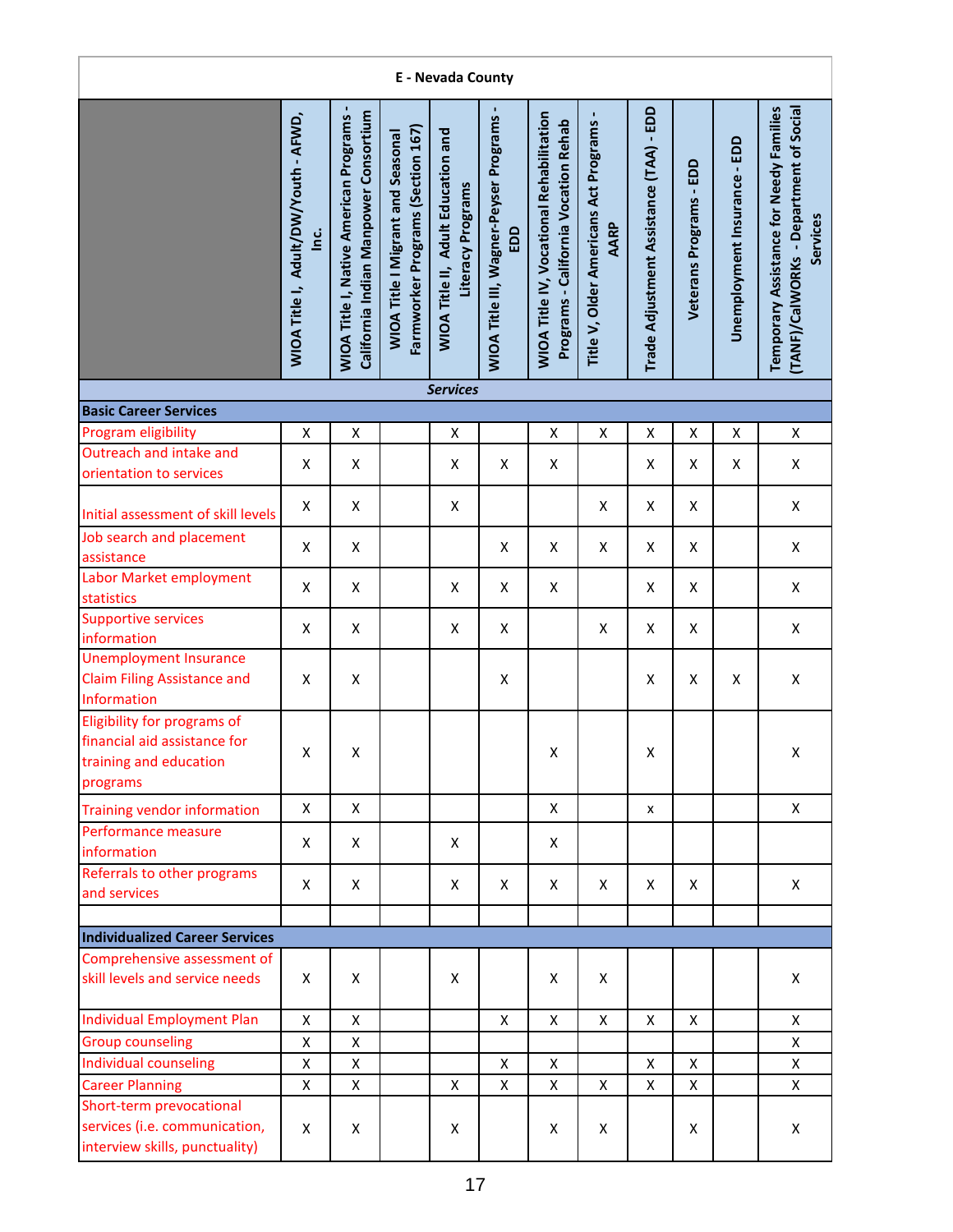| Internships and work<br>experience linked to careers | X                  | X                  | X |   | X | X |   | X            |
|------------------------------------------------------|--------------------|--------------------|---|---|---|---|---|--------------|
| <b>Workforce preparation</b>                         | X                  | X                  | X |   | X | X | X | X            |
| activities                                           |                    |                    |   |   |   |   |   |              |
| <b>Financial literacy services</b>                   | X                  | $\pmb{\mathsf{X}}$ | X |   |   |   |   | $\mathsf{x}$ |
| Out-of-Area job search                               |                    |                    |   |   |   |   |   |              |
| assistance and relocation                            | X                  | X                  |   |   | X |   |   |              |
| assistance                                           |                    |                    |   |   |   |   |   |              |
| <b>English language acquisition</b>                  |                    |                    |   |   |   |   |   |              |
| and integrated education and                         |                    |                    | X |   | X |   |   | X            |
| training programs                                    |                    |                    |   |   |   |   |   |              |
|                                                      |                    |                    |   |   |   |   |   |              |
| <b>Follow-up Services</b>                            |                    |                    |   |   |   |   |   |              |
| Counseling regarding the                             | X                  | X                  |   |   | X | X | X |              |
| workplace                                            |                    |                    |   |   |   |   |   |              |
| Referral to community                                |                    |                    |   |   |   |   |   |              |
| resources necessary to retain                        | X                  | X                  | X | X | X | X | X | X            |
| employment                                           |                    |                    |   |   |   |   |   |              |
| Provision of supportive<br>services                  | X                  | X                  |   |   | X |   |   |              |
| Career development/further                           |                    |                    |   |   |   |   |   |              |
| education planning                                   | X                  | X                  | X |   | X |   |   |              |
| Assistance securing a better                         |                    |                    |   |   |   |   |   |              |
| paying job                                           | X                  | X                  |   |   | X | X | X |              |
|                                                      |                    |                    |   |   |   |   |   |              |
| <b>Training Services</b>                             |                    |                    |   |   |   |   |   |              |
| <b>Occupation Skills Training</b>                    |                    |                    |   |   |   |   |   |              |
| (Classroom based)                                    | X                  | X                  | X |   | X |   |   | X            |
| On-the-Job Training (OJT)                            | X                  | X                  |   |   | X | X |   |              |
| <b>Incumbent Worker Training</b>                     | X                  |                    |   |   |   |   |   |              |
| Programs that provide                                |                    |                    |   |   |   |   |   |              |
| workplace training with                              | X                  | X                  | Χ |   | X | X |   | X            |
| related instruction                                  |                    |                    |   |   |   |   |   |              |
| Training programs operated by                        |                    | X                  |   |   | X |   |   |              |
| the private sector                                   | Χ                  |                    | X |   |   |   |   | X            |
| Skill upgrading and retraining                       | $\pmb{\mathsf{X}}$ | X                  | X |   | Χ | X |   | X            |
| <b>Entrepreneurial Training</b>                      | X                  | X                  | X |   |   |   |   |              |
| <b>Transitional Jobs</b>                             | Χ                  | X                  |   |   | X |   |   | X            |
| Job readiness training                               | X                  | X                  | X |   | X | X |   | X            |
| Adult education and literacy                         |                    |                    |   |   |   |   |   |              |
| activities                                           | X                  | X                  | X |   | X |   |   | X            |
| <b>High School diploma/GED</b>                       | X                  | X                  | X |   | X |   |   | X            |
| services                                             |                    |                    |   |   |   |   |   |              |
| <b>Employer customized training</b>                  | X                  |                    |   |   | X |   |   |              |
|                                                      |                    |                    |   |   |   |   |   |              |
|                                                      |                    |                    |   |   |   |   |   |              |
| <b>Business Services</b>                             |                    |                    |   |   |   |   |   |              |
| Labor market information                             | X                  |                    | X |   |   |   |   |              |
| <b>Wage &amp; Benefit information</b>                | X                  |                    |   |   |   |   |   |              |
| Local labor pool information                         | X                  |                    |   |   |   |   |   |              |
|                                                      |                    |                    |   |   |   |   |   |              |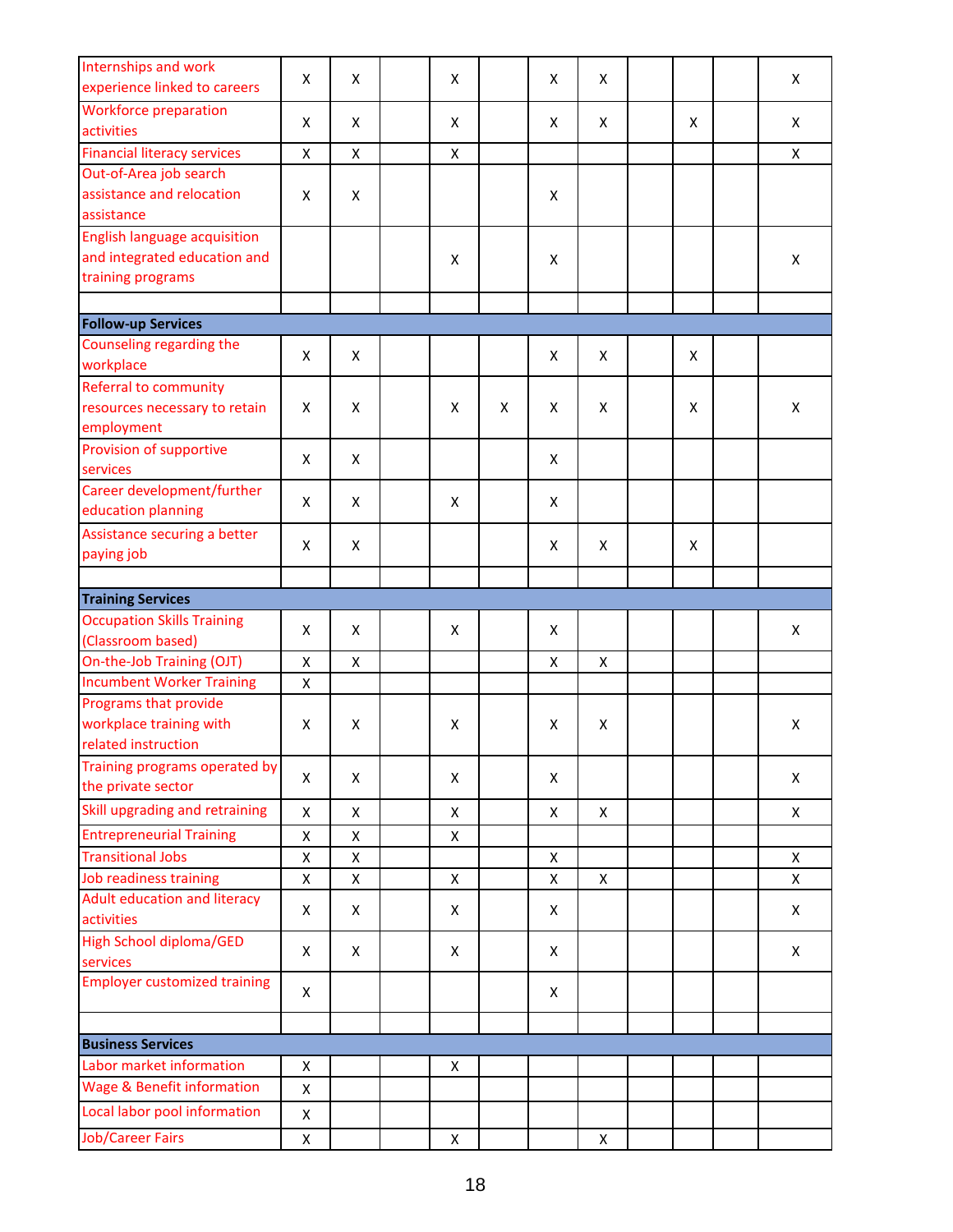| Internet talent search and job                                                                                        | X                  |   |                         | X |  |   |  |
|-----------------------------------------------------------------------------------------------------------------------|--------------------|---|-------------------------|---|--|---|--|
| postings                                                                                                              |                    |   |                         |   |  |   |  |
| Employee recruitment and/or                                                                                           | X                  | X |                         |   |  |   |  |
| screening assistance                                                                                                  |                    |   |                         |   |  |   |  |
| Financial assistance for                                                                                              | X                  | X |                         |   |  |   |  |
| employee training                                                                                                     |                    |   |                         |   |  |   |  |
| <b>Employee assessment/testing</b>                                                                                    | X                  | X |                         |   |  |   |  |
| services                                                                                                              |                    |   |                         |   |  |   |  |
| <b>Tax credit information</b>                                                                                         | X                  | Χ |                         | X |  | X |  |
| <b>Employer workshops and</b>                                                                                         | Χ                  |   |                         |   |  |   |  |
| seminars                                                                                                              |                    |   |                         |   |  |   |  |
| <b>Outplacement assistance</b>                                                                                        | $\pmb{\mathsf{X}}$ |   |                         |   |  |   |  |
| <b>Small Business Admin.</b>                                                                                          | X                  |   |                         |   |  |   |  |
| information                                                                                                           |                    |   |                         |   |  |   |  |
| <b>Human Resource information</b>                                                                                     | X                  |   |                         |   |  |   |  |
| <b>Rapid Response/Layoff</b>                                                                                          |                    |   |                         |   |  |   |  |
| <b>Aversion services</b>                                                                                              | X                  | X |                         | X |  |   |  |
| Job description assistance                                                                                            | X                  |   |                         |   |  |   |  |
| Referral assistance to                                                                                                | X                  | X |                         |   |  |   |  |
| partnering agency                                                                                                     |                    |   |                         |   |  |   |  |
|                                                                                                                       |                    |   |                         |   |  |   |  |
|                                                                                                                       |                    |   | <b>Referral Process</b> |   |  |   |  |
|                                                                                                                       |                    |   |                         |   |  |   |  |
| When referring to partner agencies that are co-located, Business & Career Network staff will personally escort the    |                    |   |                         |   |  |   |  |
| customer to an agency representative and provide introductions. For partners not co-located, Business & Career        |                    |   |                         |   |  |   |  |
| Network staff will contact the agency representative by telephone, e-mail or in person for the customer, and make the |                    |   |                         |   |  |   |  |
| referral. The customer will be provided a Business & Career Network staff business card to present to the partner     |                    |   |                         |   |  |   |  |
| agency.                                                                                                               |                    |   |                         |   |  |   |  |
| WIOA Title I, Adult, Dislocated Worker and Youth Programs                                                             |                    |   |                         |   |  |   |  |
| Customers interested in obtaining more information regarding services provided by Business & Career Network would     |                    |   |                         |   |  |   |  |
| be referred to:                                                                                                       |                    |   |                         |   |  |   |  |
| (Grass Valley) Jessilyn Ellenson - Career Center Advisor                                                              |                    |   |                         |   |  |   |  |
| 988 McCourtney Road, Grass Valley, CA 95949                                                                           |                    |   |                         |   |  |   |  |
| 530-265-7092                                                                                                          |                    |   |                         |   |  |   |  |
|                                                                                                                       |                    |   |                         |   |  |   |  |
| jellenson@ncen.org                                                                                                    |                    |   |                         |   |  |   |  |
| (Truckee) Dustin Hollingshead - Resource Coordinator                                                                  |                    |   |                         |   |  |   |  |
|                                                                                                                       |                    |   |                         |   |  |   |  |
| 10879 Donner Pass Rd. #A                                                                                              |                    |   |                         |   |  |   |  |
| Truckee CA 96161                                                                                                      |                    |   |                         |   |  |   |  |
| 530-550-3015                                                                                                          |                    |   |                         |   |  |   |  |
| dhollinshead@ncen.org                                                                                                 |                    |   |                         |   |  |   |  |
|                                                                                                                       |                    |   |                         |   |  |   |  |
| <b>WIOA Title I, Native American Programs (Section 166)</b>                                                           |                    |   |                         |   |  |   |  |
| The local office has asked that all referrals are made through the Sacramento office.                                 |                    |   |                         |   |  |   |  |
| California Indian Manpower Consortium, Inc.                                                                           |                    |   |                         |   |  |   |  |
| Jeff Hogue, Coordinator                                                                                               |                    |   |                         |   |  |   |  |
| 2540 Hartnell Ave.                                                                                                    |                    |   |                         |   |  |   |  |
| Redding, CA 96002                                                                                                     |                    |   |                         |   |  |   |  |
| (530)222-1004                                                                                                         |                    |   |                         |   |  |   |  |
| jefferyh@cimcinc.com                                                                                                  |                    |   |                         |   |  |   |  |
|                                                                                                                       |                    |   |                         |   |  |   |  |
| WIOA Title II, Adult Education and Literacy Programs                                                                  |                    |   |                         |   |  |   |  |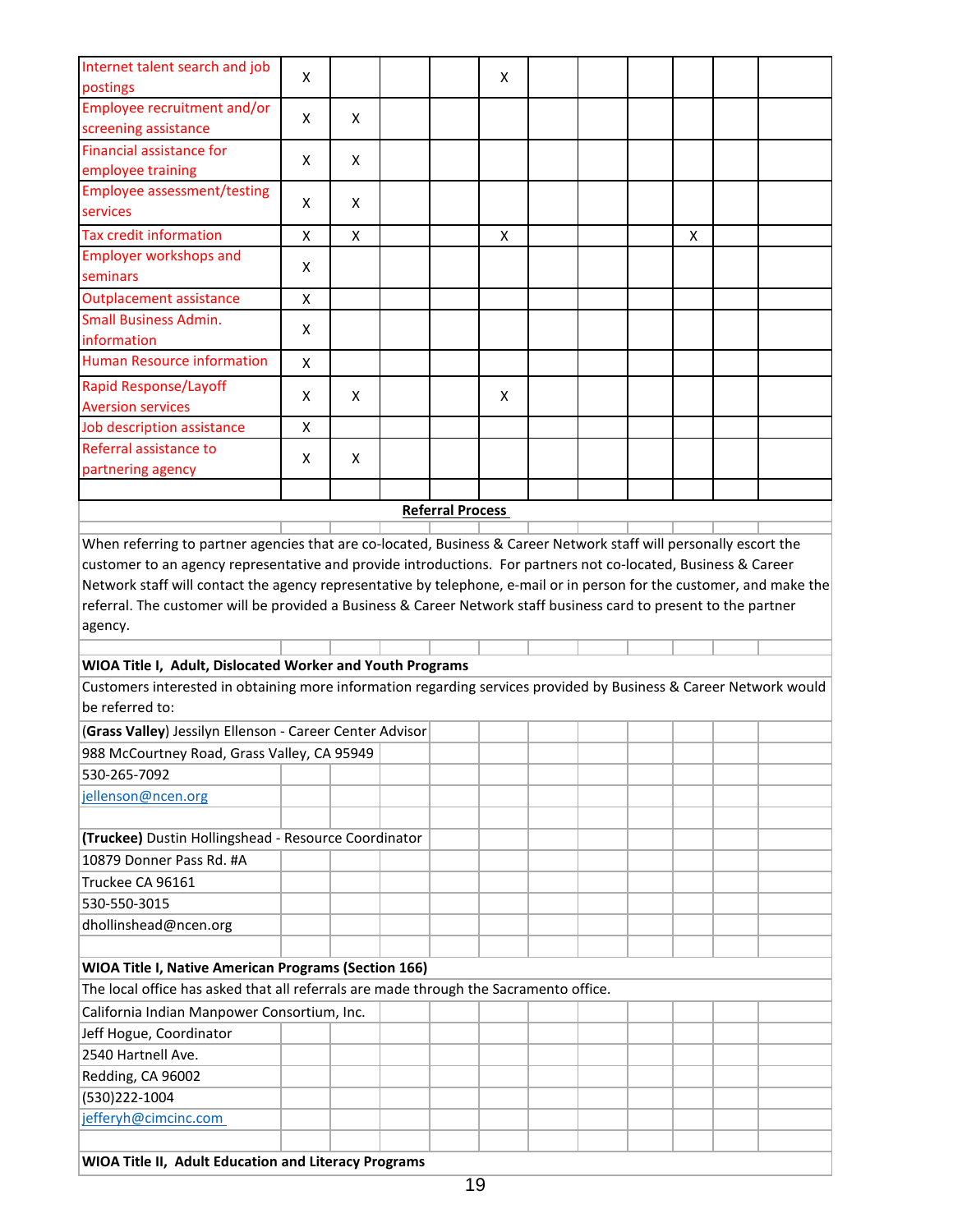| Customers with questions about adult education and/or literacy programs would be referred to Nevada Joint Union<br>High School District. |  |  |  |  |  |  |
|------------------------------------------------------------------------------------------------------------------------------------------|--|--|--|--|--|--|
| (Grass Valley) Adrian Boggess - Adminstration AE                                                                                         |  |  |  |  |  |  |
| 530-477-1225 x: 2304                                                                                                                     |  |  |  |  |  |  |
|                                                                                                                                          |  |  |  |  |  |  |
| aheil@njuhsd.com                                                                                                                         |  |  |  |  |  |  |
| (Truckee) Todd M. Wold - Manager of Adult Education                                                                                      |  |  |  |  |  |  |
| 530-582-2591                                                                                                                             |  |  |  |  |  |  |
|                                                                                                                                          |  |  |  |  |  |  |
| twold@ttusd.org                                                                                                                          |  |  |  |  |  |  |
| <b>WIOA Title III, Wagner-Peyser Programs</b>                                                                                            |  |  |  |  |  |  |
| Customers looking to find out more information regarding Wagner-Peyser Assistance would be referred to the nearest                       |  |  |  |  |  |  |
| EDD office to speak to:                                                                                                                  |  |  |  |  |  |  |
| EDD - Marysville, CA                                                                                                                     |  |  |  |  |  |  |
| WSBMarysvilleFieldOffice@edd.ca.gov                                                                                                      |  |  |  |  |  |  |
| 530-599-3040                                                                                                                             |  |  |  |  |  |  |
|                                                                                                                                          |  |  |  |  |  |  |
| WIOA Title IV, Vocational Rehabilitation Programs                                                                                        |  |  |  |  |  |  |
| Customers asking about services available through California Department of Rehab, or might fit eligibility                               |  |  |  |  |  |  |
| requirements for services, would be referred to:                                                                                         |  |  |  |  |  |  |
| (Grass Valley) Thuy Luu - Counselor                                                                                                      |  |  |  |  |  |  |
| 530-477-2483                                                                                                                             |  |  |  |  |  |  |
| thuy.luu@dor.ca.gov                                                                                                                      |  |  |  |  |  |  |
|                                                                                                                                          |  |  |  |  |  |  |
| (Auburn) Leslie.Henry@dor.ca.gov - Counselor                                                                                             |  |  |  |  |  |  |
| 530-823-4040                                                                                                                             |  |  |  |  |  |  |
| Leslie.Henry@dor.ca.gov                                                                                                                  |  |  |  |  |  |  |
|                                                                                                                                          |  |  |  |  |  |  |
| <b>(Truckee)</b> Timothy Savee - Counselor                                                                                               |  |  |  |  |  |  |
| (530)541-3226                                                                                                                            |  |  |  |  |  |  |
| Timothy.savee@dor.ca.gov                                                                                                                 |  |  |  |  |  |  |
|                                                                                                                                          |  |  |  |  |  |  |
| Title V, Older Americans Act Programs                                                                                                    |  |  |  |  |  |  |
| Customers that are requesting information would be referred to AARP, Employment & Training Coordinator for                               |  |  |  |  |  |  |
| Melissa Frohrip, Project Director                                                                                                        |  |  |  |  |  |  |
| 530-768-5252                                                                                                                             |  |  |  |  |  |  |
| Mfrohrip@aarp.org                                                                                                                        |  |  |  |  |  |  |
|                                                                                                                                          |  |  |  |  |  |  |
| <b>Trade Adjustment Assistance (TAA) Programs</b>                                                                                        |  |  |  |  |  |  |
| Customers looking to find out more information regarding Trade Adjustment Assistance would be referred to the                            |  |  |  |  |  |  |
| nearest EDD office to speak to:                                                                                                          |  |  |  |  |  |  |
| EDD - Marysville, CA                                                                                                                     |  |  |  |  |  |  |
| WSBMarysvilleFieldOffice@edd.ca.gov                                                                                                      |  |  |  |  |  |  |
| 530-599-3040                                                                                                                             |  |  |  |  |  |  |
|                                                                                                                                          |  |  |  |  |  |  |
| <b>Veterans Programs (EDD)</b>                                                                                                           |  |  |  |  |  |  |
| Veterans looking to get more information regarding services and/or programs would be referred to the Veterans                            |  |  |  |  |  |  |
| Services Assistant:                                                                                                                      |  |  |  |  |  |  |
| EDD - Marysville, CA                                                                                                                     |  |  |  |  |  |  |
| WSBMarysvilleFieldOffice@edd.ca.gov                                                                                                      |  |  |  |  |  |  |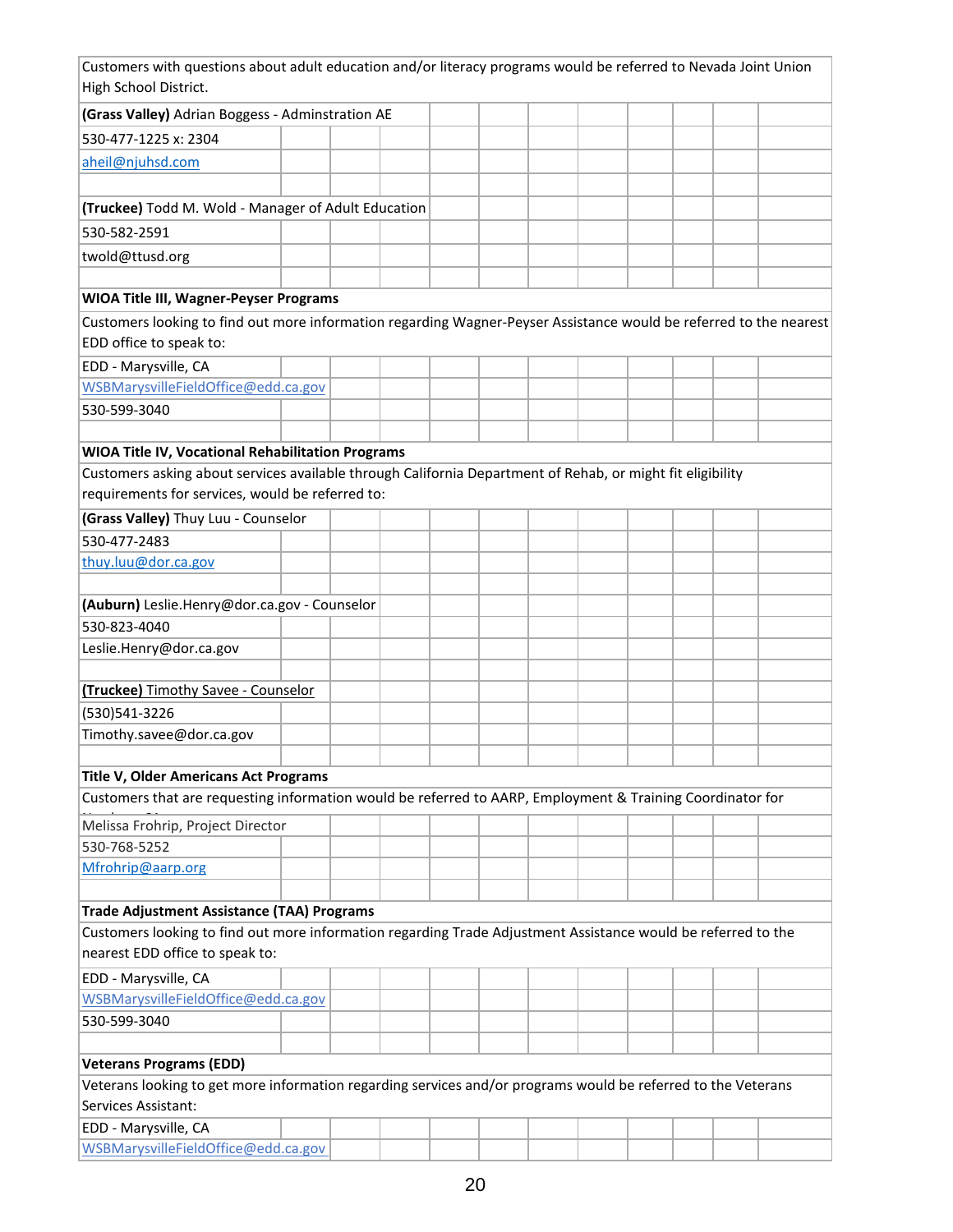| 530-599-3040                                                                                                    |  |  |  |  |  |  |  |  |  |  |  |  |  |
|-----------------------------------------------------------------------------------------------------------------|--|--|--|--|--|--|--|--|--|--|--|--|--|
| Andrew Macy DVOP (alternate)                                                                                    |  |  |  |  |  |  |  |  |  |  |  |  |  |
| andrew.macy@edd.ca.gov                                                                                          |  |  |  |  |  |  |  |  |  |  |  |  |  |
|                                                                                                                 |  |  |  |  |  |  |  |  |  |  |  |  |  |
| <b>Unemployment Insurance Program (EDD)</b>                                                                     |  |  |  |  |  |  |  |  |  |  |  |  |  |
| Customers with questions regarding EDD's Unemployment Insurance Program are first directed to use "Contact EDD" |  |  |  |  |  |  |  |  |  |  |  |  |  |
| on www.edd.ca.gov. When assistance is needed beyond the website customers are referred to the local EDD office. |  |  |  |  |  |  |  |  |  |  |  |  |  |
|                                                                                                                 |  |  |  |  |  |  |  |  |  |  |  |  |  |
|                                                                                                                 |  |  |  |  |  |  |  |  |  |  |  |  |  |
| EDD - Marysville, CA                                                                                            |  |  |  |  |  |  |  |  |  |  |  |  |  |
| WSBMarysvilleFieldOffice@edd.ca.gov                                                                             |  |  |  |  |  |  |  |  |  |  |  |  |  |
| 530-599-3040                                                                                                    |  |  |  |  |  |  |  |  |  |  |  |  |  |
|                                                                                                                 |  |  |  |  |  |  |  |  |  |  |  |  |  |
| <b>Temporary Assistance for Needy Families (TANF)/CalWORKs</b>                                                  |  |  |  |  |  |  |  |  |  |  |  |  |  |
| Customers interested in programs and/or services provided by the CalWORKs department would be referred to:      |  |  |  |  |  |  |  |  |  |  |  |  |  |
| Department of Social Services                                                                                   |  |  |  |  |  |  |  |  |  |  |  |  |  |
| Tamaran Cook, Program Manager                                                                                   |  |  |  |  |  |  |  |  |  |  |  |  |  |
| 988 McCourtney Road, Grass Valley, CA 95949                                                                     |  |  |  |  |  |  |  |  |  |  |  |  |  |
| 530-265-1340                                                                                                    |  |  |  |  |  |  |  |  |  |  |  |  |  |
| DSS@co.nevada.ca.us or Tamaran.cook@co.nevada.ca.us                                                             |  |  |  |  |  |  |  |  |  |  |  |  |  |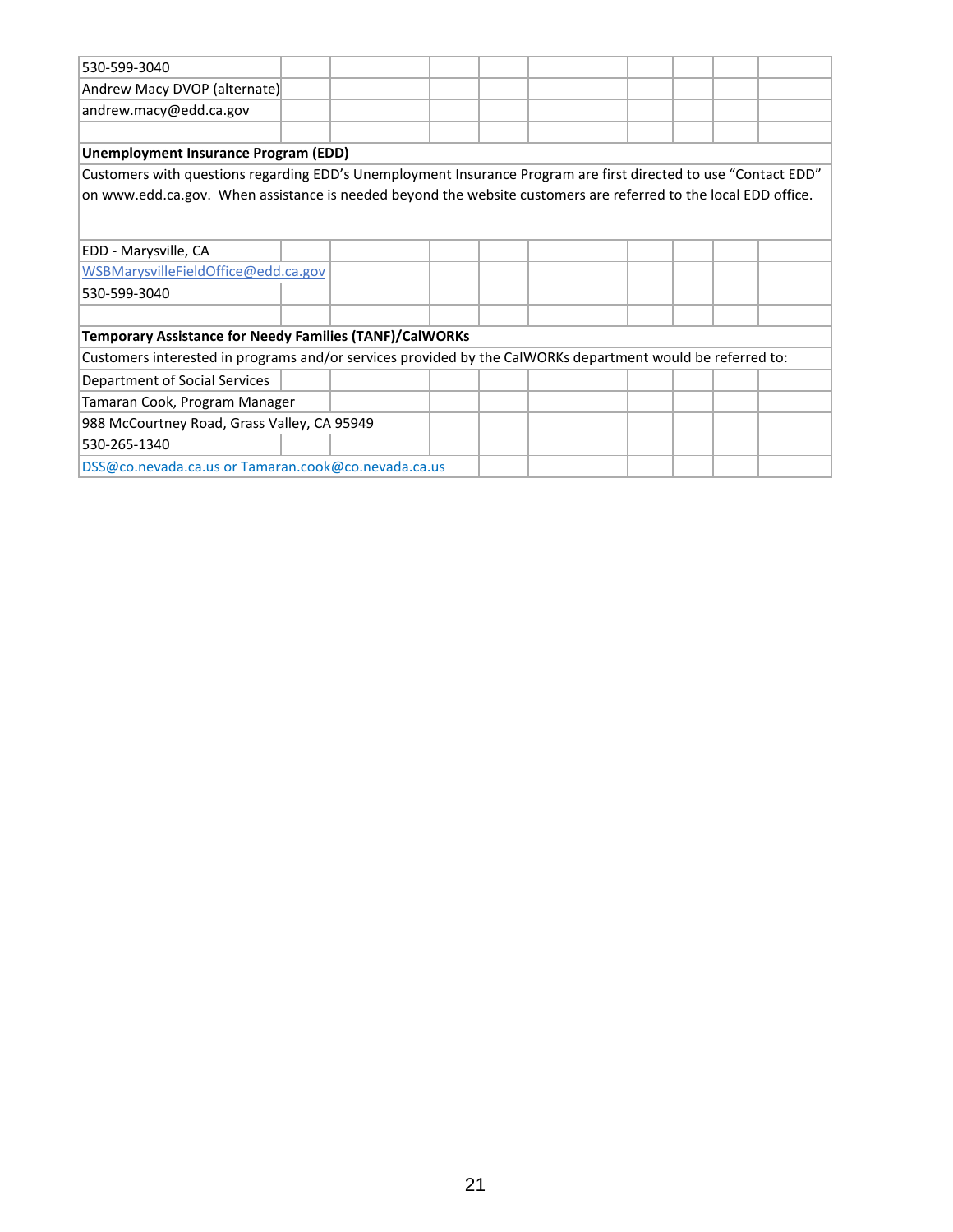| <b>F</b> - Plumas County                                                                          |                                                |                                                                                        |                                                                               |                                                                |                                              |                                                                                         |                                                 |                                         |                            |                              |                                                                                                            |  |  |
|---------------------------------------------------------------------------------------------------|------------------------------------------------|----------------------------------------------------------------------------------------|-------------------------------------------------------------------------------|----------------------------------------------------------------|----------------------------------------------|-----------------------------------------------------------------------------------------|-------------------------------------------------|-----------------------------------------|----------------------------|------------------------------|------------------------------------------------------------------------------------------------------------|--|--|
|                                                                                                   | WIOA Title I, Adult/DW/Youth - AFWD,<br>ن<br>⊇ | California Indian Manpower Consortium<br><b>WIOA Title I, Native American Programs</b> | Farmworker Programs (Section 167)<br><b>WIOA Title I Migrant and Seasonal</b> | <b>WIOA Title II, Adult Education and</b><br>Literacy Programs | <b>WIOA Title III Wagner-Peyser Programs</b> | <b>WIOA Title IV, Vocational Rehabilitation</b><br>Programs - California Vocation Rehab | Title V, Older Americans Act Programs -<br>AARP | Trade Adjustment Assistance (TAA) - EDD | EDD<br>Veterans Programs - | Unemployment Insurance - EDD | Temporary Assistance for Needy Families<br>(TANF)/CalWORKs - Department of<br>Employment & Social Services |  |  |
|                                                                                                   |                                                |                                                                                        |                                                                               | <b>Services</b>                                                |                                              |                                                                                         |                                                 |                                         |                            |                              |                                                                                                            |  |  |
| <b>Basic Career Services</b>                                                                      |                                                |                                                                                        |                                                                               |                                                                |                                              |                                                                                         |                                                 |                                         |                            |                              |                                                                                                            |  |  |
| Program eligibility                                                                               | $\pmb{\mathsf{X}}$                             | X                                                                                      |                                                                               | X                                                              | $\pmb{\mathsf{X}}$                           | Χ                                                                                       | Χ                                               | Χ                                       | X                          | X                            | X                                                                                                          |  |  |
| Outreach and intake and<br>orientation to services                                                | X                                              | X                                                                                      |                                                                               | X                                                              | X                                            | X                                                                                       |                                                 | X                                       | X                          | Χ                            | X                                                                                                          |  |  |
| Initial assessment of skill levels                                                                | X                                              | Χ                                                                                      |                                                                               | X                                                              | X                                            |                                                                                         | $\pmb{\mathsf{X}}$                              |                                         | X                          |                              | X                                                                                                          |  |  |
| Job search and placement<br>assistance                                                            | X                                              | X                                                                                      |                                                                               |                                                                | X                                            | X                                                                                       | Χ                                               |                                         | X                          |                              | X                                                                                                          |  |  |
| Labor Market employment<br>statistics                                                             | X                                              | X                                                                                      |                                                                               |                                                                | X                                            | X                                                                                       |                                                 | X                                       | X                          |                              |                                                                                                            |  |  |
| <b>Supportive services</b><br>information                                                         | X                                              | X                                                                                      |                                                                               |                                                                | X                                            |                                                                                         | $\pmb{\mathsf{X}}$                              | X                                       | X                          |                              | Χ                                                                                                          |  |  |
| <b>Unemployment Insurance</b><br><b>Claim Filing Assistance and</b><br>Information                | X                                              | X                                                                                      |                                                                               |                                                                | X                                            |                                                                                         |                                                 | X                                       | X                          | $\pmb{\mathsf{X}}$           | $\pmb{\mathsf{X}}$                                                                                         |  |  |
| Eligibility for programs of<br>financial aid assistance for<br>training and education<br>programs | Χ                                              | Χ                                                                                      |                                                                               | $\pmb{\mathsf{X}}$                                             | X                                            | $\pmb{\mathsf{X}}$                                                                      |                                                 | Χ                                       |                            |                              | X                                                                                                          |  |  |
| <b>Training vendor information</b>                                                                | $\mathsf{x}$                                   | $\mathsf{x}$                                                                           |                                                                               |                                                                | X                                            | X                                                                                       |                                                 |                                         |                            |                              |                                                                                                            |  |  |
| Performance measure<br>information                                                                | X                                              | X                                                                                      |                                                                               |                                                                |                                              | X                                                                                       |                                                 |                                         |                            |                              |                                                                                                            |  |  |
| Referrals to other programs<br>and services                                                       | X                                              | X                                                                                      |                                                                               | X                                                              | X                                            | X                                                                                       | X                                               |                                         | X                          |                              | X                                                                                                          |  |  |
| <b>Individualized Career Services</b>                                                             |                                                |                                                                                        |                                                                               |                                                                |                                              |                                                                                         |                                                 |                                         |                            |                              |                                                                                                            |  |  |
| Comprehensive assessment of<br>skill levels and service needs                                     | X                                              | X                                                                                      |                                                                               | X                                                              |                                              | X                                                                                       | X                                               |                                         |                            |                              |                                                                                                            |  |  |
| <b>Individual Employment Plan</b>                                                                 | X                                              | X                                                                                      |                                                                               |                                                                |                                              | X                                                                                       | X                                               |                                         | X                          |                              | X                                                                                                          |  |  |
| <b>Group counseling</b>                                                                           | Χ                                              | Χ                                                                                      |                                                                               |                                                                |                                              |                                                                                         |                                                 |                                         | $\mathsf{X}$               |                              | X                                                                                                          |  |  |
| <b>Individual counseling</b>                                                                      | X                                              | X                                                                                      |                                                                               |                                                                |                                              | X                                                                                       |                                                 | X                                       | $\pmb{\mathsf{X}}$         |                              | X                                                                                                          |  |  |
| <b>Career Planning</b>                                                                            | Χ                                              | X                                                                                      |                                                                               | X                                                              |                                              | Χ                                                                                       | X                                               |                                         | X                          |                              | X                                                                                                          |  |  |
| Short-term prevocational                                                                          | X                                              | X                                                                                      |                                                                               |                                                                |                                              | $\pmb{\mathsf{X}}$                                                                      | $\pmb{\mathsf{X}}$                              |                                         | $\mathsf{X}$               |                              | X                                                                                                          |  |  |
| Internships and work<br>experience linked to careers                                              | X                                              | X                                                                                      |                                                                               |                                                                |                                              | X                                                                                       | X                                               |                                         |                            |                              | X                                                                                                          |  |  |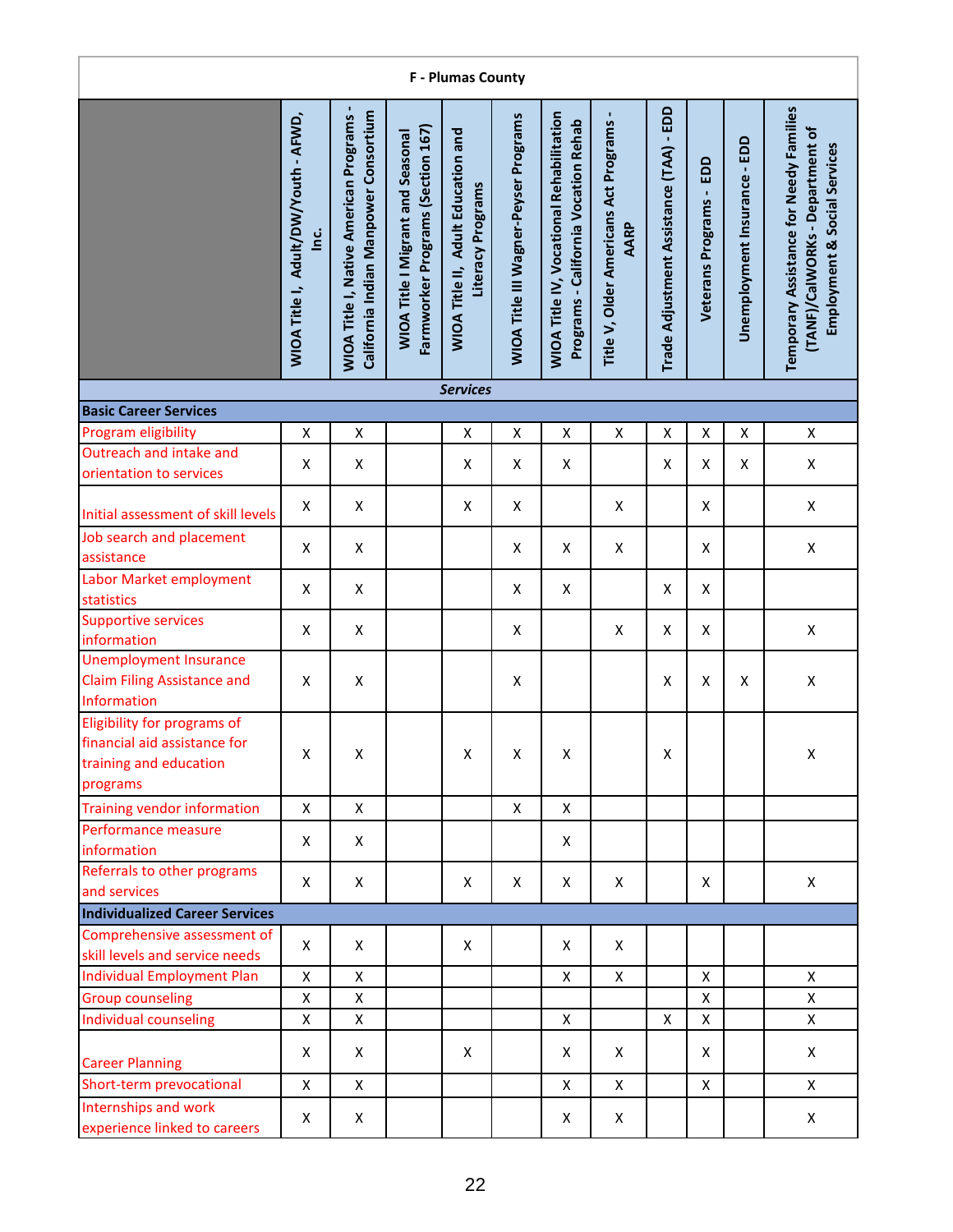| activities<br><b>Financial literacy services</b><br>X<br>X<br>Out-of-Area job search<br>assistance and relocation<br>X<br>X<br>X<br>assistance<br><b>English language acquisition</b><br>X<br>X<br>X<br>and integrated education and<br>Counseling regarding the<br>X<br>X<br>X<br>X<br>X<br>workplace<br>Referral to community<br>X<br>resources necessary to retain<br>X<br>X<br>X<br>X<br>Х<br>employment<br>Provision of supportive<br>X<br>X<br>X<br>Χ<br>services<br>Career development/further<br>X<br>X<br>X<br>X<br>education planning<br>Assistance securing a better<br>X<br>Χ<br>X<br>Χ<br>Χ<br>paying job<br><b>Occupation Skills Training</b><br>X<br>X<br>X<br>X<br>X<br>X<br>(Classroom based)<br>On-the-Job Training (OJT)<br>Χ<br>X<br>X<br>X<br>X<br><b>Incumbent Worker Training</b><br>Χ<br>Programs that provide<br>workplace training with<br>X<br>X<br>X<br>X<br>X<br>X<br>related instruction<br>Training programs operated by<br>X<br>X<br>X<br>X<br>X<br>X<br>the private sector<br>Skill upgrading and retraining<br>X<br>X<br>X<br>X<br><b>Entrepreneurial Training</b><br>X<br>Χ<br><b>Transitional Jobs</b><br>X<br>X<br>X<br>X<br>Job readiness training<br>X<br>X<br>X<br>X<br>Χ<br>Χ<br>Χ<br>Adult education and literacy<br>X<br>X<br>X<br>X<br>X<br>X<br>activities<br><b>High School diploma/GED</b><br>X<br>X<br>X<br>X<br>services<br><b>Employer customized training</b><br>X<br>X<br>Labor market information<br>X<br>X<br><b>Wage &amp; Benefit information</b><br>X<br>Local labor pool information<br>X<br><b>Job/Career Fairs</b><br>$\mathsf{X}$<br>X<br>Internet talent search and job<br>X<br>X<br>postings<br>Employee recruitment and/or<br>X<br>X<br>screening assistance<br>Financial assistance for<br>X<br>X<br>employee training | <b>Workforce preparation</b> | X | X | X | X | X | X | X |
|-----------------------------------------------------------------------------------------------------------------------------------------------------------------------------------------------------------------------------------------------------------------------------------------------------------------------------------------------------------------------------------------------------------------------------------------------------------------------------------------------------------------------------------------------------------------------------------------------------------------------------------------------------------------------------------------------------------------------------------------------------------------------------------------------------------------------------------------------------------------------------------------------------------------------------------------------------------------------------------------------------------------------------------------------------------------------------------------------------------------------------------------------------------------------------------------------------------------------------------------------------------------------------------------------------------------------------------------------------------------------------------------------------------------------------------------------------------------------------------------------------------------------------------------------------------------------------------------------------------------------------------------------------------------------------------------------------------------------------------------------------------------------------------------|------------------------------|---|---|---|---|---|---|---|
|                                                                                                                                                                                                                                                                                                                                                                                                                                                                                                                                                                                                                                                                                                                                                                                                                                                                                                                                                                                                                                                                                                                                                                                                                                                                                                                                                                                                                                                                                                                                                                                                                                                                                                                                                                                         |                              |   |   |   |   |   |   |   |
|                                                                                                                                                                                                                                                                                                                                                                                                                                                                                                                                                                                                                                                                                                                                                                                                                                                                                                                                                                                                                                                                                                                                                                                                                                                                                                                                                                                                                                                                                                                                                                                                                                                                                                                                                                                         |                              |   |   |   |   |   |   |   |
|                                                                                                                                                                                                                                                                                                                                                                                                                                                                                                                                                                                                                                                                                                                                                                                                                                                                                                                                                                                                                                                                                                                                                                                                                                                                                                                                                                                                                                                                                                                                                                                                                                                                                                                                                                                         |                              |   |   |   |   |   |   |   |
|                                                                                                                                                                                                                                                                                                                                                                                                                                                                                                                                                                                                                                                                                                                                                                                                                                                                                                                                                                                                                                                                                                                                                                                                                                                                                                                                                                                                                                                                                                                                                                                                                                                                                                                                                                                         |                              |   |   |   |   |   |   |   |
|                                                                                                                                                                                                                                                                                                                                                                                                                                                                                                                                                                                                                                                                                                                                                                                                                                                                                                                                                                                                                                                                                                                                                                                                                                                                                                                                                                                                                                                                                                                                                                                                                                                                                                                                                                                         |                              |   |   |   |   |   |   |   |
|                                                                                                                                                                                                                                                                                                                                                                                                                                                                                                                                                                                                                                                                                                                                                                                                                                                                                                                                                                                                                                                                                                                                                                                                                                                                                                                                                                                                                                                                                                                                                                                                                                                                                                                                                                                         |                              |   |   |   |   |   |   |   |
|                                                                                                                                                                                                                                                                                                                                                                                                                                                                                                                                                                                                                                                                                                                                                                                                                                                                                                                                                                                                                                                                                                                                                                                                                                                                                                                                                                                                                                                                                                                                                                                                                                                                                                                                                                                         |                              |   |   |   |   |   |   |   |
|                                                                                                                                                                                                                                                                                                                                                                                                                                                                                                                                                                                                                                                                                                                                                                                                                                                                                                                                                                                                                                                                                                                                                                                                                                                                                                                                                                                                                                                                                                                                                                                                                                                                                                                                                                                         | <b>Follow-up Services</b>    |   |   |   |   |   |   |   |
|                                                                                                                                                                                                                                                                                                                                                                                                                                                                                                                                                                                                                                                                                                                                                                                                                                                                                                                                                                                                                                                                                                                                                                                                                                                                                                                                                                                                                                                                                                                                                                                                                                                                                                                                                                                         |                              |   |   |   |   |   |   |   |
|                                                                                                                                                                                                                                                                                                                                                                                                                                                                                                                                                                                                                                                                                                                                                                                                                                                                                                                                                                                                                                                                                                                                                                                                                                                                                                                                                                                                                                                                                                                                                                                                                                                                                                                                                                                         |                              |   |   |   |   |   |   |   |
|                                                                                                                                                                                                                                                                                                                                                                                                                                                                                                                                                                                                                                                                                                                                                                                                                                                                                                                                                                                                                                                                                                                                                                                                                                                                                                                                                                                                                                                                                                                                                                                                                                                                                                                                                                                         |                              |   |   |   |   |   |   |   |
|                                                                                                                                                                                                                                                                                                                                                                                                                                                                                                                                                                                                                                                                                                                                                                                                                                                                                                                                                                                                                                                                                                                                                                                                                                                                                                                                                                                                                                                                                                                                                                                                                                                                                                                                                                                         |                              |   |   |   |   |   |   |   |
|                                                                                                                                                                                                                                                                                                                                                                                                                                                                                                                                                                                                                                                                                                                                                                                                                                                                                                                                                                                                                                                                                                                                                                                                                                                                                                                                                                                                                                                                                                                                                                                                                                                                                                                                                                                         |                              |   |   |   |   |   |   |   |
|                                                                                                                                                                                                                                                                                                                                                                                                                                                                                                                                                                                                                                                                                                                                                                                                                                                                                                                                                                                                                                                                                                                                                                                                                                                                                                                                                                                                                                                                                                                                                                                                                                                                                                                                                                                         |                              |   |   |   |   |   |   |   |
|                                                                                                                                                                                                                                                                                                                                                                                                                                                                                                                                                                                                                                                                                                                                                                                                                                                                                                                                                                                                                                                                                                                                                                                                                                                                                                                                                                                                                                                                                                                                                                                                                                                                                                                                                                                         |                              |   |   |   |   |   |   |   |
|                                                                                                                                                                                                                                                                                                                                                                                                                                                                                                                                                                                                                                                                                                                                                                                                                                                                                                                                                                                                                                                                                                                                                                                                                                                                                                                                                                                                                                                                                                                                                                                                                                                                                                                                                                                         |                              |   |   |   |   |   |   |   |
|                                                                                                                                                                                                                                                                                                                                                                                                                                                                                                                                                                                                                                                                                                                                                                                                                                                                                                                                                                                                                                                                                                                                                                                                                                                                                                                                                                                                                                                                                                                                                                                                                                                                                                                                                                                         |                              |   |   |   |   |   |   |   |
|                                                                                                                                                                                                                                                                                                                                                                                                                                                                                                                                                                                                                                                                                                                                                                                                                                                                                                                                                                                                                                                                                                                                                                                                                                                                                                                                                                                                                                                                                                                                                                                                                                                                                                                                                                                         |                              |   |   |   |   |   |   |   |
|                                                                                                                                                                                                                                                                                                                                                                                                                                                                                                                                                                                                                                                                                                                                                                                                                                                                                                                                                                                                                                                                                                                                                                                                                                                                                                                                                                                                                                                                                                                                                                                                                                                                                                                                                                                         |                              |   |   |   |   |   |   |   |
|                                                                                                                                                                                                                                                                                                                                                                                                                                                                                                                                                                                                                                                                                                                                                                                                                                                                                                                                                                                                                                                                                                                                                                                                                                                                                                                                                                                                                                                                                                                                                                                                                                                                                                                                                                                         | <b>Training Services</b>     |   |   |   |   |   |   |   |
|                                                                                                                                                                                                                                                                                                                                                                                                                                                                                                                                                                                                                                                                                                                                                                                                                                                                                                                                                                                                                                                                                                                                                                                                                                                                                                                                                                                                                                                                                                                                                                                                                                                                                                                                                                                         |                              |   |   |   |   |   |   |   |
|                                                                                                                                                                                                                                                                                                                                                                                                                                                                                                                                                                                                                                                                                                                                                                                                                                                                                                                                                                                                                                                                                                                                                                                                                                                                                                                                                                                                                                                                                                                                                                                                                                                                                                                                                                                         |                              |   |   |   |   |   |   |   |
|                                                                                                                                                                                                                                                                                                                                                                                                                                                                                                                                                                                                                                                                                                                                                                                                                                                                                                                                                                                                                                                                                                                                                                                                                                                                                                                                                                                                                                                                                                                                                                                                                                                                                                                                                                                         |                              |   |   |   |   |   |   |   |
|                                                                                                                                                                                                                                                                                                                                                                                                                                                                                                                                                                                                                                                                                                                                                                                                                                                                                                                                                                                                                                                                                                                                                                                                                                                                                                                                                                                                                                                                                                                                                                                                                                                                                                                                                                                         |                              |   |   |   |   |   |   |   |
|                                                                                                                                                                                                                                                                                                                                                                                                                                                                                                                                                                                                                                                                                                                                                                                                                                                                                                                                                                                                                                                                                                                                                                                                                                                                                                                                                                                                                                                                                                                                                                                                                                                                                                                                                                                         |                              |   |   |   |   |   |   |   |
|                                                                                                                                                                                                                                                                                                                                                                                                                                                                                                                                                                                                                                                                                                                                                                                                                                                                                                                                                                                                                                                                                                                                                                                                                                                                                                                                                                                                                                                                                                                                                                                                                                                                                                                                                                                         |                              |   |   |   |   |   |   |   |
|                                                                                                                                                                                                                                                                                                                                                                                                                                                                                                                                                                                                                                                                                                                                                                                                                                                                                                                                                                                                                                                                                                                                                                                                                                                                                                                                                                                                                                                                                                                                                                                                                                                                                                                                                                                         |                              |   |   |   |   |   |   |   |
|                                                                                                                                                                                                                                                                                                                                                                                                                                                                                                                                                                                                                                                                                                                                                                                                                                                                                                                                                                                                                                                                                                                                                                                                                                                                                                                                                                                                                                                                                                                                                                                                                                                                                                                                                                                         |                              |   |   |   |   |   |   |   |
|                                                                                                                                                                                                                                                                                                                                                                                                                                                                                                                                                                                                                                                                                                                                                                                                                                                                                                                                                                                                                                                                                                                                                                                                                                                                                                                                                                                                                                                                                                                                                                                                                                                                                                                                                                                         |                              |   |   |   |   |   |   |   |
|                                                                                                                                                                                                                                                                                                                                                                                                                                                                                                                                                                                                                                                                                                                                                                                                                                                                                                                                                                                                                                                                                                                                                                                                                                                                                                                                                                                                                                                                                                                                                                                                                                                                                                                                                                                         |                              |   |   |   |   |   |   |   |
|                                                                                                                                                                                                                                                                                                                                                                                                                                                                                                                                                                                                                                                                                                                                                                                                                                                                                                                                                                                                                                                                                                                                                                                                                                                                                                                                                                                                                                                                                                                                                                                                                                                                                                                                                                                         |                              |   |   |   |   |   |   |   |
|                                                                                                                                                                                                                                                                                                                                                                                                                                                                                                                                                                                                                                                                                                                                                                                                                                                                                                                                                                                                                                                                                                                                                                                                                                                                                                                                                                                                                                                                                                                                                                                                                                                                                                                                                                                         |                              |   |   |   |   |   |   |   |
|                                                                                                                                                                                                                                                                                                                                                                                                                                                                                                                                                                                                                                                                                                                                                                                                                                                                                                                                                                                                                                                                                                                                                                                                                                                                                                                                                                                                                                                                                                                                                                                                                                                                                                                                                                                         |                              |   |   |   |   |   |   |   |
|                                                                                                                                                                                                                                                                                                                                                                                                                                                                                                                                                                                                                                                                                                                                                                                                                                                                                                                                                                                                                                                                                                                                                                                                                                                                                                                                                                                                                                                                                                                                                                                                                                                                                                                                                                                         |                              |   |   |   |   |   |   |   |
|                                                                                                                                                                                                                                                                                                                                                                                                                                                                                                                                                                                                                                                                                                                                                                                                                                                                                                                                                                                                                                                                                                                                                                                                                                                                                                                                                                                                                                                                                                                                                                                                                                                                                                                                                                                         |                              |   |   |   |   |   |   |   |
|                                                                                                                                                                                                                                                                                                                                                                                                                                                                                                                                                                                                                                                                                                                                                                                                                                                                                                                                                                                                                                                                                                                                                                                                                                                                                                                                                                                                                                                                                                                                                                                                                                                                                                                                                                                         |                              |   |   |   |   |   |   |   |
|                                                                                                                                                                                                                                                                                                                                                                                                                                                                                                                                                                                                                                                                                                                                                                                                                                                                                                                                                                                                                                                                                                                                                                                                                                                                                                                                                                                                                                                                                                                                                                                                                                                                                                                                                                                         |                              |   |   |   |   |   |   |   |
|                                                                                                                                                                                                                                                                                                                                                                                                                                                                                                                                                                                                                                                                                                                                                                                                                                                                                                                                                                                                                                                                                                                                                                                                                                                                                                                                                                                                                                                                                                                                                                                                                                                                                                                                                                                         |                              |   |   |   |   |   |   |   |
|                                                                                                                                                                                                                                                                                                                                                                                                                                                                                                                                                                                                                                                                                                                                                                                                                                                                                                                                                                                                                                                                                                                                                                                                                                                                                                                                                                                                                                                                                                                                                                                                                                                                                                                                                                                         |                              |   |   |   |   |   |   |   |
|                                                                                                                                                                                                                                                                                                                                                                                                                                                                                                                                                                                                                                                                                                                                                                                                                                                                                                                                                                                                                                                                                                                                                                                                                                                                                                                                                                                                                                                                                                                                                                                                                                                                                                                                                                                         | <b>Business Services</b>     |   |   |   |   |   |   |   |
|                                                                                                                                                                                                                                                                                                                                                                                                                                                                                                                                                                                                                                                                                                                                                                                                                                                                                                                                                                                                                                                                                                                                                                                                                                                                                                                                                                                                                                                                                                                                                                                                                                                                                                                                                                                         |                              |   |   |   |   |   |   |   |
|                                                                                                                                                                                                                                                                                                                                                                                                                                                                                                                                                                                                                                                                                                                                                                                                                                                                                                                                                                                                                                                                                                                                                                                                                                                                                                                                                                                                                                                                                                                                                                                                                                                                                                                                                                                         |                              |   |   |   |   |   |   |   |
|                                                                                                                                                                                                                                                                                                                                                                                                                                                                                                                                                                                                                                                                                                                                                                                                                                                                                                                                                                                                                                                                                                                                                                                                                                                                                                                                                                                                                                                                                                                                                                                                                                                                                                                                                                                         |                              |   |   |   |   |   |   |   |
|                                                                                                                                                                                                                                                                                                                                                                                                                                                                                                                                                                                                                                                                                                                                                                                                                                                                                                                                                                                                                                                                                                                                                                                                                                                                                                                                                                                                                                                                                                                                                                                                                                                                                                                                                                                         |                              |   |   |   |   |   |   |   |
|                                                                                                                                                                                                                                                                                                                                                                                                                                                                                                                                                                                                                                                                                                                                                                                                                                                                                                                                                                                                                                                                                                                                                                                                                                                                                                                                                                                                                                                                                                                                                                                                                                                                                                                                                                                         |                              |   |   |   |   |   |   |   |
|                                                                                                                                                                                                                                                                                                                                                                                                                                                                                                                                                                                                                                                                                                                                                                                                                                                                                                                                                                                                                                                                                                                                                                                                                                                                                                                                                                                                                                                                                                                                                                                                                                                                                                                                                                                         |                              |   |   |   |   |   |   |   |
|                                                                                                                                                                                                                                                                                                                                                                                                                                                                                                                                                                                                                                                                                                                                                                                                                                                                                                                                                                                                                                                                                                                                                                                                                                                                                                                                                                                                                                                                                                                                                                                                                                                                                                                                                                                         |                              |   |   |   |   |   |   |   |
|                                                                                                                                                                                                                                                                                                                                                                                                                                                                                                                                                                                                                                                                                                                                                                                                                                                                                                                                                                                                                                                                                                                                                                                                                                                                                                                                                                                                                                                                                                                                                                                                                                                                                                                                                                                         |                              |   |   |   |   |   |   |   |
|                                                                                                                                                                                                                                                                                                                                                                                                                                                                                                                                                                                                                                                                                                                                                                                                                                                                                                                                                                                                                                                                                                                                                                                                                                                                                                                                                                                                                                                                                                                                                                                                                                                                                                                                                                                         |                              |   |   |   |   |   |   |   |
|                                                                                                                                                                                                                                                                                                                                                                                                                                                                                                                                                                                                                                                                                                                                                                                                                                                                                                                                                                                                                                                                                                                                                                                                                                                                                                                                                                                                                                                                                                                                                                                                                                                                                                                                                                                         |                              |   |   |   |   |   |   |   |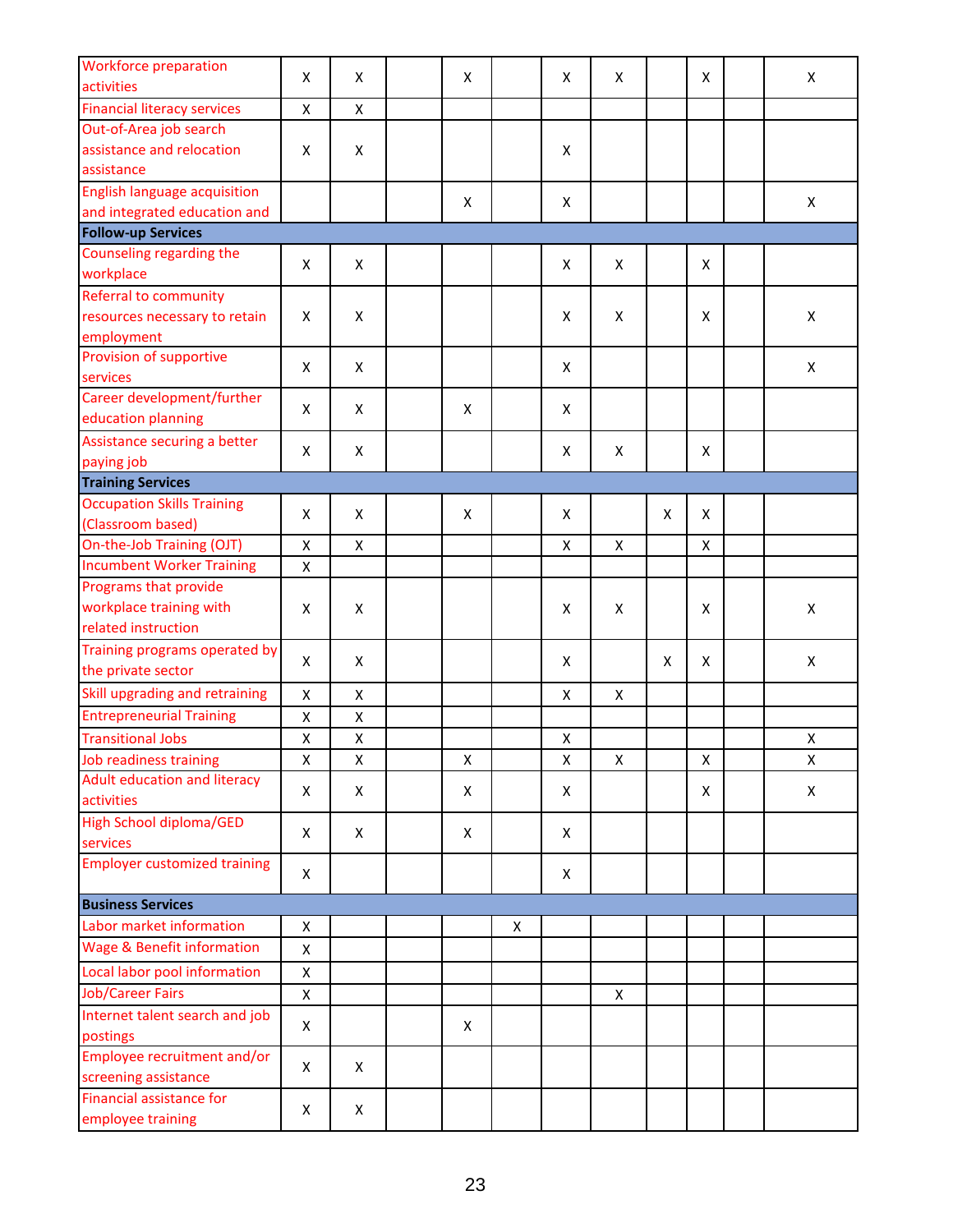| <b>Employee assessment/testing</b>                                                                                                    |   |   |                                                       |                         |                    |  |  |  |  |  |   |
|---------------------------------------------------------------------------------------------------------------------------------------|---|---|-------------------------------------------------------|-------------------------|--------------------|--|--|--|--|--|---|
| services                                                                                                                              | X | X |                                                       |                         |                    |  |  |  |  |  |   |
| <b>Tax credit information</b>                                                                                                         | X | X |                                                       |                         | X                  |  |  |  |  |  |   |
| <b>Employer workshops and</b>                                                                                                         |   |   |                                                       |                         |                    |  |  |  |  |  |   |
| seminars                                                                                                                              | X |   |                                                       |                         |                    |  |  |  |  |  | x |
| <b>Outplacement assistance</b>                                                                                                        | X |   |                                                       |                         |                    |  |  |  |  |  |   |
| <b>Small Business Admin.</b>                                                                                                          |   |   |                                                       |                         |                    |  |  |  |  |  |   |
| information                                                                                                                           | X |   |                                                       |                         |                    |  |  |  |  |  |   |
| <b>Human Resource information</b>                                                                                                     | X |   |                                                       |                         |                    |  |  |  |  |  |   |
| Rapid Response/Layoff                                                                                                                 |   |   |                                                       |                         |                    |  |  |  |  |  |   |
| <b>Aversion services</b>                                                                                                              | Χ | X |                                                       |                         | Χ                  |  |  |  |  |  |   |
| Job description assistance                                                                                                            | X |   |                                                       |                         | $\pmb{\mathsf{X}}$ |  |  |  |  |  |   |
| Referral assistance to                                                                                                                | X | X |                                                       |                         | X                  |  |  |  |  |  | X |
| partnering agency                                                                                                                     |   |   |                                                       |                         |                    |  |  |  |  |  |   |
|                                                                                                                                       |   |   |                                                       |                         |                    |  |  |  |  |  |   |
|                                                                                                                                       |   |   |                                                       | <b>Referral Process</b> |                    |  |  |  |  |  |   |
| When referring to partner agencies that are co-located, Business & Career Network staff will personally escort the                    |   |   |                                                       |                         |                    |  |  |  |  |  |   |
| customer to an agency representative and provide introductions. For partners not co-located, Business & Career Network                |   |   |                                                       |                         |                    |  |  |  |  |  |   |
| staff will contact the agency representative by telephone, e-mail or in person for the customer, and make the referral. The           |   |   |                                                       |                         |                    |  |  |  |  |  |   |
| customer will be provided a Business & Career Network staff business card to present to the partner agency.                           |   |   |                                                       |                         |                    |  |  |  |  |  |   |
|                                                                                                                                       |   |   |                                                       |                         |                    |  |  |  |  |  |   |
|                                                                                                                                       |   |   |                                                       |                         |                    |  |  |  |  |  |   |
| WIOA Title I, Adult, Dislocated Worker and Youth Programs                                                                             |   |   |                                                       |                         |                    |  |  |  |  |  |   |
| Customers interested in obtaining more information regarding services provided by Business & Career Network, would be<br>referred to: |   |   |                                                       |                         |                    |  |  |  |  |  |   |
| Ruthie Nicholas - Frontline                                                                                                           |   |   |                                                       |                         |                    |  |  |  |  |  |   |
| 7 Quincy Junction Road, Quincy, CA 95971                                                                                              |   |   |                                                       |                         |                    |  |  |  |  |  |   |
| 530-283-1606                                                                                                                          |   |   |                                                       |                         |                    |  |  |  |  |  |   |
| afwdcontact@ncen.org                                                                                                                  |   |   |                                                       |                         |                    |  |  |  |  |  |   |
|                                                                                                                                       |   |   |                                                       |                         |                    |  |  |  |  |  |   |
| WIOA Title I, Native American Programs (Section 166)                                                                                  |   |   |                                                       |                         |                    |  |  |  |  |  |   |
| The local office has asked that all referrals are made through the Sacramento office.                                                 |   |   |                                                       |                         |                    |  |  |  |  |  |   |
|                                                                                                                                       |   |   |                                                       |                         |                    |  |  |  |  |  |   |
| California Indian Manpower Consortium, Inc.                                                                                           |   |   |                                                       |                         |                    |  |  |  |  |  |   |
| Jeff Hogue - Coordinator                                                                                                              |   |   |                                                       |                         |                    |  |  |  |  |  |   |
| 2540 Hartnell Ave.                                                                                                                    |   |   |                                                       |                         |                    |  |  |  |  |  |   |
| Redding, CA 96002                                                                                                                     |   |   |                                                       |                         |                    |  |  |  |  |  |   |
| 530-222-1004                                                                                                                          |   |   |                                                       |                         |                    |  |  |  |  |  |   |
| jefferyh@cimcinc.com                                                                                                                  |   |   |                                                       |                         |                    |  |  |  |  |  |   |
|                                                                                                                                       |   |   |                                                       |                         |                    |  |  |  |  |  |   |
| WIOA Title II, Adult Education and Literacy Programs                                                                                  |   |   |                                                       |                         |                    |  |  |  |  |  |   |
| Customers with questions about adult education and/or literacy programs would be referred to Plumas County Literacy.                  |   |   |                                                       |                         |                    |  |  |  |  |  |   |
| Karen Miller                                                                                                                          |   |   | Feather River Adult Education Consortium (HS diploma) |                         |                    |  |  |  |  |  |   |
| 530-283-1003 (main) or 530-680-9831 (direct)                                                                                          |   |   |                                                       |                         |                    |  |  |  |  |  |   |
| mabramson@pcoe.k12.ca.us                                                                                                              |   |   |                                                       |                         |                    |  |  |  |  |  |   |
|                                                                                                                                       |   |   |                                                       |                         |                    |  |  |  |  |  |   |
| <b>WIOA Title III, Wagner-Peyser Programs</b>                                                                                         |   |   |                                                       |                         |                    |  |  |  |  |  |   |
| Customers with questions about Wagner-Peyser programs in our area would be referred to the California Employment                      |   |   |                                                       |                         |                    |  |  |  |  |  |   |
| Development Department.                                                                                                               |   |   |                                                       |                         |                    |  |  |  |  |  |   |
| Redding EDD Office 530-225-2185 ext. 3 Workforce Services                                                                             |   |   |                                                       |                         |                    |  |  |  |  |  |   |
| WSBReddingFieldOffice@edd.ca.gov                                                                                                      |   |   |                                                       |                         |                    |  |  |  |  |  |   |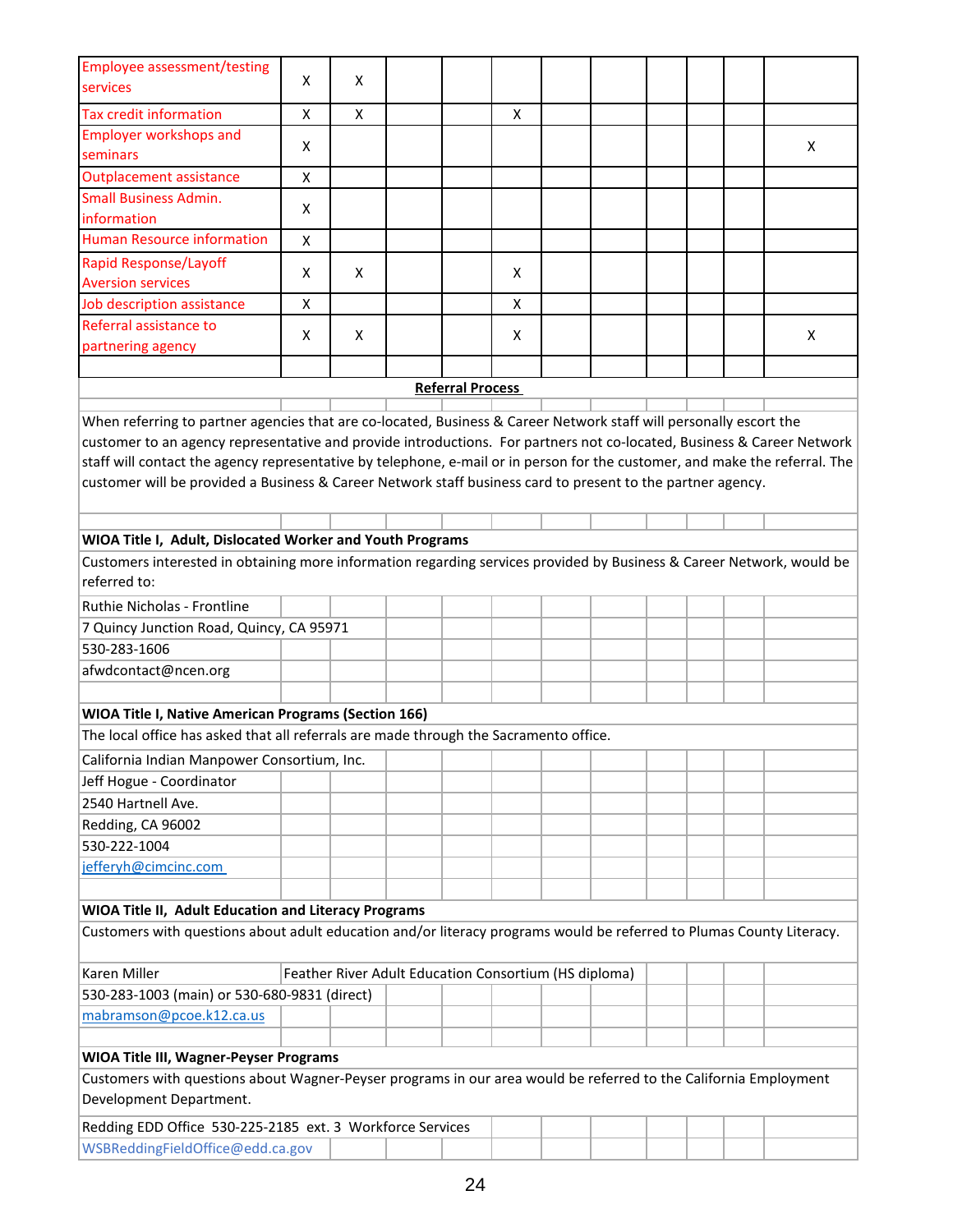| Title V, Older Americans Act Programs                                                                                  |  |  |  |  |  |  |  |  |  |  |  |  |  |
|------------------------------------------------------------------------------------------------------------------------|--|--|--|--|--|--|--|--|--|--|--|--|--|
| Customers that are requesting information from Experience Works would be referred to AARP, Employment & Training       |  |  |  |  |  |  |  |  |  |  |  |  |  |
| Coordinator for Northern CA:                                                                                           |  |  |  |  |  |  |  |  |  |  |  |  |  |
| Melissa Frohrip, Project Director                                                                                      |  |  |  |  |  |  |  |  |  |  |  |  |  |
| 530-768-5252                                                                                                           |  |  |  |  |  |  |  |  |  |  |  |  |  |
| Mfrohrip@aarp.org                                                                                                      |  |  |  |  |  |  |  |  |  |  |  |  |  |
|                                                                                                                        |  |  |  |  |  |  |  |  |  |  |  |  |  |
| <b>Trade Adjustment Assistance (TAA) Programs</b>                                                                      |  |  |  |  |  |  |  |  |  |  |  |  |  |
| Customers looking to find out more information regarding Trade Adjustment Assistance would be referred to the nearest  |  |  |  |  |  |  |  |  |  |  |  |  |  |
| EDD office to speak to:                                                                                                |  |  |  |  |  |  |  |  |  |  |  |  |  |
| Redding EDD Office 530-225-2185 ext. 3 Workforce Services                                                              |  |  |  |  |  |  |  |  |  |  |  |  |  |
| WSBReddingFieldOffice@edd.ca.gov                                                                                       |  |  |  |  |  |  |  |  |  |  |  |  |  |
|                                                                                                                        |  |  |  |  |  |  |  |  |  |  |  |  |  |
| <b>Veterans Programs (EDD)</b>                                                                                         |  |  |  |  |  |  |  |  |  |  |  |  |  |
| Veterans looking to get more information regarding services and/or programs would be referred to the Veterans Services |  |  |  |  |  |  |  |  |  |  |  |  |  |
| Assistant:                                                                                                             |  |  |  |  |  |  |  |  |  |  |  |  |  |
| Redding EDD Office 530-225-2185 ext. 6 Veterans Services                                                               |  |  |  |  |  |  |  |  |  |  |  |  |  |
| WSBReddingFieldOffice@edd.ca.gov                                                                                       |  |  |  |  |  |  |  |  |  |  |  |  |  |
|                                                                                                                        |  |  |  |  |  |  |  |  |  |  |  |  |  |
| <b>Unemployment Insurance Program (EDD)</b>                                                                            |  |  |  |  |  |  |  |  |  |  |  |  |  |
| Customers with questions regarding EDD's Unemployment Insurance Program are first directed to use "Contact EDD" on     |  |  |  |  |  |  |  |  |  |  |  |  |  |
| www.edd.ca.gov. When assistance is needed beyond the website customers are referred to the local EDD office.           |  |  |  |  |  |  |  |  |  |  |  |  |  |
| Redding EDD Office 530-225-2185 ext. 3 Workforce Services                                                              |  |  |  |  |  |  |  |  |  |  |  |  |  |
| WSBReddingFieldOffice@edd.ca.gov                                                                                       |  |  |  |  |  |  |  |  |  |  |  |  |  |
|                                                                                                                        |  |  |  |  |  |  |  |  |  |  |  |  |  |
| <b>Temporary Assistance for Needy Families (TANF)/CalWORKs</b>                                                         |  |  |  |  |  |  |  |  |  |  |  |  |  |
| Customers interested in programs and/or services provided by the CalWORKs department would be referred to:             |  |  |  |  |  |  |  |  |  |  |  |  |  |
| <b>Plumas Social Services</b>                                                                                          |  |  |  |  |  |  |  |  |  |  |  |  |  |
| 270 County Hospital Road, Suite 207, Quincy, CA 95971                                                                  |  |  |  |  |  |  |  |  |  |  |  |  |  |
| 530-283-6350                                                                                                           |  |  |  |  |  |  |  |  |  |  |  |  |  |
| benefitscal.org                                                                                                        |  |  |  |  |  |  |  |  |  |  |  |  |  |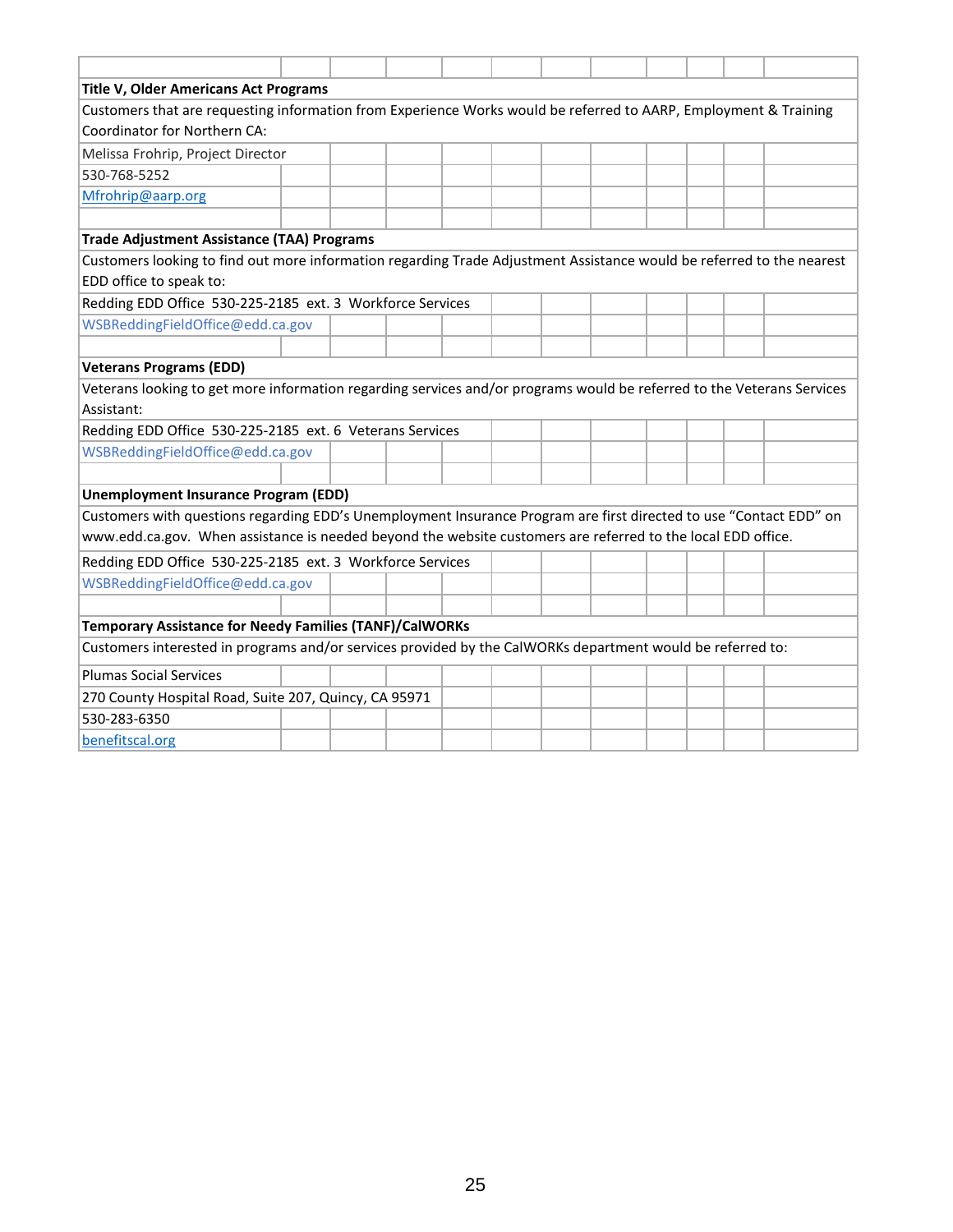| G - Shasta County                                                                                                                                     |                                                                 |                                                                                         |                                                                               |                                                         |                                                 |                                                                                         |                                                 |                                         |                            |                              |                                                                                                       |  |  |
|-------------------------------------------------------------------------------------------------------------------------------------------------------|-----------------------------------------------------------------|-----------------------------------------------------------------------------------------|-------------------------------------------------------------------------------|---------------------------------------------------------|-------------------------------------------------|-----------------------------------------------------------------------------------------|-------------------------------------------------|-----------------------------------------|----------------------------|------------------------------|-------------------------------------------------------------------------------------------------------|--|--|
|                                                                                                                                                       | WIOA Title I, Adult/DW/Youth - SMART<br><b>Workforce Center</b> | <b>WIOA Title I, Native American Programs-</b><br>California Indian Manpower Consortium | Farmworker Programs (Section 167)<br><b>WIOA Title I Migrant and Seasonal</b> | WIOA Title II, Adult Education and Literacy<br>Programs | WIOA Title III, Wagner-Peyser Programs -<br>EDD | <b>WIOA Title IV, Vocational Rehabilitation</b><br>Programs - California Vocation Rehab | Title V, Older Americans Act Programs -<br>AARP | Trade Adjustment Assistance (TAA) - EDD | EDD<br>Veterans Programs - | Unemployment Insurance - EDD | (TANF)/CalWORKs - Department of Health<br>Temporary Assistance for Needy Families<br>& Human Services |  |  |
| <b>Services</b><br><b>Basic Career Services</b>                                                                                                       |                                                                 |                                                                                         |                                                                               |                                                         |                                                 |                                                                                         |                                                 |                                         |                            |                              |                                                                                                       |  |  |
| Program eligibility<br>Χ<br>X<br>$\pmb{\mathsf{X}}$<br>$\pmb{\mathsf{X}}$<br>$\pmb{\mathsf{X}}$<br>X<br>X<br>$\pmb{\mathsf{X}}$<br>$\pmb{\mathsf{X}}$ |                                                                 |                                                                                         |                                                                               |                                                         |                                                 |                                                                                         |                                                 |                                         |                            |                              |                                                                                                       |  |  |
| Outreach and intake and                                                                                                                               |                                                                 |                                                                                         |                                                                               |                                                         |                                                 |                                                                                         |                                                 |                                         |                            |                              |                                                                                                       |  |  |
| orientation to services                                                                                                                               | X                                                               | X                                                                                       | X                                                                             | X                                                       | X                                               | X                                                                                       | X                                               | X                                       | X                          | X                            |                                                                                                       |  |  |
| Initial assessment of skill levels                                                                                                                    | X                                                               | X                                                                                       | X                                                                             | X                                                       | X                                               | X                                                                                       | X                                               |                                         | X                          |                              |                                                                                                       |  |  |
| Job search and placement<br>assistance                                                                                                                | $\pmb{\times}$                                                  | X                                                                                       | X                                                                             |                                                         | X                                               | X                                                                                       | X                                               |                                         | X                          |                              | Χ                                                                                                     |  |  |
| Labor Market employment<br>statistics                                                                                                                 | $\pmb{\times}$                                                  | X                                                                                       |                                                                               |                                                         | $\pmb{\mathsf{X}}$                              | X                                                                                       |                                                 | X                                       | X                          |                              | Χ                                                                                                     |  |  |
| <b>Supportive services</b><br>information                                                                                                             | X                                                               | X                                                                                       |                                                                               |                                                         | X                                               | X                                                                                       | X                                               | X                                       | X                          |                              |                                                                                                       |  |  |
| <b>Unemployment Insurance</b><br><b>Claim Filing Assistance and</b><br>Information                                                                    | X                                                               |                                                                                         |                                                                               |                                                         | Χ                                               |                                                                                         |                                                 | X                                       | X                          | X                            |                                                                                                       |  |  |
| Eligibility for programs of<br>financial aid assistance for<br>training and education<br>programs                                                     | X                                                               |                                                                                         |                                                                               | X                                                       | X                                               |                                                                                         |                                                 | X                                       | X                          |                              |                                                                                                       |  |  |
| <b>Training vendor information</b>                                                                                                                    | X                                                               | X                                                                                       | X                                                                             |                                                         | X                                               |                                                                                         |                                                 |                                         | X                          |                              |                                                                                                       |  |  |
| Performance measure<br>information                                                                                                                    | X                                                               | X                                                                                       | X                                                                             |                                                         | Χ                                               |                                                                                         | X                                               |                                         | X                          |                              |                                                                                                       |  |  |
| Referrals to other programs<br>and services                                                                                                           | X                                                               | X                                                                                       | X                                                                             | X                                                       | X                                               | X                                                                                       | X                                               |                                         | X                          |                              | X                                                                                                     |  |  |
| <b>Individualized Career Services</b>                                                                                                                 |                                                                 |                                                                                         |                                                                               |                                                         |                                                 |                                                                                         |                                                 |                                         |                            |                              |                                                                                                       |  |  |
| Comprehensive assessment of<br>skill levels and service needs                                                                                         | X                                                               | X                                                                                       | X                                                                             | X                                                       | X                                               | Χ                                                                                       | X                                               |                                         | X                          |                              |                                                                                                       |  |  |
| <b>Individual Employment Plan</b>                                                                                                                     | $\mathsf{X}$                                                    | $\pmb{\times}$                                                                          | X                                                                             |                                                         | $\pmb{\mathsf{X}}$                              | $\mathsf{x}$                                                                            | X                                               | X                                       | X                          |                              |                                                                                                       |  |  |
| <b>Group counseling</b>                                                                                                                               | $\mathsf{X}$                                                    |                                                                                         | X                                                                             |                                                         | X                                               |                                                                                         | X                                               |                                         | X                          |                              |                                                                                                       |  |  |
| Individual counseling                                                                                                                                 | X                                                               | X                                                                                       | X                                                                             | X                                                       | X                                               | X                                                                                       | X                                               |                                         | $\pmb{\times}$             |                              | X                                                                                                     |  |  |
| <b>Career Planning</b>                                                                                                                                | X                                                               | X                                                                                       | Χ                                                                             |                                                         | X                                               | X                                                                                       |                                                 |                                         | X                          |                              | X                                                                                                     |  |  |
| Short-term prevocational<br>services (i.e. communication,<br>interview skills, punctuality)                                                           | X                                                               |                                                                                         |                                                                               |                                                         | X                                               |                                                                                         | X                                               |                                         | X                          |                              |                                                                                                       |  |  |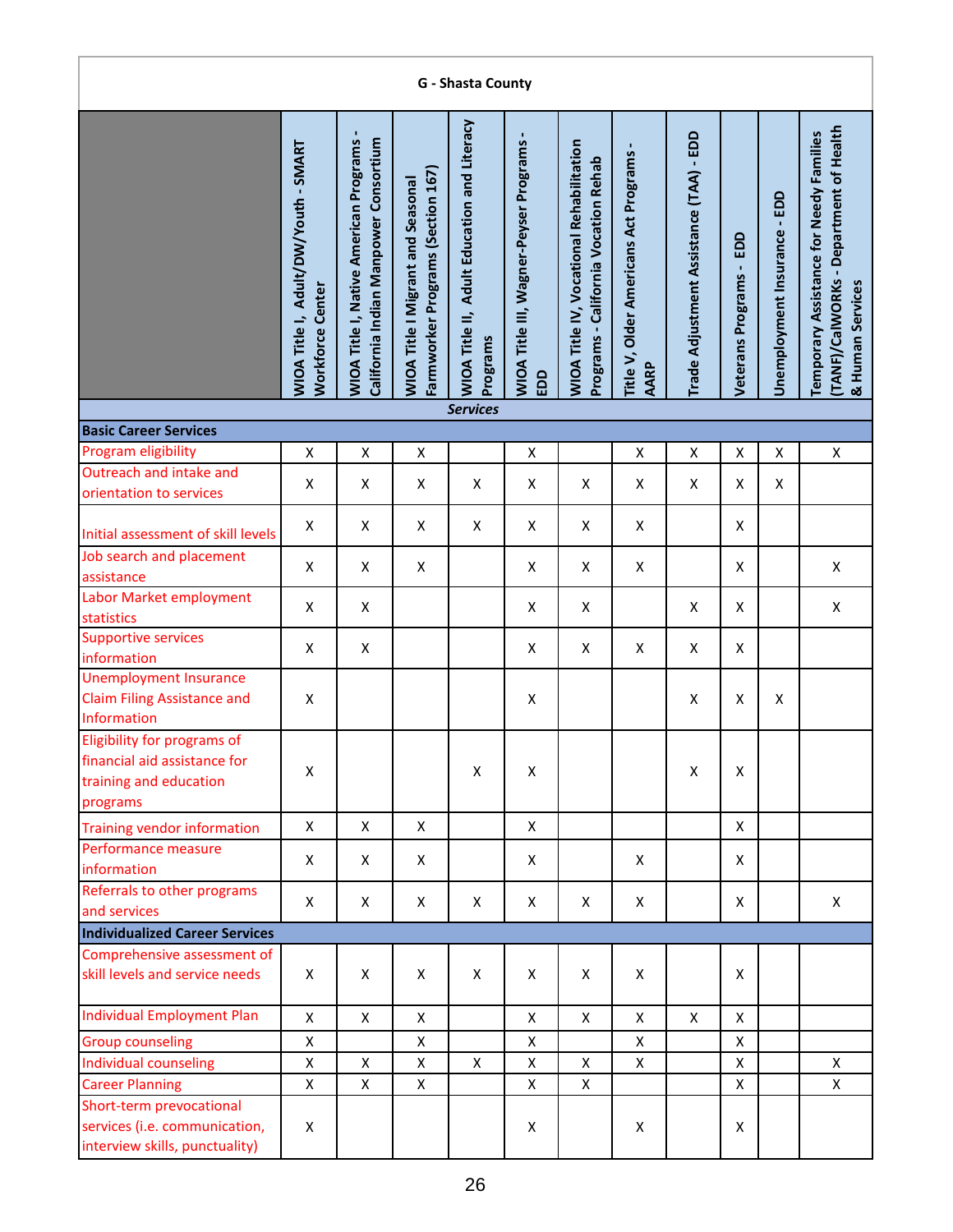| Internships and work                  | X            |                    | X |                    |   |   | X |   | X |   |
|---------------------------------------|--------------|--------------------|---|--------------------|---|---|---|---|---|---|
| experience linked to careers          |              |                    |   |                    |   |   |   |   |   |   |
| <b>Workforce preparation</b>          | X            | X                  | X | X                  | X | X | X |   | X | X |
| activities                            |              |                    |   |                    |   |   |   |   |   |   |
| <b>Financial literacy services</b>    | X            |                    |   |                    |   |   |   |   |   |   |
| Out-of-Area job search                |              |                    |   |                    |   |   |   |   |   |   |
| assistance and relocation             | X            |                    |   |                    |   |   |   |   |   |   |
| assistance                            |              |                    |   |                    |   |   |   |   |   |   |
| <b>English language acquisition</b>   |              |                    |   |                    |   |   |   |   |   |   |
| and integrated education and          | X            |                    |   | $\pmb{\mathsf{X}}$ |   |   |   |   |   |   |
| training programs                     |              |                    |   |                    |   |   |   |   |   |   |
| <b>Follow-up Services</b>             |              |                    |   |                    |   |   |   |   |   |   |
| Counseling regarding the              | X            |                    | X |                    |   |   | X |   |   |   |
| workplace                             |              |                    |   |                    |   |   |   |   |   |   |
| <b>Referral to community</b>          |              |                    |   |                    |   |   |   |   |   |   |
| resources necessary to retain         | X            |                    |   |                    |   |   | X |   | X |   |
| employment                            |              |                    |   |                    |   |   |   |   |   |   |
| Provision of supportive<br>services   | X            |                    | X |                    |   |   |   |   |   |   |
| Career development/further            |              |                    |   |                    |   |   |   |   |   |   |
| education planning                    | X            |                    |   | X                  |   |   |   |   |   |   |
| Assistance securing a better          | X            |                    |   |                    |   |   |   |   |   |   |
| paying job                            |              |                    |   |                    |   |   |   |   |   |   |
| <b>Training Services</b>              |              |                    |   |                    |   |   |   |   |   |   |
| <b>Occupation Skills Training</b>     | X            | X                  | X | X                  |   |   |   | X | X |   |
| (Classroom based)                     |              |                    |   |                    |   |   |   |   |   |   |
| On-the-Job Training (OJT)             | $\mathsf{X}$ | $\pmb{\mathsf{X}}$ | X |                    |   |   | X |   | X |   |
| <b>Incumbent Worker Training</b>      | $\mathsf{X}$ |                    |   |                    |   |   |   |   |   |   |
| Programs that provide                 |              |                    |   |                    |   |   |   |   |   |   |
| workplace training with               | X            |                    |   | X                  |   |   |   |   | X | X |
| related instruction                   |              |                    |   |                    |   |   |   |   |   |   |
| Training programs operated by         | X            | Х                  |   |                    |   |   | Χ | X | Χ | X |
| the private sector                    |              |                    |   |                    |   |   |   |   |   |   |
| Skill upgrading and retraining        | $\mathsf{X}$ |                    | X | X                  |   |   |   |   |   |   |
| <b>Entrepreneurial Training</b>       | $\mathsf{X}$ | $\pmb{\mathsf{X}}$ |   | X                  |   |   |   |   |   |   |
| <b>Transitional Jobs</b>              | $\mathsf{X}$ |                    |   |                    |   |   |   |   |   |   |
| Job readiness training                | $\mathsf X$  | X                  | X | X                  |   | X | X |   | X | X |
| Adult education and literacy          | $\mathsf{X}$ |                    |   | X                  |   |   |   |   | X |   |
| activities                            |              |                    |   |                    |   |   |   |   |   |   |
| <b>High School diploma/GED</b>        | X            |                    |   | X                  |   |   |   |   |   |   |
| services                              |              |                    |   |                    |   |   |   |   |   |   |
| <b>Employer customized training</b>   | $\mathsf{X}$ |                    |   | X                  |   |   |   |   |   |   |
| <b>Business Services</b>              |              |                    |   |                    |   |   |   |   |   |   |
| Labor market information              | $\mathsf{X}$ | X                  |   |                    | X |   |   |   |   |   |
| <b>Wage &amp; Benefit information</b> | $\mathsf X$  |                    |   |                    | X |   |   |   |   |   |
| Local labor pool information          | X            |                    |   |                    | X |   |   |   |   |   |
| <b>Job/Career Fairs</b>               | X            | $\pmb{\mathsf{X}}$ |   | Χ                  | X | X | X |   |   | X |
|                                       |              |                    |   |                    |   |   |   |   |   |   |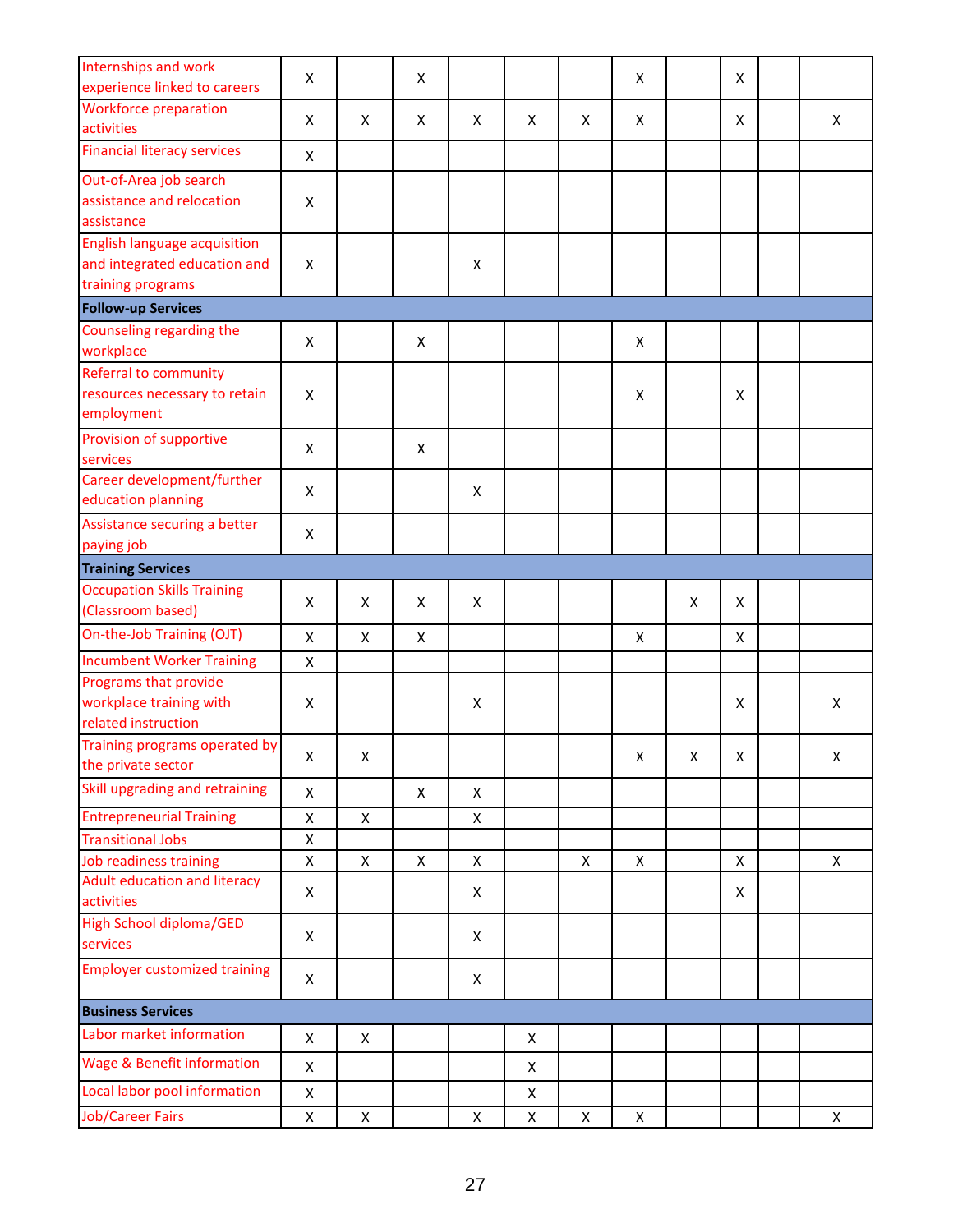| Internet talent search and job<br>postings                                                                           | X                  |   |                         | X |   |   |  | X |
|----------------------------------------------------------------------------------------------------------------------|--------------------|---|-------------------------|---|---|---|--|---|
| Employee recruitment and/or                                                                                          |                    |   |                         |   |   |   |  |   |
| screening assistance                                                                                                 | X                  |   |                         | x | X |   |  |   |
| Financial assistance for<br>employee training                                                                        | X                  |   |                         |   |   |   |  |   |
| <b>Employee assessment/testing</b><br>services                                                                       | X                  |   |                         |   |   |   |  | X |
| <b>Tax credit information</b>                                                                                        | X                  | X |                         | X | X |   |  |   |
| <b>Employer workshops and</b><br>seminars                                                                            | X                  |   |                         | x | X |   |  |   |
| <b>Outplacement assistance</b>                                                                                       | X                  |   |                         |   |   |   |  |   |
|                                                                                                                      |                    |   |                         |   |   |   |  |   |
| <b>Small Business Admin.</b><br>information                                                                          | X                  |   |                         |   | X |   |  |   |
| <b>Human Resource information</b>                                                                                    | $\pmb{\mathsf{X}}$ |   |                         |   |   |   |  |   |
| <b>Rapid Response/Layoff</b><br><b>Aversion services</b>                                                             | X                  |   |                         | X |   |   |  |   |
| Job description assistance                                                                                           | X                  |   |                         | X |   |   |  |   |
| Referral assistance to                                                                                               | X                  | X | X                       | X | X | X |  | X |
| partnering agency                                                                                                    |                    |   |                         |   |   |   |  |   |
|                                                                                                                      |                    |   |                         |   |   |   |  |   |
|                                                                                                                      |                    |   | <b>Referral Process</b> |   |   |   |  |   |
| Referrals to partner agencies will be made through phone calls, instant messaging systems, or on-site introductions. |                    |   |                         |   |   |   |  |   |
| WIOA Title I, Adult, Dislocated Worker, and Youth Programs                                                           |                    |   |                         |   |   |   |  |   |
| Customers interested in obtaining more information regarding services provided by:                                   |                    |   |                         |   |   |   |  |   |
| The Smart Workforce Center                                                                                           |                    |   |                         |   |   |   |  |   |
| <b>Betsey Ray</b>                                                                                                    |                    |   |                         |   |   |   |  |   |
| Regional Program Manager                                                                                             |                    |   |                         |   |   |   |  |   |
| 530-246-7911                                                                                                         |                    |   |                         |   |   |   |  |   |
| rbetsey@thesmartcenter.biz                                                                                           |                    |   |                         |   |   |   |  |   |
| <b>WIOA Title I Native American Programs (Section 166)</b>                                                           |                    |   |                         |   |   |   |  |   |
| The local office has asked that all referrals are made through the Sacramento office.                                |                    |   |                         |   |   |   |  |   |
| California Indian Manpower Consortium, Inc.                                                                          |                    |   |                         |   |   |   |  |   |
| Linda LaFountain                                                                                                     |                    |   |                         |   |   |   |  |   |
| Field Office Supervisor                                                                                              |                    |   |                         |   |   |   |  |   |
| 738 North Market Blvd.                                                                                               |                    |   |                         |   |   |   |  |   |
| Sacramento, CA 95834                                                                                                 |                    |   |                         |   |   |   |  |   |
| 916-920-0285                                                                                                         |                    |   |                         |   |   |   |  |   |
| lindal@cimcinc.com                                                                                                   |                    |   |                         |   |   |   |  |   |
|                                                                                                                      |                    |   |                         |   |   |   |  |   |
| WIOA Title I, Migrant and Seasonal Farmworker Programs - Section 167                                                 |                    |   |                         |   |   |   |  |   |
| Customers with questions about farmworker programs and services could be referred to:                                |                    |   |                         |   |   |   |  |   |
| May Potts, Division Director                                                                                         |                    |   |                         |   |   |   |  |   |
| Maria Robey - Senior Case Manager                                                                                    |                    |   |                         |   |   |   |  |   |
| 1325 Pine Street, Redding CA 96001                                                                                   |                    |   |                         |   |   |   |  |   |
| 530-225-2157                                                                                                         |                    |   |                         |   |   |   |  |   |
| maria.robey@californiahumandevelopment.org                                                                           |                    |   |                         |   |   |   |  |   |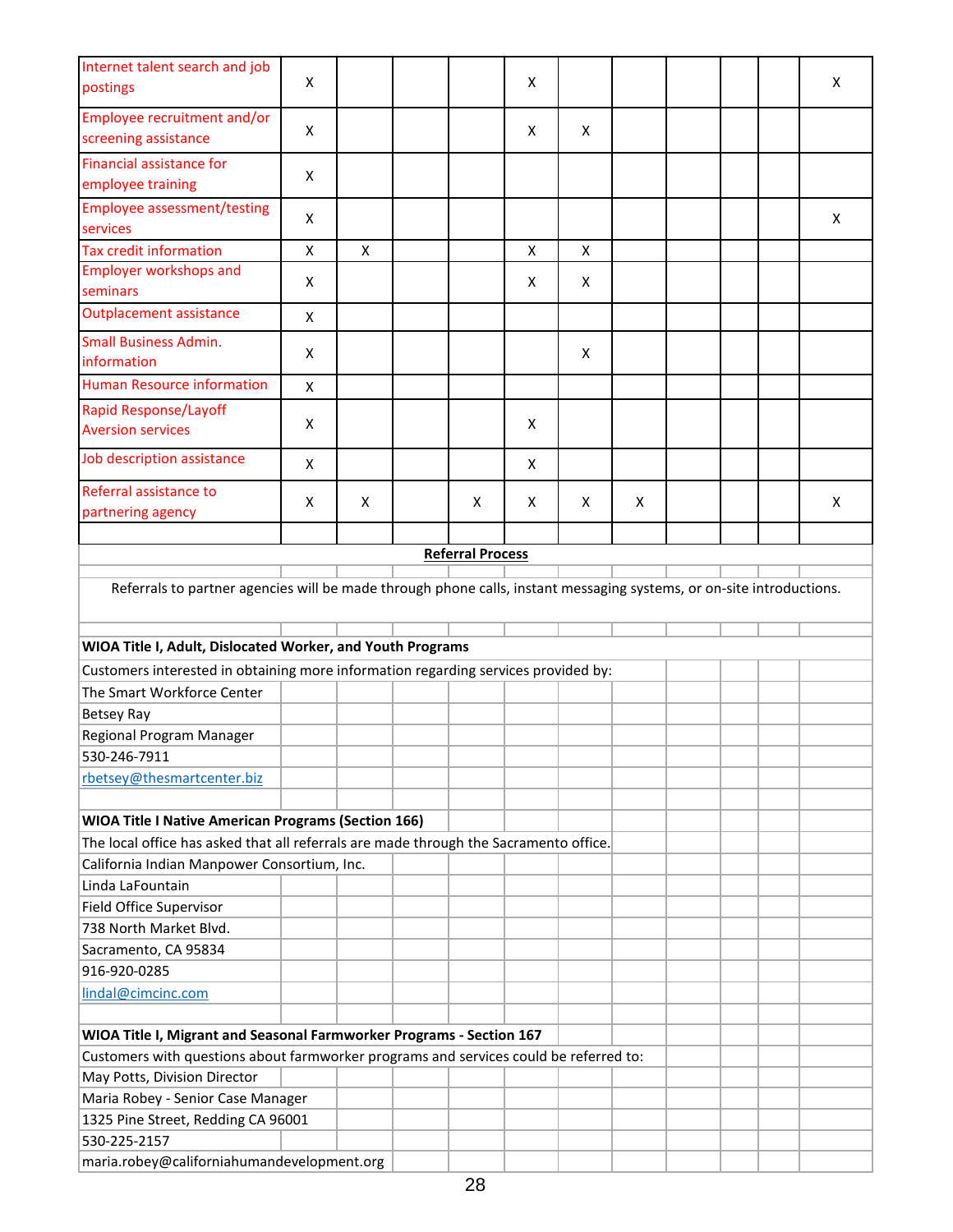| <b>WIOA Title II Adult Education and Literacy Programs</b>                                                             |  |                         |                         |  |  |  |
|------------------------------------------------------------------------------------------------------------------------|--|-------------------------|-------------------------|--|--|--|
| Customers with questions about adult education and/or literacy programs would be referred to:                          |  |                         |                         |  |  |  |
| <b>Anderson Adult Education Center</b>                                                                                 |  |                         |                         |  |  |  |
| <b>Brandt Shriner</b>                                                                                                  |  |                         |                         |  |  |  |
| Office 530-365-3334                                                                                                    |  |                         |                         |  |  |  |
| bshriner@auhsd.net                                                                                                     |  |                         |                         |  |  |  |
|                                                                                                                        |  |                         |                         |  |  |  |
|                                                                                                                        |  |                         |                         |  |  |  |
| <b>Shasta College</b>                                                                                                  |  |                         |                         |  |  |  |
| Gateway to College Program                                                                                             |  |                         |                         |  |  |  |
| Nancy Berkey                                                                                                           |  |                         |                         |  |  |  |
| Office 530-242-7587                                                                                                    |  |                         |                         |  |  |  |
| nberkey@shastacollege.edu                                                                                              |  |                         |                         |  |  |  |
|                                                                                                                        |  |                         |                         |  |  |  |
| <b>Shasta Literacy Program</b>                                                                                         |  |                         |                         |  |  |  |
| Shasta County Library                                                                                                  |  |                         |                         |  |  |  |
| Kayla Menne                                                                                                            |  |                         |                         |  |  |  |
| Literacy Coordinator                                                                                                   |  |                         |                         |  |  |  |
| Office 530-245-7237                                                                                                    |  |                         |                         |  |  |  |
| kaylam@shastalibraries.org                                                                                             |  |                         |                         |  |  |  |
|                                                                                                                        |  |                         |                         |  |  |  |
| <b>Shasta Adult School</b>                                                                                             |  |                         |                         |  |  |  |
| Kathi Rodriguez                                                                                                        |  |                         |                         |  |  |  |
| Secretary                                                                                                              |  |                         |                         |  |  |  |
| Office 530-245-2626                                                                                                    |  |                         |                         |  |  |  |
| Fax 530-245-2682                                                                                                       |  |                         |                         |  |  |  |
|                                                                                                                        |  |                         |                         |  |  |  |
| <b>Good News Rescue Mission - Academic Center</b>                                                                      |  |                         |                         |  |  |  |
| Anthony Zippay                                                                                                         |  |                         |                         |  |  |  |
| <b>Academic Center Director</b>                                                                                        |  |                         |                         |  |  |  |
| Office 530-242-5920                                                                                                    |  |                         |                         |  |  |  |
| AZippay@gnrm.org                                                                                                       |  |                         |                         |  |  |  |
|                                                                                                                        |  |                         |                         |  |  |  |
| <b>WIOA Title III, Wagner-Peyser Programs</b>                                                                          |  |                         |                         |  |  |  |
| Customers with questions about Wagner-Peyser programs in our area would be referred to the California Employment       |  |                         |                         |  |  |  |
|                                                                                                                        |  |                         | Development Department. |  |  |  |
| Redding EDD Office 530-225-2185 ext. 3 Workforce Services                                                              |  |                         |                         |  |  |  |
| WSBReddingFieldOffice@edd.ca.gov                                                                                       |  |                         |                         |  |  |  |
|                                                                                                                        |  |                         |                         |  |  |  |
| <b>Trade Adjustment Assistance (TAA) Programs</b>                                                                      |  |                         |                         |  |  |  |
| Customers looking to find out more information regarding Trade Adjustment Assistance would be referred to the nearest  |  |                         |                         |  |  |  |
|                                                                                                                        |  | EDD office to speak to: |                         |  |  |  |
|                                                                                                                        |  |                         |                         |  |  |  |
| Redding EDD Office 530-225-2185 ext. 3 Workforce Services                                                              |  |                         |                         |  |  |  |
| WSBReddingFieldOffice@edd.ca.gov                                                                                       |  |                         |                         |  |  |  |
|                                                                                                                        |  |                         |                         |  |  |  |
| <b>Veterans Programs</b>                                                                                               |  |                         |                         |  |  |  |
| Veterans looking to get more information regarding services and/or programs would be referred to the Veterans Services |  |                         |                         |  |  |  |
|                                                                                                                        |  | Assistant:              |                         |  |  |  |
| Redding EDD Office 530-225-2185 ext. 6 Veterans Services                                                               |  |                         |                         |  |  |  |
| WSBReddingFieldOffice@edd.ca.gov                                                                                       |  |                         |                         |  |  |  |
|                                                                                                                        |  |                         |                         |  |  |  |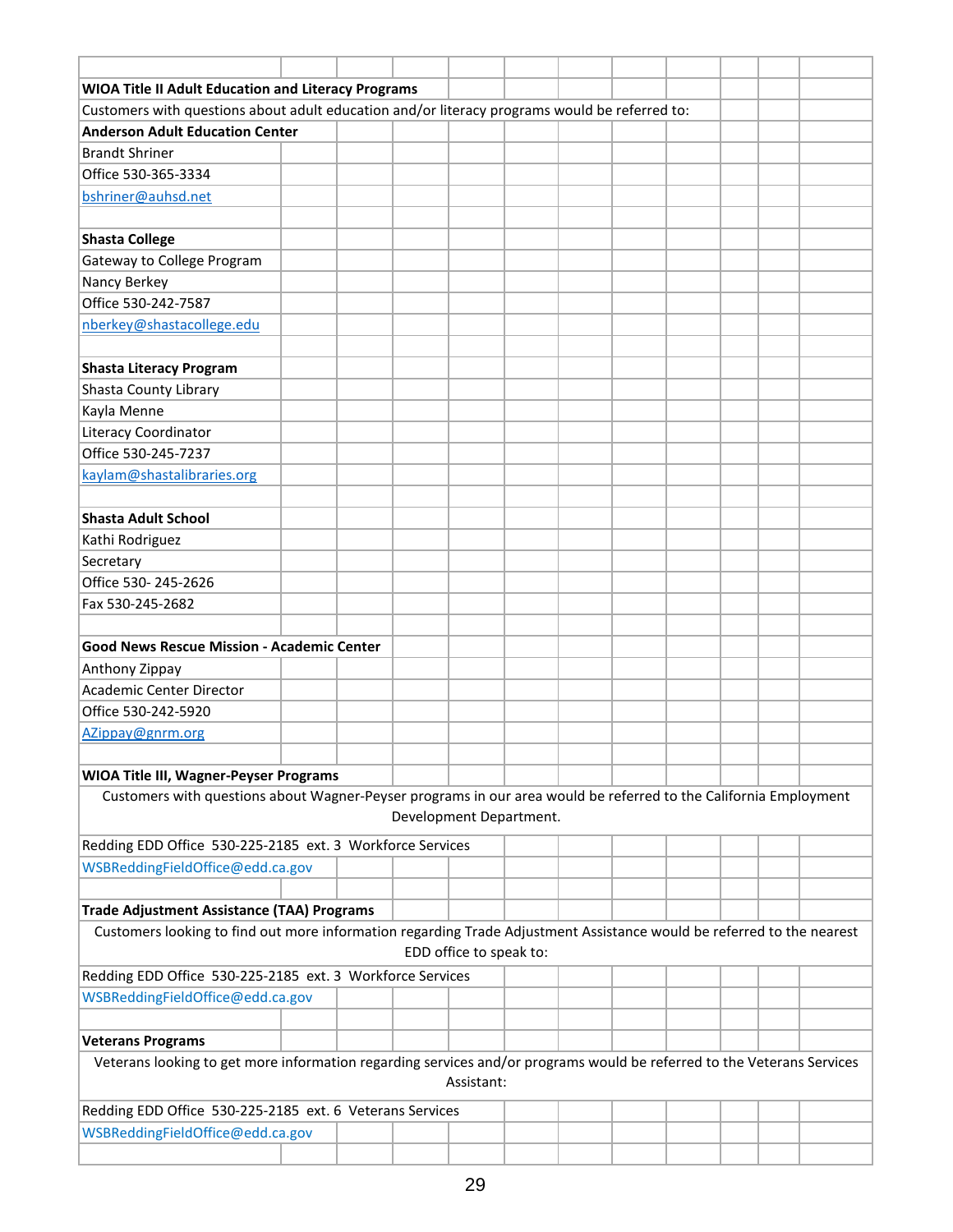| <b>Unemployment Insurance Program - EDD</b>                                                                                         |                                                                                                                    |  |  |  |  |  |  |  |  |  |  |  |
|-------------------------------------------------------------------------------------------------------------------------------------|--------------------------------------------------------------------------------------------------------------------|--|--|--|--|--|--|--|--|--|--|--|
|                                                                                                                                     | Customers with questions regarding EDD's Unemployment Insurance Program are first directed to use "Contact EDD" on |  |  |  |  |  |  |  |  |  |  |  |
| www.edd.ca.gov. When assistance is needed beyond the website customers are referred to the local EDD office.                        |                                                                                                                    |  |  |  |  |  |  |  |  |  |  |  |
|                                                                                                                                     |                                                                                                                    |  |  |  |  |  |  |  |  |  |  |  |
| Redding EDD Office 530-225-2185 ext. 3 Workforce Services                                                                           |                                                                                                                    |  |  |  |  |  |  |  |  |  |  |  |
| WSBReddingFieldOffice@edd.ca.gov                                                                                                    |                                                                                                                    |  |  |  |  |  |  |  |  |  |  |  |
|                                                                                                                                     |                                                                                                                    |  |  |  |  |  |  |  |  |  |  |  |
| <b>WIOA Title IV, Vocational Rehabilitation Programs</b>                                                                            |                                                                                                                    |  |  |  |  |  |  |  |  |  |  |  |
| California Department of Rehabilitation                                                                                             |                                                                                                                    |  |  |  |  |  |  |  |  |  |  |  |
| Marleen Hawkley                                                                                                                     |                                                                                                                    |  |  |  |  |  |  |  |  |  |  |  |
| Office Technician                                                                                                                   |                                                                                                                    |  |  |  |  |  |  |  |  |  |  |  |
| Office 530-224-4708                                                                                                                 |                                                                                                                    |  |  |  |  |  |  |  |  |  |  |  |
| marleen.hawkley@dor.ca.gov                                                                                                          |                                                                                                                    |  |  |  |  |  |  |  |  |  |  |  |
|                                                                                                                                     |                                                                                                                    |  |  |  |  |  |  |  |  |  |  |  |
| <b>Title V, Older Americans Act</b>                                                                                                 |                                                                                                                    |  |  |  |  |  |  |  |  |  |  |  |
| Customers that are requesting information from Experience Works would be referred to:                                               |                                                                                                                    |  |  |  |  |  |  |  |  |  |  |  |
| Experience Works Inc. Northern CA                                                                                                   |                                                                                                                    |  |  |  |  |  |  |  |  |  |  |  |
| Melissa Frohrip, Project Director                                                                                                   |                                                                                                                    |  |  |  |  |  |  |  |  |  |  |  |
| 530-768-5252                                                                                                                        |                                                                                                                    |  |  |  |  |  |  |  |  |  |  |  |
| Mfrohrip@aarp.org                                                                                                                   |                                                                                                                    |  |  |  |  |  |  |  |  |  |  |  |
|                                                                                                                                     |                                                                                                                    |  |  |  |  |  |  |  |  |  |  |  |
| <b>Temporary Assistance for Needy Families (TANF)/CalWORKs</b>                                                                      |                                                                                                                    |  |  |  |  |  |  |  |  |  |  |  |
| Eligibility for services may be accessed at one of the following locations or by calling the direct line. A live person will assist |                                                                                                                    |  |  |  |  |  |  |  |  |  |  |  |
| the customer over the phone and direct them to the appropriate services they can receive.                                           |                                                                                                                    |  |  |  |  |  |  |  |  |  |  |  |
| <b>Shasta County Health and Human Services</b>                                                                                      |                                                                                                                    |  |  |  |  |  |  |  |  |  |  |  |
| Downtown Redding Center                                                                                                             |                                                                                                                    |  |  |  |  |  |  |  |  |  |  |  |
| 1220 Sacramento Street                                                                                                              |                                                                                                                    |  |  |  |  |  |  |  |  |  |  |  |
| Redding, CA 96001                                                                                                                   |                                                                                                                    |  |  |  |  |  |  |  |  |  |  |  |
| (530) 229-8441                                                                                                                      |                                                                                                                    |  |  |  |  |  |  |  |  |  |  |  |
|                                                                                                                                     |                                                                                                                    |  |  |  |  |  |  |  |  |  |  |  |
| <b>Eligibility &amp; Employment Services-Cascade</b>                                                                                |                                                                                                                    |  |  |  |  |  |  |  |  |  |  |  |
| 2460 Breslauer Way                                                                                                                  |                                                                                                                    |  |  |  |  |  |  |  |  |  |  |  |
| Redding, CA 96001                                                                                                                   |                                                                                                                    |  |  |  |  |  |  |  |  |  |  |  |
| (877) 652-0731                                                                                                                      |                                                                                                                    |  |  |  |  |  |  |  |  |  |  |  |
|                                                                                                                                     |                                                                                                                    |  |  |  |  |  |  |  |  |  |  |  |
| <b>Enterprise Regional Office</b>                                                                                                   |                                                                                                                    |  |  |  |  |  |  |  |  |  |  |  |
| 2757 Churn Creek Road                                                                                                               |                                                                                                                    |  |  |  |  |  |  |  |  |  |  |  |
| Redding, CA 96002                                                                                                                   |                                                                                                                    |  |  |  |  |  |  |  |  |  |  |  |
| (530) 224-4200                                                                                                                      |                                                                                                                    |  |  |  |  |  |  |  |  |  |  |  |
|                                                                                                                                     |                                                                                                                    |  |  |  |  |  |  |  |  |  |  |  |
| Note: Services by also be accessed by calling 211 in Shasta County                                                                  |                                                                                                                    |  |  |  |  |  |  |  |  |  |  |  |
|                                                                                                                                     |                                                                                                                    |  |  |  |  |  |  |  |  |  |  |  |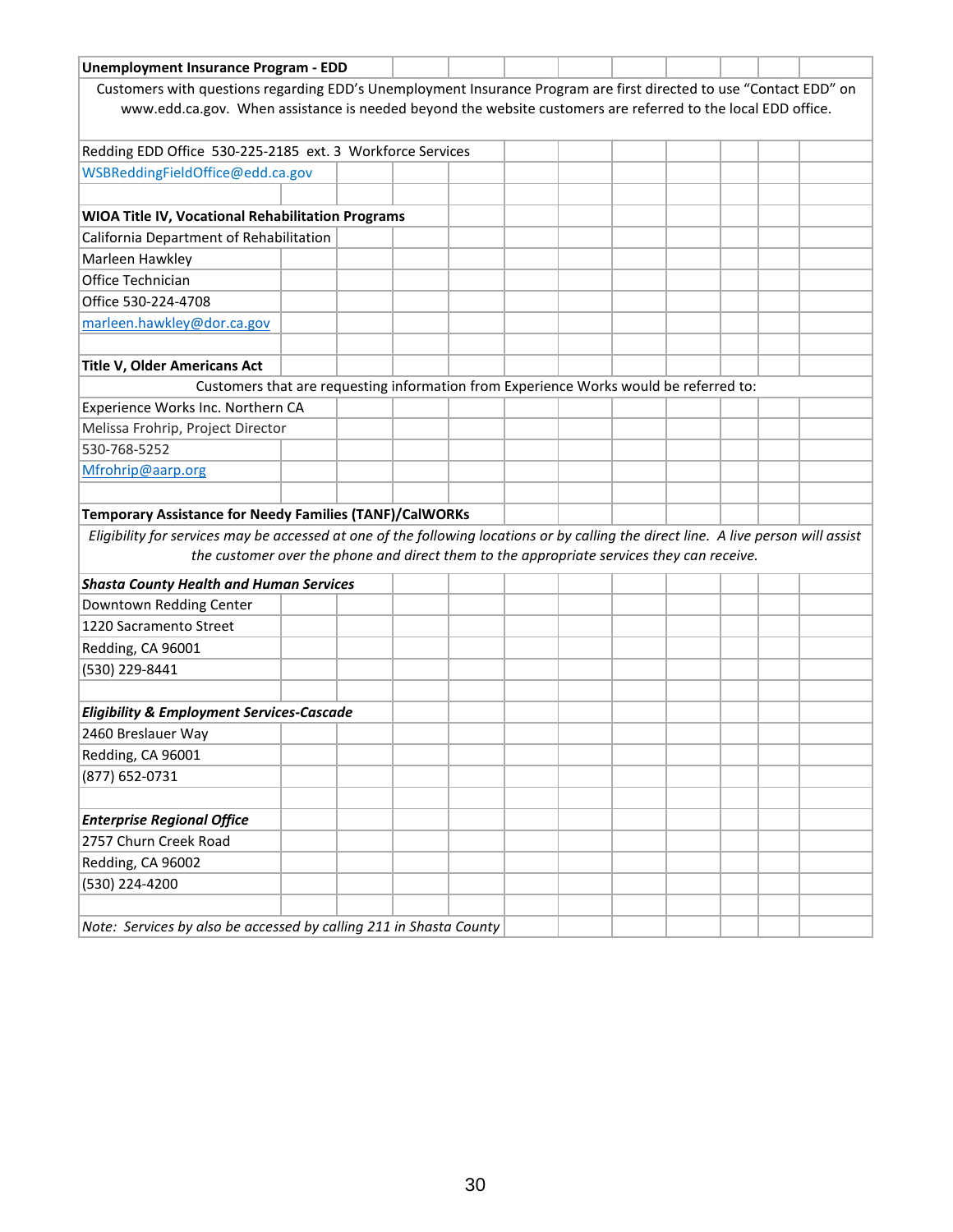| H - Sierra County                                                                                 |                                                     |                                                                                          |                                                                               |                                                                |                                               |                                                            |                                                 |                                         |                           |                              |                                                            |  |  |
|---------------------------------------------------------------------------------------------------|-----------------------------------------------------|------------------------------------------------------------------------------------------|-------------------------------------------------------------------------------|----------------------------------------------------------------|-----------------------------------------------|------------------------------------------------------------|-------------------------------------------------|-----------------------------------------|---------------------------|------------------------------|------------------------------------------------------------|--|--|
|                                                                                                   | WIOA Title I, Adult/DW/Youth - AFWD,<br><u>inc.</u> | <b>WIOA Title I, Native American Programs -</b><br>California Indian Manpower Consortium | Farmworker Programs (Section 167)<br><b>WIOA Title I Migrant and Seasonal</b> | <b>WIOA Title II, Adult Education and</b><br>Literacy Programs | WIOA Title III, Wagner-Peyser Programs<br>EDD | <b>WIOA Title IV Vocational Rehabilitation</b><br>Programs | Title V, Older Americans Act Programs -<br>AARP | Trade Adjustment Assistance (TAA) - EDD | EDD<br>Veterans Programs- | Unemployment Insurance - EDD | Temporary Assistance for Needy Families<br>(TANF)/CalWORKs |  |  |
|                                                                                                   |                                                     |                                                                                          |                                                                               | <b>Services</b>                                                |                                               |                                                            |                                                 |                                         |                           |                              |                                                            |  |  |
| <b>Basic Career Services</b>                                                                      |                                                     |                                                                                          |                                                                               |                                                                |                                               |                                                            |                                                 |                                         |                           |                              |                                                            |  |  |
| Program eligibility                                                                               | Χ                                                   | Χ                                                                                        |                                                                               | Χ                                                              |                                               |                                                            | X                                               | Χ                                       | x                         | X                            | X                                                          |  |  |
| Outreach and intake and                                                                           | X                                                   | X                                                                                        |                                                                               | Χ                                                              |                                               |                                                            |                                                 | Χ                                       | X                         | Χ                            | X                                                          |  |  |
| orientation to services<br>Initial assessment of skill levels                                     | X                                                   | $\pmb{\mathsf{X}}$                                                                       |                                                                               | Χ                                                              |                                               |                                                            | X                                               | X                                       | Χ                         |                              | X                                                          |  |  |
|                                                                                                   |                                                     |                                                                                          |                                                                               |                                                                |                                               |                                                            |                                                 |                                         |                           |                              |                                                            |  |  |
| Job search and placement<br>assistance                                                            | X                                                   | X                                                                                        |                                                                               |                                                                | X                                             |                                                            | X                                               | X                                       | X                         |                              | X                                                          |  |  |
| Labor Market employment<br>statistics                                                             | X                                                   | $\pmb{\mathsf{X}}$                                                                       |                                                                               |                                                                | X                                             |                                                            |                                                 | X                                       | X                         |                              |                                                            |  |  |
| Supportive services<br>information                                                                | X                                                   | Χ                                                                                        |                                                                               |                                                                | Χ                                             |                                                            | X                                               | X                                       | X                         |                              | X                                                          |  |  |
| <b>Unemployment Insurance</b><br><b>Claim Filing Assistance and</b><br>Information                | X                                                   | Χ                                                                                        |                                                                               |                                                                | Χ                                             |                                                            |                                                 | X                                       | X                         | X                            | $\pmb{\mathsf{X}}$                                         |  |  |
| Eligibility for programs of<br>financial aid assistance for<br>training and education<br>programs | Χ                                                   | Χ                                                                                        |                                                                               |                                                                |                                               |                                                            |                                                 | X                                       |                           |                              | X                                                          |  |  |
| <b>Training vendor information</b>                                                                | Χ                                                   | X                                                                                        |                                                                               |                                                                | X                                             |                                                            |                                                 | X                                       |                           |                              |                                                            |  |  |
| Performance measure<br>information                                                                | Χ                                                   | X                                                                                        |                                                                               |                                                                |                                               |                                                            |                                                 |                                         |                           |                              | X                                                          |  |  |
| Referrals to other programs<br>and services                                                       | X                                                   | X                                                                                        |                                                                               | X                                                              | X                                             |                                                            | X                                               | X                                       | X                         |                              | X                                                          |  |  |
| <b>Individualized Career Services</b>                                                             |                                                     |                                                                                          |                                                                               |                                                                |                                               |                                                            |                                                 |                                         |                           |                              |                                                            |  |  |
| Comprehensive assessment of<br>skill levels and service needs                                     | X                                                   | X                                                                                        |                                                                               |                                                                |                                               |                                                            | X                                               |                                         |                           |                              | X                                                          |  |  |
| <b>Individual Employment Plan</b>                                                                 | $\pmb{\mathsf{X}}$                                  | X                                                                                        |                                                                               |                                                                | X                                             |                                                            | X                                               | X                                       | X                         |                              | X                                                          |  |  |
| <b>Group counseling</b>                                                                           | $\pmb{\mathsf{X}}$                                  | X                                                                                        |                                                                               |                                                                |                                               |                                                            |                                                 |                                         |                           |                              |                                                            |  |  |
| Individual counseling                                                                             | Χ                                                   | X                                                                                        |                                                                               |                                                                | X                                             |                                                            |                                                 | X                                       | X                         |                              | X                                                          |  |  |
| <b>Career Planning</b>                                                                            | Χ                                                   | Χ                                                                                        |                                                                               |                                                                | Χ                                             |                                                            | X                                               | X                                       | X                         |                              | X                                                          |  |  |
| Short-term prevocational<br>services (i.e. communication,<br>interview skills, punctuality)       | X                                                   | X                                                                                        |                                                                               |                                                                |                                               |                                                            | Χ                                               |                                         | Χ                         |                              | X                                                          |  |  |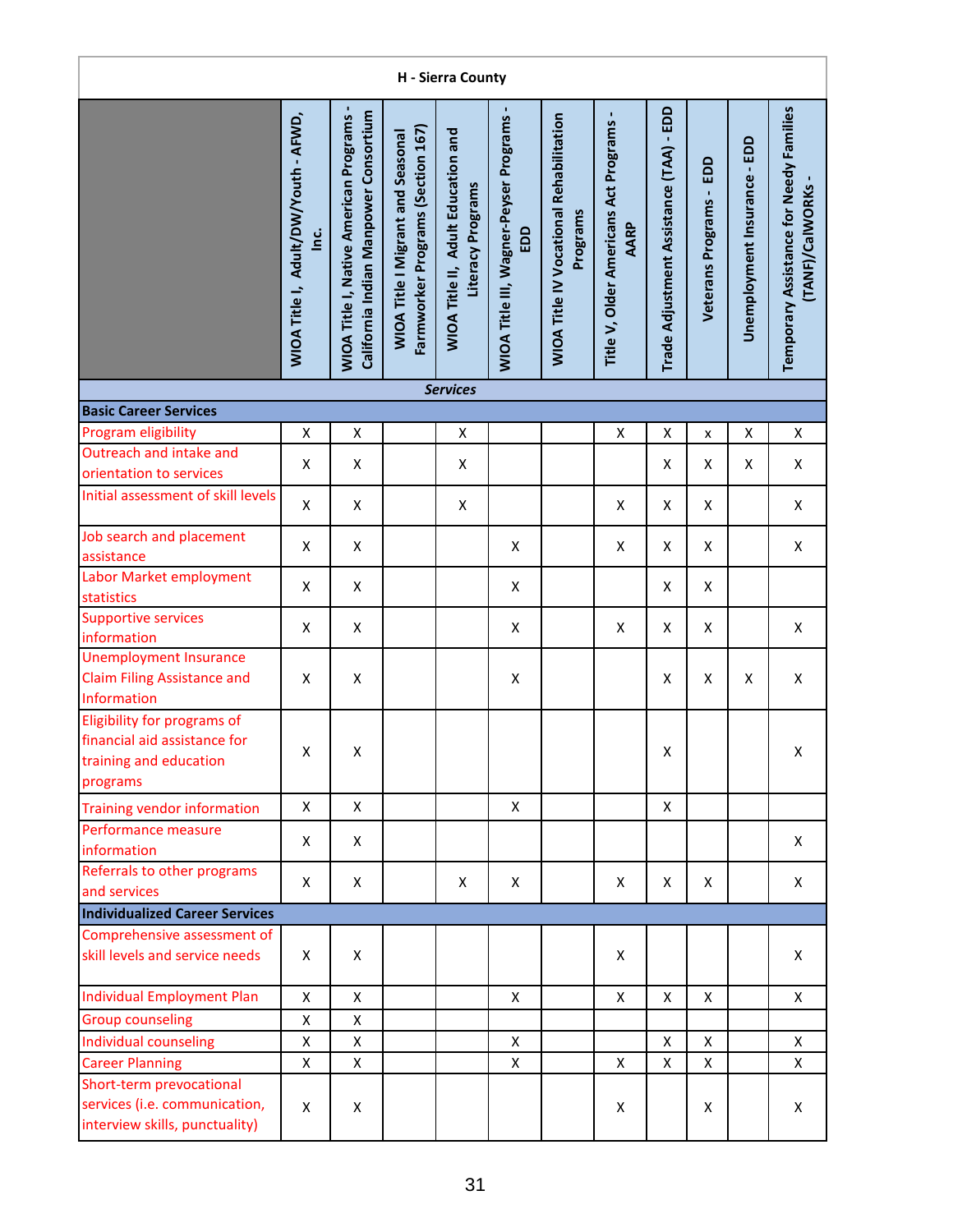| Internships and work<br>experience linked to careers | X | X |   |   | X |   | X |
|------------------------------------------------------|---|---|---|---|---|---|---|
| <b>Workforce preparation</b>                         |   |   |   |   |   |   |   |
| activities                                           | X | X |   |   | X | X | X |
| <b>Financial literacy services</b>                   | X | X |   |   |   |   |   |
| Out-of-Area job search                               |   |   |   |   |   |   |   |
| assistance and relocation                            | X | X |   |   |   |   |   |
| assistance                                           |   |   |   |   |   |   |   |
| <b>English language acquisition</b>                  |   |   |   |   |   |   |   |
| and integrated education and                         |   |   | X |   |   |   | X |
| training programs                                    |   |   |   |   |   |   |   |
| <b>Follow-up Services</b>                            |   |   |   |   |   |   |   |
| Counseling regarding the                             |   |   |   |   |   |   |   |
| workplace                                            | X | X |   |   | X | X |   |
| Referral to community                                |   |   |   |   |   |   |   |
| resources necessary to retain                        | X | X |   | X | X |   | X |
|                                                      |   |   |   |   |   | X |   |
| employment                                           |   |   |   |   |   |   |   |
| Provision of supportive                              | X | X |   |   |   |   | X |
| services                                             |   |   |   |   |   |   |   |
| Career development/further                           | X | X |   |   |   |   |   |
| education planning                                   |   |   |   |   |   |   |   |
| Assistance securing a better                         | X | X |   |   | X | X | X |
| paying job                                           |   |   |   |   |   |   |   |
| <b>Training Services</b>                             |   |   |   |   |   |   |   |
| <b>Occupation Skills Training</b>                    | X | X |   |   |   |   | X |
| (Classroom based)                                    |   |   |   |   |   |   |   |
| On-the-Job Training (OJT)                            | X | X |   |   | X |   |   |
| <b>Incumbent Worker Training</b>                     | X |   |   |   |   |   |   |
| Programs that provide                                |   |   |   |   |   |   |   |
| workplace training with                              | X | X |   |   | X |   | X |
| related instruction                                  |   |   |   |   |   |   |   |
| Training programs operated by                        | X | X |   |   |   |   | Χ |
| the private sector                                   |   |   |   |   |   |   |   |
| Skill upgrading and retraining                       | X | X |   |   | X |   | Χ |
| <b>Entrepreneurial Training</b>                      | X | X |   |   |   |   |   |
| <b>Transitional Jobs</b>                             | X | X |   |   |   |   |   |
| Job readiness training                               | X | X |   |   | Χ |   | Χ |
| Adult education and literacy                         | X | X | X |   |   |   | X |
| activities                                           |   |   |   |   |   |   |   |
| <b>High School diploma/GED</b>                       | X | X | X |   |   |   | X |
| services                                             |   |   |   |   |   |   |   |
| <b>Employer customized training</b>                  | X |   |   |   |   |   |   |
|                                                      |   |   |   |   |   |   |   |
| <b>Business Services</b>                             |   |   |   |   |   |   |   |
| Labor market information                             | X |   |   |   |   |   |   |
| <b>Wage &amp; Benefit information</b>                | X |   |   |   |   |   |   |
| Local labor pool information                         | X |   |   |   |   |   |   |
| <b>Job/Career Fairs</b>                              | X |   |   |   | X |   |   |
| Internet talent search and job                       | X |   |   | X |   |   | Χ |
| postings                                             |   |   |   |   |   |   |   |
| Employee recruitment and/or                          |   |   |   |   |   |   |   |
| screening assistance                                 | X | X |   |   |   |   |   |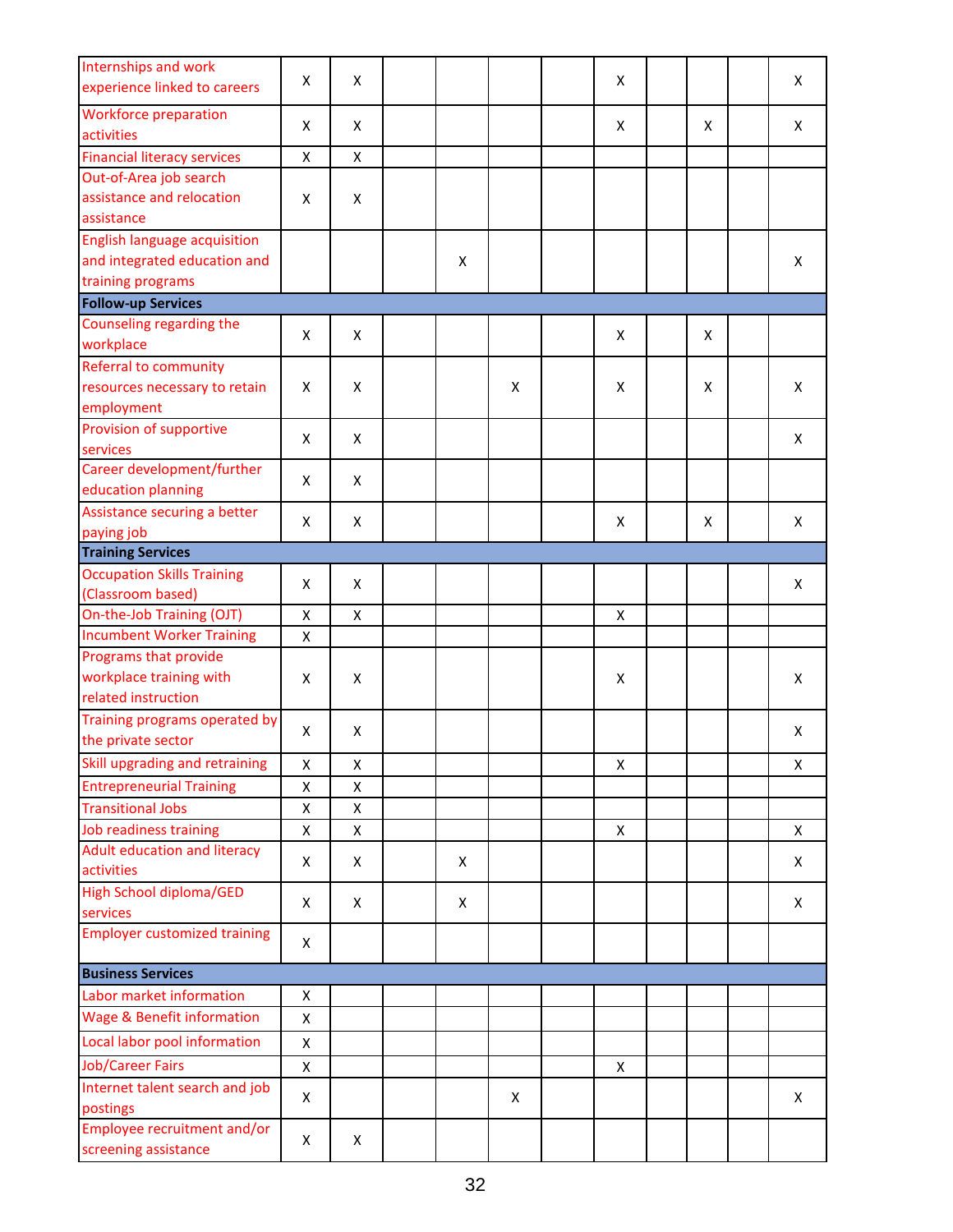| Financial assistance for                                                                                              | X | X |                         |   |  |  |  |
|-----------------------------------------------------------------------------------------------------------------------|---|---|-------------------------|---|--|--|--|
| employee training                                                                                                     |   |   |                         |   |  |  |  |
| <b>Employee assessment/testing</b><br>services                                                                        | X | X |                         |   |  |  |  |
| <b>Tax credit information</b>                                                                                         | X | X |                         | X |  |  |  |
| <b>Employer workshops and</b>                                                                                         |   |   |                         |   |  |  |  |
| seminars                                                                                                              | X |   |                         |   |  |  |  |
| <b>Outplacement assistance</b>                                                                                        | X |   |                         |   |  |  |  |
| <b>Small Business Admin.</b>                                                                                          |   |   |                         |   |  |  |  |
| information                                                                                                           | X |   |                         |   |  |  |  |
| <b>Human Resource information</b>                                                                                     | X |   |                         |   |  |  |  |
| Rapid Response/Layoff                                                                                                 | X | X |                         | X |  |  |  |
| <b>Aversion services</b>                                                                                              |   |   |                         |   |  |  |  |
| Job description assistance                                                                                            | X |   |                         |   |  |  |  |
| Referral assistance to                                                                                                | X | X |                         |   |  |  |  |
| partnering agency                                                                                                     |   |   |                         |   |  |  |  |
|                                                                                                                       |   |   | <b>Referral Process</b> |   |  |  |  |
| When referring to partner agencies that are co-located, Business & Career Network staff will personally escort the    |   |   |                         |   |  |  |  |
| customer to an agency representative and provide introductions. For partners not co-located, Business & Career        |   |   |                         |   |  |  |  |
| Network staff will contact the agency representative by telephone, e-mail or in person for the customer, and make     |   |   |                         |   |  |  |  |
| the referral. The customer will be provided a Business & Career Network staff business card to present to the partner |   |   |                         |   |  |  |  |
| agency.                                                                                                               |   |   |                         |   |  |  |  |
|                                                                                                                       |   |   |                         |   |  |  |  |
| WIOA Title I, Adult, Dislocated Worker and Youth Programs                                                             |   |   |                         |   |  |  |  |
| Customers interested in obtaining more information regarding services provided by the Business and Career             |   |   |                         |   |  |  |  |
| Network, would be referred to:                                                                                        |   |   |                         |   |  |  |  |
| Christy Cota - Resource Coordinator                                                                                   |   |   |                         |   |  |  |  |
| 305 South Lincoln Street, Sierraville, CA 96126                                                                       |   |   |                         |   |  |  |  |
| 530-994-3349                                                                                                          |   |   |                         |   |  |  |  |
| ccota@ncen.org or afwdcontact@ncen.org                                                                                |   |   |                         |   |  |  |  |
|                                                                                                                       |   |   |                         |   |  |  |  |
| WIOA Title I, Native American Programs (Section 166)                                                                  |   |   |                         |   |  |  |  |
| The local office has asked that all referrals are made through the Sacramento office.                                 |   |   |                         |   |  |  |  |
| California Indian Manpower Consortium, Inc.                                                                           |   |   |                         |   |  |  |  |
| Jeff Hogue - Coordinator                                                                                              |   |   |                         |   |  |  |  |
| 2540 Hartnell Ave.                                                                                                    |   |   |                         |   |  |  |  |
| Redding, CA 96002                                                                                                     |   |   |                         |   |  |  |  |
| 530-222-1004                                                                                                          |   |   |                         |   |  |  |  |
| jefferyh@cimcinc.com                                                                                                  |   |   |                         |   |  |  |  |
|                                                                                                                       |   |   |                         |   |  |  |  |
| WIOA Title II, Adult Education and Literacy Programs                                                                  |   |   |                         |   |  |  |  |
| Customers with questions about adult education and/or literacy programs would be referred to:                         |   |   |                         |   |  |  |  |
| Wendy Jackson - Coordinator                                                                                           |   |   |                         |   |  |  |  |
| 530-993-1660 ext 180                                                                                                  |   |   |                         |   |  |  |  |
| wjackson@spjusd.org                                                                                                   |   |   |                         |   |  |  |  |
|                                                                                                                       |   |   |                         |   |  |  |  |
| <b>WIOA Title III, Wagner-Peyser Programs</b>                                                                         |   |   |                         |   |  |  |  |
| Customers with questions about Wagner-Peyser programs in our area would be referred to the California                 |   |   |                         |   |  |  |  |
| Employment Development Department.                                                                                    |   |   |                         |   |  |  |  |
| EDD - Marysville, CA                                                                                                  |   |   |                         |   |  |  |  |
| WSBMarysvilleFieldOffice@edd.ca.gov                                                                                   |   |   |                         |   |  |  |  |
|                                                                                                                       |   |   |                         |   |  |  |  |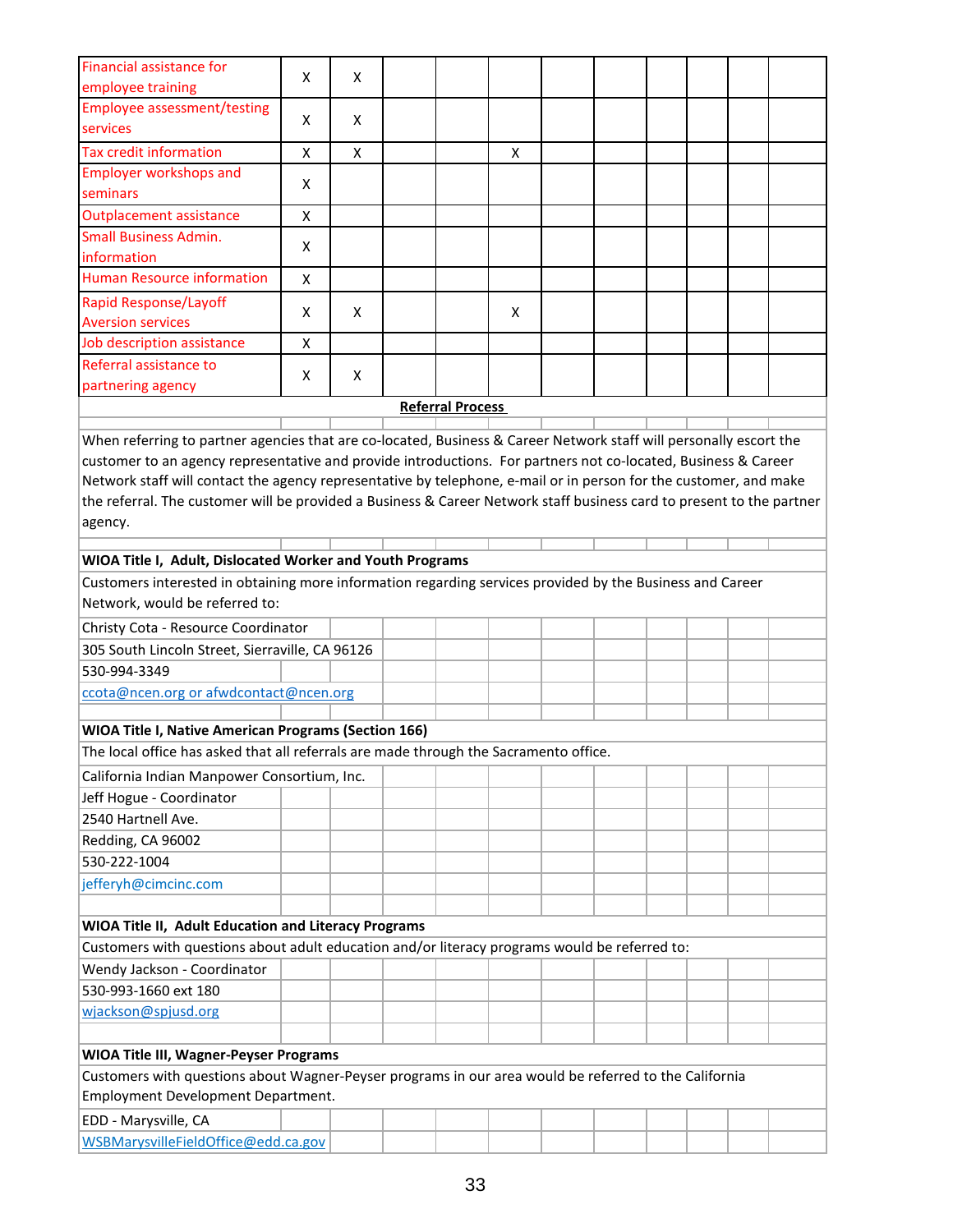| 530-599-3040                                                                                                                         |                                                                                                            |  |  |  |  |  |  |  |  |  |  |  |
|--------------------------------------------------------------------------------------------------------------------------------------|------------------------------------------------------------------------------------------------------------|--|--|--|--|--|--|--|--|--|--|--|
|                                                                                                                                      |                                                                                                            |  |  |  |  |  |  |  |  |  |  |  |
| <b>WIOA Title IV Vocational Rehabilitation Programs</b>                                                                              |                                                                                                            |  |  |  |  |  |  |  |  |  |  |  |
| Tim Savee - Counselor                                                                                                                |                                                                                                            |  |  |  |  |  |  |  |  |  |  |  |
| (530) 541-3226                                                                                                                       |                                                                                                            |  |  |  |  |  |  |  |  |  |  |  |
| tim.savee@dor.ca.gov                                                                                                                 |                                                                                                            |  |  |  |  |  |  |  |  |  |  |  |
|                                                                                                                                      |                                                                                                            |  |  |  |  |  |  |  |  |  |  |  |
| <b>Title V, Older Americans Act Programs</b>                                                                                         |                                                                                                            |  |  |  |  |  |  |  |  |  |  |  |
| Customers that are requesting information would be referred to AARP, Employment & Training Coordinator for                           |                                                                                                            |  |  |  |  |  |  |  |  |  |  |  |
| Northern CA:                                                                                                                         |                                                                                                            |  |  |  |  |  |  |  |  |  |  |  |
| Melissa Frohrip, Project Director                                                                                                    |                                                                                                            |  |  |  |  |  |  |  |  |  |  |  |
| 530-768-5252                                                                                                                         |                                                                                                            |  |  |  |  |  |  |  |  |  |  |  |
| Mfrohrip@aarp.org                                                                                                                    |                                                                                                            |  |  |  |  |  |  |  |  |  |  |  |
|                                                                                                                                      |                                                                                                            |  |  |  |  |  |  |  |  |  |  |  |
| <b>Trade Adjustment Assistance (TAA) Programs</b>                                                                                    |                                                                                                            |  |  |  |  |  |  |  |  |  |  |  |
| Customers looking to find out more information regarding Trade Adjustment Assistance would be referred to the                        |                                                                                                            |  |  |  |  |  |  |  |  |  |  |  |
| nearest EDD office to speak to:                                                                                                      |                                                                                                            |  |  |  |  |  |  |  |  |  |  |  |
| EDD - Marysville, CA                                                                                                                 |                                                                                                            |  |  |  |  |  |  |  |  |  |  |  |
| WSBMarysvilleFieldOffice@edd.ca.gov                                                                                                  |                                                                                                            |  |  |  |  |  |  |  |  |  |  |  |
| 530-599-3040                                                                                                                         |                                                                                                            |  |  |  |  |  |  |  |  |  |  |  |
|                                                                                                                                      |                                                                                                            |  |  |  |  |  |  |  |  |  |  |  |
| <b>Veterans Programs (EDD)</b>                                                                                                       |                                                                                                            |  |  |  |  |  |  |  |  |  |  |  |
| Veterans looking to get more information regarding services and/or programs would be referred to the Veterans<br>Services Assistant: |                                                                                                            |  |  |  |  |  |  |  |  |  |  |  |
| Andrew Macy DVOP                                                                                                                     |                                                                                                            |  |  |  |  |  |  |  |  |  |  |  |
| 530-599-3023                                                                                                                         |                                                                                                            |  |  |  |  |  |  |  |  |  |  |  |
| andrew.macy@edd.ca.gov                                                                                                               |                                                                                                            |  |  |  |  |  |  |  |  |  |  |  |
| or alternate                                                                                                                         |                                                                                                            |  |  |  |  |  |  |  |  |  |  |  |
| EDD - Marysville, CA                                                                                                                 |                                                                                                            |  |  |  |  |  |  |  |  |  |  |  |
| WSBMarysvilleFieldOffice@edd.ca.gov                                                                                                  |                                                                                                            |  |  |  |  |  |  |  |  |  |  |  |
| 530-599-3040                                                                                                                         |                                                                                                            |  |  |  |  |  |  |  |  |  |  |  |
|                                                                                                                                      |                                                                                                            |  |  |  |  |  |  |  |  |  |  |  |
| <b>Unemployment Insurance Program (EDD)</b>                                                                                          |                                                                                                            |  |  |  |  |  |  |  |  |  |  |  |
| Customers with questions regarding EDD's Unemployment Insurance Program are first directed to use "Contact EDD"                      |                                                                                                            |  |  |  |  |  |  |  |  |  |  |  |
| on www.edd.ca.gov. When assistance is needed beyond the website customers are referred to the local EDD office.                      |                                                                                                            |  |  |  |  |  |  |  |  |  |  |  |
|                                                                                                                                      |                                                                                                            |  |  |  |  |  |  |  |  |  |  |  |
| EDD - Marysville, CA                                                                                                                 |                                                                                                            |  |  |  |  |  |  |  |  |  |  |  |
| WSBMarysvilleFieldOffice@edd.ca.gov                                                                                                  |                                                                                                            |  |  |  |  |  |  |  |  |  |  |  |
| 530-599-3040                                                                                                                         |                                                                                                            |  |  |  |  |  |  |  |  |  |  |  |
|                                                                                                                                      |                                                                                                            |  |  |  |  |  |  |  |  |  |  |  |
| Temporary Assistance for Needy Families (TANF)/CalWORKs                                                                              |                                                                                                            |  |  |  |  |  |  |  |  |  |  |  |
|                                                                                                                                      | Customers interested in programs and/or services provided by the CalWORKs department would be referred to: |  |  |  |  |  |  |  |  |  |  |  |
| <b>Sierra Social Services</b>                                                                                                        |                                                                                                            |  |  |  |  |  |  |  |  |  |  |  |
| Lori McGee                                                                                                                           |                                                                                                            |  |  |  |  |  |  |  |  |  |  |  |
| <b>Integrated Caseworker Supervisor</b>                                                                                              |                                                                                                            |  |  |  |  |  |  |  |  |  |  |  |
| 530-993-6725 or 530 993-6720                                                                                                         |                                                                                                            |  |  |  |  |  |  |  |  |  |  |  |
| Imcgee@sierracounty.ca.gov                                                                                                           |                                                                                                            |  |  |  |  |  |  |  |  |  |  |  |
|                                                                                                                                      |                                                                                                            |  |  |  |  |  |  |  |  |  |  |  |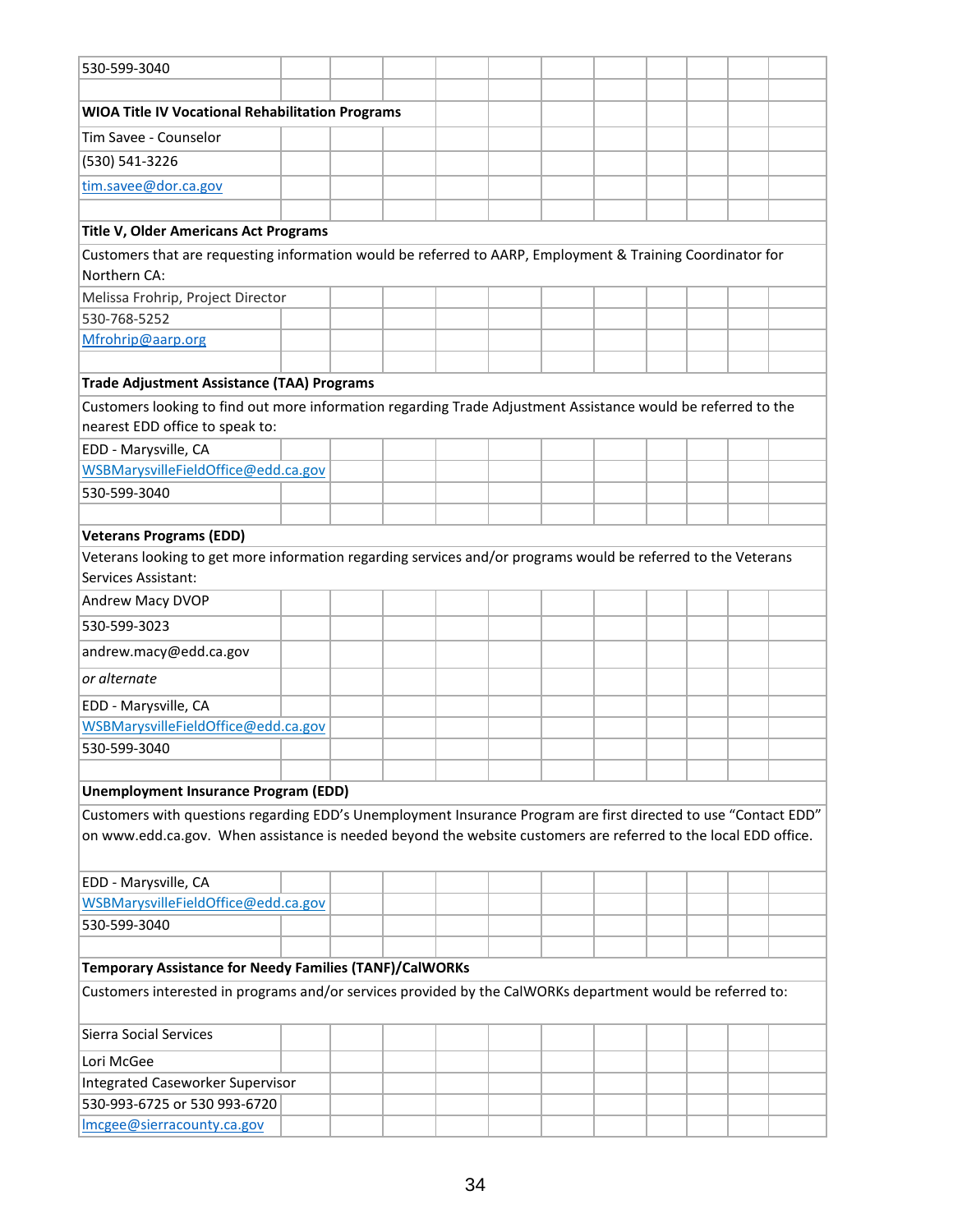| I - Siskiyou County                                                                               |                                                          |                                                                                         |                                                                               |                                                               |                                               |                                                                                  |                                                        |                                         |                                   |                              |                                                                                                                               |  |  |
|---------------------------------------------------------------------------------------------------|----------------------------------------------------------|-----------------------------------------------------------------------------------------|-------------------------------------------------------------------------------|---------------------------------------------------------------|-----------------------------------------------|----------------------------------------------------------------------------------|--------------------------------------------------------|-----------------------------------------|-----------------------------------|------------------------------|-------------------------------------------------------------------------------------------------------------------------------|--|--|
|                                                                                                   | WIOA Title I, Adult/DW/Youth - SMART<br>Workforce Center | Section 166) California Indian Manpower<br><b>WIOA Title I Native American Programs</b> | Farmworker Programs (Section 167)<br><b>WIOA Title I Migrant and Seasonal</b> | <b>WIOA Title II Adult Education and Literacy</b><br>Programs | WIOA Title III, Wagner-Peyser Programs<br>EDD | WIOA Title IV, Vocational Rehabilitation<br>Programs - California Vocation Rehab | Title V, Older Americans Act Programs -<br><b>AARP</b> | Trade Adjustment Assistance (TAA) - EDD | EDD<br><b>Veterans Programs -</b> | Unemployment Insurance - EDD | <b>Temporary Assistance for Needy Families</b><br>(TANF)/CalWORKs - Siskiyou County<br><b>Health and Human Service Agency</b> |  |  |
|                                                                                                   |                                                          |                                                                                         |                                                                               | <b>Services</b>                                               |                                               |                                                                                  |                                                        |                                         |                                   |                              |                                                                                                                               |  |  |
| <b>Basic Career Services</b>                                                                      |                                                          |                                                                                         |                                                                               |                                                               |                                               |                                                                                  |                                                        |                                         |                                   |                              |                                                                                                                               |  |  |
| Program eligibility                                                                               | $\pmb{\mathsf{X}}$                                       |                                                                                         | X                                                                             |                                                               | X                                             | X                                                                                | Χ                                                      | $\pmb{\mathsf{X}}$                      | Χ                                 | X                            | X                                                                                                                             |  |  |
| Outreach and intake and<br>orientation to services                                                | Χ                                                        |                                                                                         | X                                                                             |                                                               | X                                             | X                                                                                | Χ                                                      | X                                       | X                                 | X                            | X                                                                                                                             |  |  |
| Initial assessment of skill<br>levels                                                             | X                                                        |                                                                                         | X                                                                             |                                                               | X                                             |                                                                                  | X                                                      |                                         | X                                 |                              | X                                                                                                                             |  |  |
| Job search and placement<br>assistance                                                            | X                                                        |                                                                                         | X                                                                             |                                                               | X                                             | X                                                                                | X                                                      |                                         | X                                 |                              | X                                                                                                                             |  |  |
| Labor Market employment<br>statistics                                                             | X                                                        |                                                                                         |                                                                               |                                                               | X                                             | X                                                                                |                                                        | X                                       | X                                 |                              |                                                                                                                               |  |  |
| <b>Supportive services</b><br>information                                                         | X                                                        |                                                                                         | X                                                                             |                                                               | X                                             | X                                                                                | X                                                      | X                                       | X                                 |                              | X                                                                                                                             |  |  |
| <b>Unemployment Insurance</b><br><b>Claim Filing Assistance and</b><br>Information                | X                                                        |                                                                                         |                                                                               |                                                               | X                                             | X                                                                                |                                                        | X                                       | X                                 | $\pmb{\mathsf{X}}$           |                                                                                                                               |  |  |
| Eligibility for programs of<br>financial aid assistance for<br>training and education<br>programs | X                                                        |                                                                                         |                                                                               |                                                               |                                               | X                                                                                |                                                        | X                                       | X                                 |                              |                                                                                                                               |  |  |
| <b>Training vendor information</b>                                                                | $\mathsf{x}$                                             |                                                                                         | X                                                                             |                                                               |                                               |                                                                                  |                                                        |                                         |                                   |                              |                                                                                                                               |  |  |
| Performance measure<br>information                                                                | X                                                        |                                                                                         | X                                                                             |                                                               |                                               |                                                                                  |                                                        |                                         |                                   |                              |                                                                                                                               |  |  |
| Referrals to other programs<br>and services                                                       | X                                                        |                                                                                         | X                                                                             |                                                               | X                                             |                                                                                  | X                                                      |                                         | X                                 |                              | X                                                                                                                             |  |  |
| <b>Individualized Career Services</b>                                                             |                                                          |                                                                                         |                                                                               |                                                               |                                               |                                                                                  |                                                        |                                         |                                   |                              |                                                                                                                               |  |  |
| Comprehensive assessment of<br>skill levels and service needs                                     | X                                                        |                                                                                         | X                                                                             |                                                               | X                                             | X                                                                                | X                                                      |                                         |                                   |                              | X                                                                                                                             |  |  |
| <b>Individual Employment Plan</b>                                                                 | X                                                        |                                                                                         | X                                                                             |                                                               | X                                             | X                                                                                | X                                                      |                                         | X                                 |                              | X                                                                                                                             |  |  |
| <b>Group counseling</b>                                                                           | X                                                        |                                                                                         | X                                                                             |                                                               | X                                             |                                                                                  |                                                        |                                         | Χ                                 |                              | X                                                                                                                             |  |  |
| Individual counseling                                                                             | X                                                        |                                                                                         | $\mathsf{X}$                                                                  |                                                               | X                                             | $\mathsf{X}$                                                                     | Χ                                                      | X                                       | Χ                                 |                              | $\mathsf{X}$                                                                                                                  |  |  |
| <b>Career Planning</b>                                                                            | X                                                        |                                                                                         | X                                                                             |                                                               | X                                             | X                                                                                | X                                                      |                                         | X                                 |                              | X                                                                                                                             |  |  |
| Short-term prevocational<br>services (i.e. communication,<br>interview skills, punctuality)       | X                                                        |                                                                                         | X                                                                             |                                                               | X                                             | X                                                                                |                                                        |                                         | x                                 |                              | X                                                                                                                             |  |  |
| Internships and work<br>experience linked to careers                                              | X                                                        |                                                                                         | X                                                                             |                                                               | X                                             |                                                                                  | X                                                      |                                         |                                   |                              | X                                                                                                                             |  |  |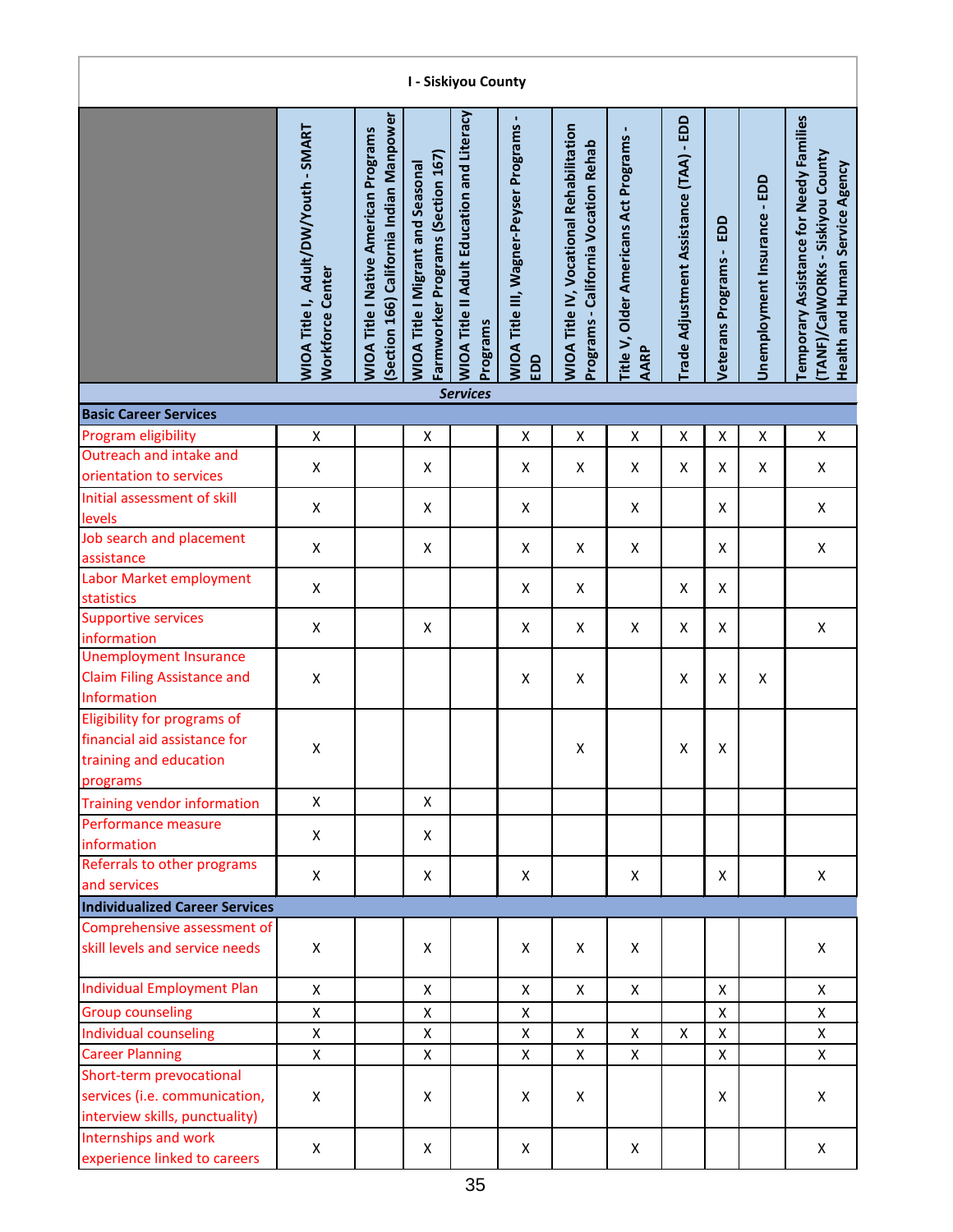| <b>Workforce preparation</b>                     |              |                    |   |                    |                    |   |                |              |
|--------------------------------------------------|--------------|--------------------|---|--------------------|--------------------|---|----------------|--------------|
| activities                                       | X            | X                  | X | X                  | X                  |   | X              | X            |
| <b>Financial literacy services</b>               | X            |                    |   |                    |                    |   |                | X            |
| Out-of-Area job search                           |              |                    |   |                    |                    |   |                |              |
| assistance and relocation                        | Χ            |                    |   | X                  |                    |   |                |              |
| assistance                                       |              |                    |   |                    |                    |   |                |              |
| <b>English language acquisition</b>              |              |                    |   |                    |                    |   |                |              |
| and integrated education and                     | Χ            | X                  |   |                    |                    |   |                |              |
| training programs                                |              |                    |   |                    |                    |   |                |              |
| <b>Follow-up Services</b>                        |              |                    |   |                    |                    |   |                |              |
| Counseling regarding the                         | X            | X                  |   | X                  | X                  |   |                | X            |
| workplace                                        |              |                    |   |                    |                    |   |                |              |
| Referral to community                            |              |                    |   |                    |                    |   |                |              |
| resources necessary to retain                    | X            | X                  | X | X                  |                    |   |                | X            |
| employment                                       |              |                    |   |                    |                    |   |                |              |
| Provision of supportive                          | Χ            | $\pmb{\mathsf{X}}$ |   | X                  |                    |   |                | X            |
| services                                         |              |                    |   |                    |                    |   |                |              |
| Career development/further<br>education planning | X            |                    |   | X                  |                    |   |                | X            |
|                                                  |              |                    |   |                    |                    |   |                |              |
| Assistance securing a better                     | Χ            |                    | X |                    |                    |   |                | X            |
| paying job                                       |              |                    |   |                    |                    |   |                |              |
| <b>Training Services</b>                         |              |                    |   |                    |                    |   |                |              |
| <b>Occupation Skills Training</b>                |              |                    |   |                    |                    |   |                |              |
| (Classroom based)                                | Χ            | $\pmb{\mathsf{X}}$ |   | X                  |                    | X | $\pmb{\times}$ |              |
| On-the-Job Training (OJT)                        | X            | $\pmb{\mathsf{X}}$ |   | $\pmb{\times}$     |                    |   | X              | $\mathsf{x}$ |
| <b>Incumbent Worker Training</b>                 | X            |                    |   |                    | X                  |   |                |              |
| Programs that provide                            |              |                    |   |                    |                    |   |                |              |
| workplace training with                          | Χ            |                    |   |                    | X                  |   | X              |              |
| related instruction                              |              |                    |   |                    |                    |   |                |              |
| <b>Training programs operated</b>                |              |                    |   |                    |                    |   |                |              |
| by the private sector                            | X            |                    |   | X                  |                    | X | X              |              |
| Skill upgrading and retraining                   | X            | $\pmb{\mathsf{X}}$ |   | $\pmb{\mathsf{X}}$ | $\pmb{\mathsf{X}}$ |   |                |              |
| <b>Entrepreneurial Training</b>                  | X            |                    |   | $\pmb{\times}$     |                    |   |                |              |
| <b>Transitional Jobs</b>                         | $\mathsf{X}$ |                    |   |                    |                    |   |                |              |
| <b>Job readiness training</b>                    | X            | X                  |   | X                  | X                  |   | $\pmb{\times}$ | X            |
| Adult education and literacy                     |              |                    |   |                    |                    |   |                |              |
| activities                                       | X            |                    |   | X                  | X                  |   | X              |              |
| <b>High School diploma/GED</b>                   |              |                    |   |                    |                    |   |                |              |
| services                                         | X            |                    |   | X                  | X                  |   |                |              |
| <b>Employer customized training</b>              |              |                    |   |                    |                    |   |                |              |
|                                                  | X            |                    |   |                    |                    |   |                |              |
| <b>Business Services</b>                         |              |                    |   |                    |                    |   |                |              |
| Labor market information                         | X            |                    | X | X                  |                    |   |                |              |
| Wage & Benefit information                       | $\mathsf{X}$ |                    | X |                    |                    |   |                |              |
|                                                  |              |                    |   |                    |                    |   |                |              |
| Local labor pool information                     | X            |                    | X |                    |                    |   |                |              |
| <b>Job/Career Fairs</b>                          | X            | X                  | X |                    |                    |   |                |              |
| Internet talent search and job                   | X            |                    | X |                    |                    |   |                |              |
| postings                                         |              |                    |   |                    |                    |   |                |              |
| Employee recruitment and/or                      |              |                    |   |                    |                    |   |                |              |
| screening assistance                             | X            |                    | X | X                  |                    |   |                |              |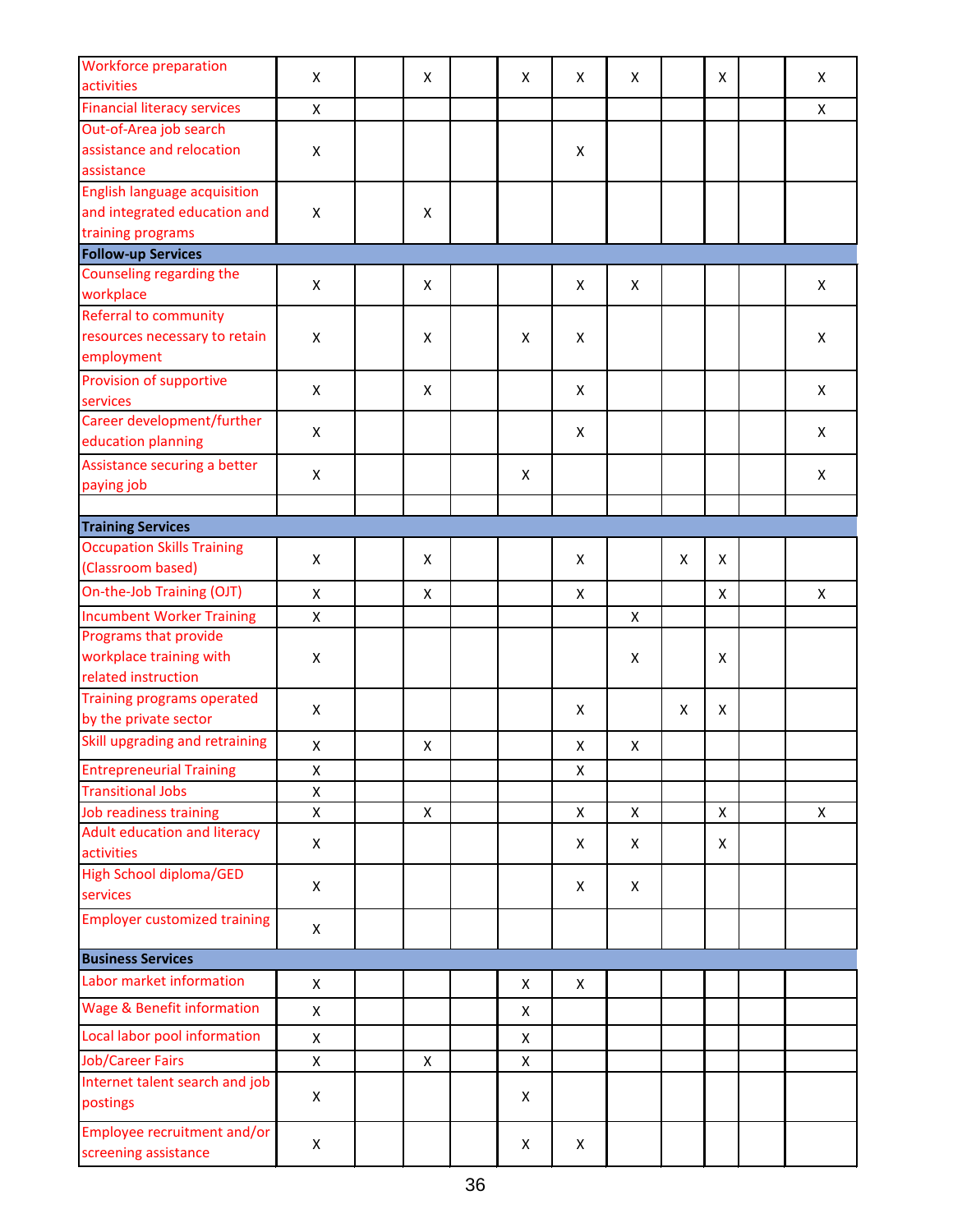| Financial assistance for<br>employee training                                                                                    | X |  |                         |   | X |  |  |  |
|----------------------------------------------------------------------------------------------------------------------------------|---|--|-------------------------|---|---|--|--|--|
| <b>Employee assessment/testing</b>                                                                                               |   |  |                         |   |   |  |  |  |
| services                                                                                                                         | X |  |                         |   | X |  |  |  |
| <b>Tax credit information</b>                                                                                                    | X |  |                         | X | X |  |  |  |
| <b>Employer workshops and</b><br>seminars                                                                                        | X |  |                         |   | X |  |  |  |
| <b>Outplacement assistance</b>                                                                                                   | X |  |                         |   |   |  |  |  |
| <b>Small Business Admin.</b>                                                                                                     |   |  |                         |   |   |  |  |  |
| information                                                                                                                      | X |  |                         |   |   |  |  |  |
| <b>Human Resource information</b>                                                                                                | X |  |                         |   | X |  |  |  |
| <b>Rapid Response/Layoff</b>                                                                                                     | X |  |                         | X |   |  |  |  |
| <b>Aversion services</b>                                                                                                         |   |  |                         |   |   |  |  |  |
| Job description assistance                                                                                                       | X |  |                         | X |   |  |  |  |
| Referral assistance to                                                                                                           | X |  |                         | X | X |  |  |  |
| partnering agency                                                                                                                |   |  |                         |   |   |  |  |  |
|                                                                                                                                  |   |  | <b>Referral Process</b> |   |   |  |  |  |
| The referral process for partners is to mutually refer clients to programs that best benefit the needs of the client. This will  |   |  |                         |   |   |  |  |  |
| be done in a prompt, courteous, and professional manner by all participating staff. The referral process allows for client       |   |  |                         |   |   |  |  |  |
| contact and referral by a variety of methods, including client initiated, self-directed referrals, internet based referral, hard |   |  |                         |   |   |  |  |  |
| copy, telephone and in-person referral.                                                                                          |   |  |                         |   |   |  |  |  |
|                                                                                                                                  |   |  |                         |   |   |  |  |  |
| WIOA Title I, Adult, Dislocated Worker and Youth Programs                                                                        |   |  |                         |   |   |  |  |  |
| Customers interested in obtaining more information regarding services provided by the SMART Workforce Center will be             |   |  |                         |   |   |  |  |  |
| directed to:                                                                                                                     |   |  |                         |   |   |  |  |  |
| Ali Conzalez, Community Workforce Specialist                                                                                     |   |  |                         |   |   |  |  |  |
| 530-657-0134                                                                                                                     |   |  |                         |   |   |  |  |  |
| gali@thesmartcenter.biz                                                                                                          |   |  |                         |   |   |  |  |  |
|                                                                                                                                  |   |  |                         |   |   |  |  |  |
| WIOA Title I, Native American Programs (Section 166)                                                                             |   |  |                         |   |   |  |  |  |
| The local office has asked that all referrals are made through the Sacramento office.                                            |   |  |                         |   |   |  |  |  |
| California Indian Manpower Consortium, Inc.                                                                                      |   |  |                         |   |   |  |  |  |
| Jeff Hogue, Coordinator                                                                                                          |   |  |                         |   |   |  |  |  |
| 2540 Hartnell Ave.                                                                                                               |   |  |                         |   |   |  |  |  |
| Redding, CA 96002                                                                                                                |   |  |                         |   |   |  |  |  |
| (530)222-1004                                                                                                                    |   |  |                         |   |   |  |  |  |
| jefferyh@cimcinc.com                                                                                                             |   |  |                         |   |   |  |  |  |
|                                                                                                                                  |   |  |                         |   |   |  |  |  |
| WIOA Title I, Migrant and Seasonal Programs (Section 167)                                                                        |   |  |                         |   |   |  |  |  |
| Customers with questions about farmworker programs and services would be referred to:                                            |   |  |                         |   |   |  |  |  |
| California Human Development (CHD) Workforce Development & Farmworker Services -                                                 |   |  |                         |   |   |  |  |  |
| Mary Potts, Division Director                                                                                                    |   |  |                         |   |   |  |  |  |
| Maria Robey, Senior Case Manager                                                                                                 |   |  |                         |   |   |  |  |  |
| 1325 Pine Street, Redding CA 96001                                                                                               |   |  |                         |   |   |  |  |  |
| 530-225-2157                                                                                                                     |   |  |                         |   |   |  |  |  |
| maria.robey@cahumandevelopment.org                                                                                               |   |  |                         |   |   |  |  |  |
|                                                                                                                                  |   |  |                         |   |   |  |  |  |
| <b>WIOA Title II Adult Education and Literacy Programs</b>                                                                       |   |  |                         |   |   |  |  |  |
| Customers with questions about adult education and/or literacy programs would be referred to:                                    |   |  |                         |   |   |  |  |  |
| <b>Dunsmuir Adult School</b>                                                                                                     |   |  |                         |   |   |  |  |  |
| Shannon Eller, Director of Adult Education                                                                                       |   |  |                         |   |   |  |  |  |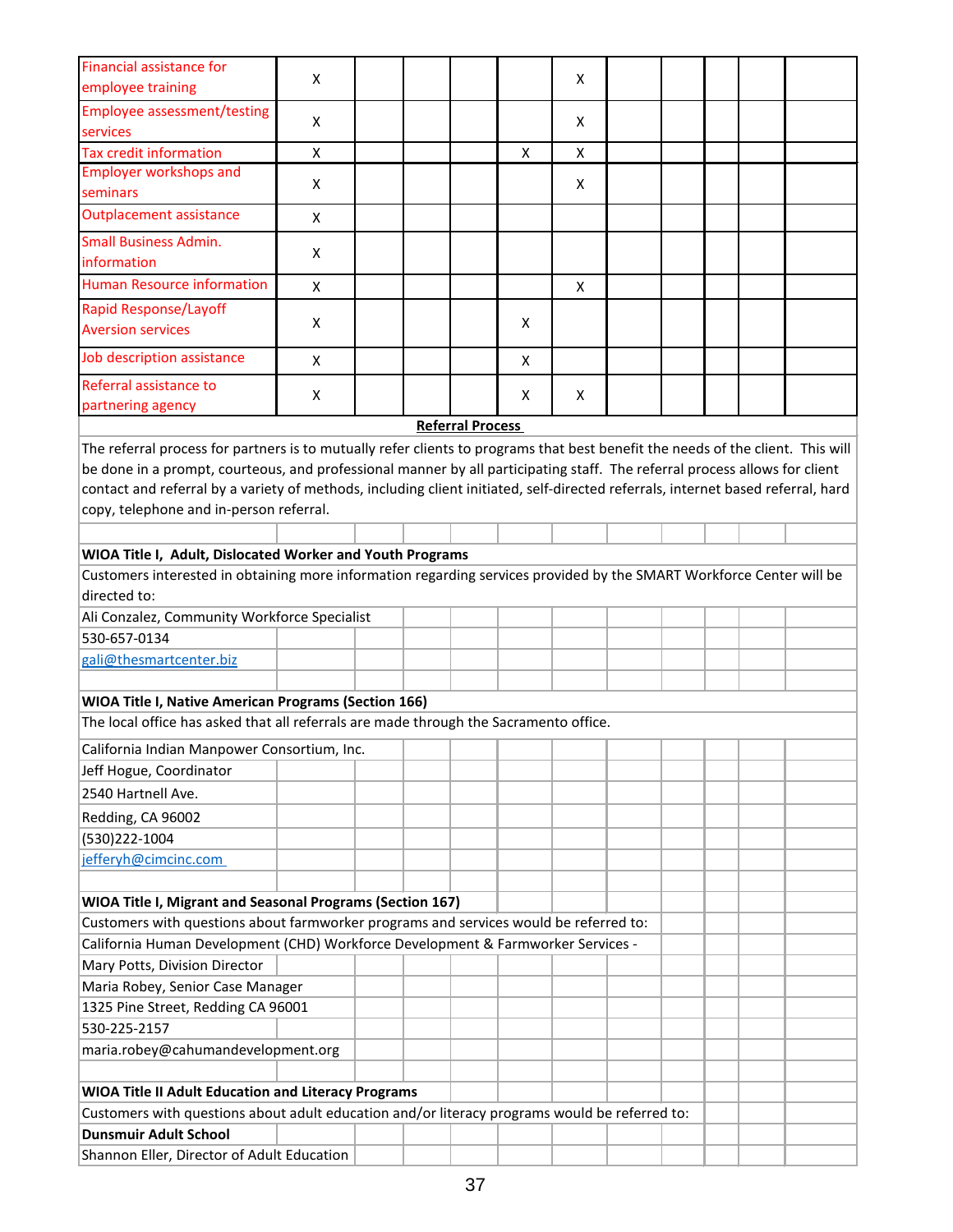| Office 530.842.8446                                                                                                         |  |  |  |  |  |  |
|-----------------------------------------------------------------------------------------------------------------------------|--|--|--|--|--|--|
| Shannon Eller <seller@siskiyoucoe.net></seller@siskiyoucoe.net>                                                             |  |  |  |  |  |  |
|                                                                                                                             |  |  |  |  |  |  |
| WIOA Title III, Wagner-Peyser Programs                                                                                      |  |  |  |  |  |  |
| Customers with questions about Wagner-Peyser programs in our area would be referred to the California Employment            |  |  |  |  |  |  |
| Development Department.                                                                                                     |  |  |  |  |  |  |
| Redding EDD Office 530-225-2185 ext. 3 Workforce Services                                                                   |  |  |  |  |  |  |
| WSBReddingFieldOffice@edd.ca.gov                                                                                            |  |  |  |  |  |  |
|                                                                                                                             |  |  |  |  |  |  |
| WIOA Title IV, Vocational Rehabilitation Programs                                                                           |  |  |  |  |  |  |
| Customers asking about services available through California Department of Rehab, or might fit eligibility requirements for |  |  |  |  |  |  |
| services, would be referred to:                                                                                             |  |  |  |  |  |  |
| Sara Kallstrom, Service                                                                                                     |  |  |  |  |  |  |
| Coordinator                                                                                                                 |  |  |  |  |  |  |
| 500 North Main Street, Yreka CA 96097                                                                                       |  |  |  |  |  |  |
| 530-842-1042                                                                                                                |  |  |  |  |  |  |
| Sara.Kallstrom@dor.ca.gov                                                                                                   |  |  |  |  |  |  |
|                                                                                                                             |  |  |  |  |  |  |
| <b>Title V, Older Americans Act Programs</b>                                                                                |  |  |  |  |  |  |
| Customers that are requesting information from AARP would be referred to, Employment & Training Coordinator for             |  |  |  |  |  |  |
| Melissa Frohrip, Project Director                                                                                           |  |  |  |  |  |  |
| 530-768-5252                                                                                                                |  |  |  |  |  |  |
| Mfrohrip@aarp.org                                                                                                           |  |  |  |  |  |  |
|                                                                                                                             |  |  |  |  |  |  |
| <b>Unemployment Insurance Program (EDD)</b>                                                                                 |  |  |  |  |  |  |
| Customers with questions regarding EDD's Unemployment Insurance Program are first directed to use "Contact EDD" on          |  |  |  |  |  |  |
| www.edd.ca.gov. When assistance is needed beyond the website customers are referred to the local EDD office.                |  |  |  |  |  |  |
| Redding EDD Office 530-225-2185 x: 3 Workforce Services                                                                     |  |  |  |  |  |  |
| WSBReddingFieldOffice@edd.ca.gov                                                                                            |  |  |  |  |  |  |
|                                                                                                                             |  |  |  |  |  |  |
| <b>Temporary Assistance for Needy Families (TANF)/CalWORKs</b>                                                              |  |  |  |  |  |  |
| Customers interested in programs and/or services provided by the CalWORKs program would be referred to:                     |  |  |  |  |  |  |
| Health and Human Services Agency, Employment and Temporary Assistance Services                                              |  |  |  |  |  |  |
| 818 S. Main Street, Yreka CA                                                                                                |  |  |  |  |  |  |
| 530-841-2700                                                                                                                |  |  |  |  |  |  |
|                                                                                                                             |  |  |  |  |  |  |
| Trade Adjustment Assistance (TAA) - EDD                                                                                     |  |  |  |  |  |  |
| Customers looking to find out more information regarding Trade Adjustment Assistance would be referred to the nearest       |  |  |  |  |  |  |
| Redding EDD Office 530-225-2185 ext. 3 Workforce Services                                                                   |  |  |  |  |  |  |
| WSBReddingFieldOffice@edd.ca.gov                                                                                            |  |  |  |  |  |  |
|                                                                                                                             |  |  |  |  |  |  |
| <b>Vetrans Programs (EDD)</b>                                                                                               |  |  |  |  |  |  |
| Veterans looking to get more information regarding services and/or programs would be referred to the Veterans Services      |  |  |  |  |  |  |
| Redding EDD Office 530-225-2185 ext. 6 Veteran Services                                                                     |  |  |  |  |  |  |
| WSBReddingFieldOffice@edd.ca.gov                                                                                            |  |  |  |  |  |  |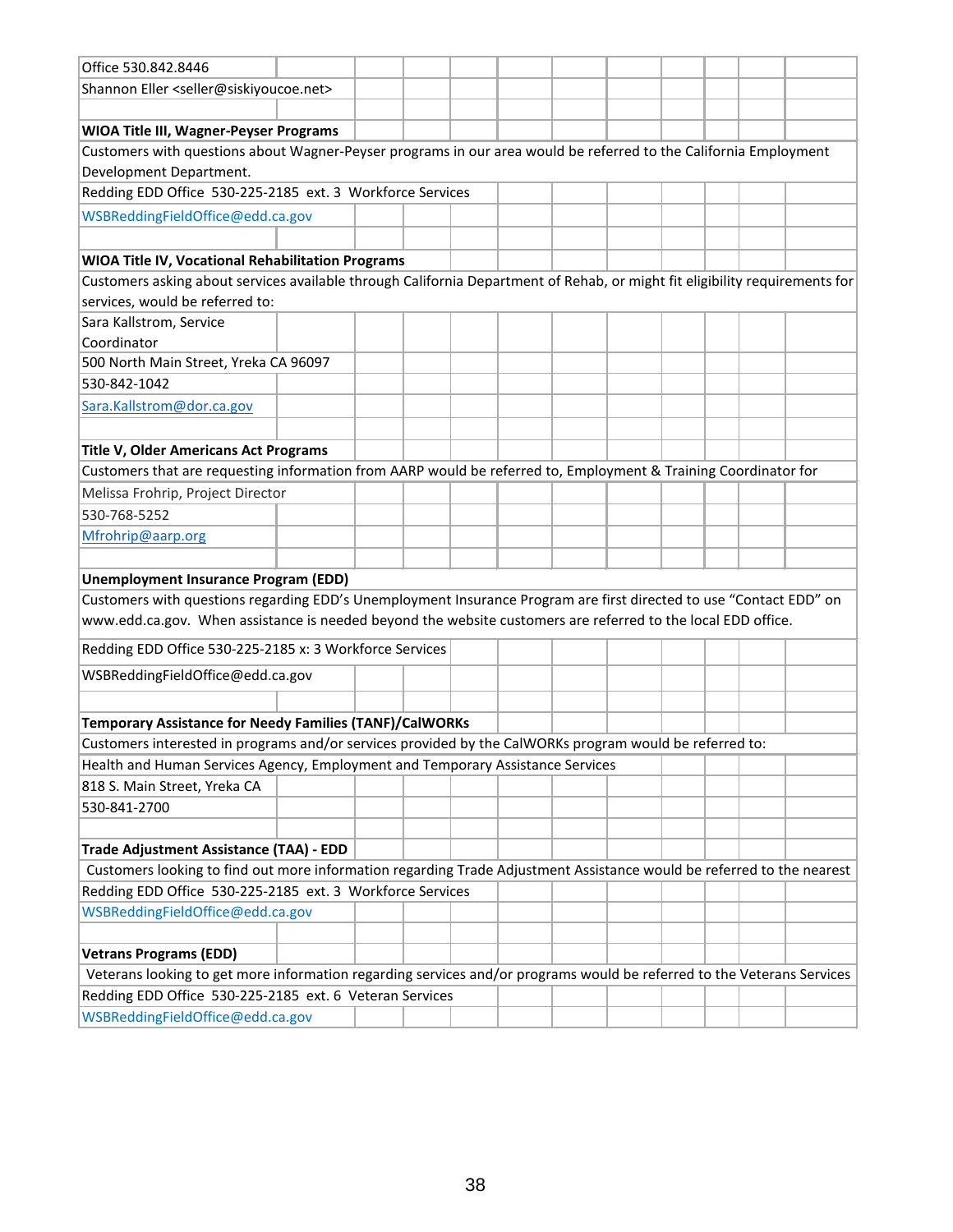|                                                                                                   |                                                                        |                                                               |                                                                               | J - Tehama County                                                 |                                                      |                                                                                                           |                                         |                                         |                                   |                              |                                                                                                                     |
|---------------------------------------------------------------------------------------------------|------------------------------------------------------------------------|---------------------------------------------------------------|-------------------------------------------------------------------------------|-------------------------------------------------------------------|------------------------------------------------------|-----------------------------------------------------------------------------------------------------------|-----------------------------------------|-----------------------------------------|-----------------------------------|------------------------------|---------------------------------------------------------------------------------------------------------------------|
|                                                                                                   | WIOA Title I, Adult/DW/Youth - Job<br>Training Center of Tehama County | <b>WIOA Title I Native American Programs</b><br>(Section 166) | Farmworker Programs (Section 167)<br><b>WIOA Title I Migrant and Seasonal</b> | Adult Education and<br>Literacy Programs<br><b>WIOA Title II,</b> | <b>WIOA Title III, Wagner-Peyser Programs</b><br>EDD | <b>WIOA Title IV, Vocational Rehabilitation</b><br>Programs - California Department of<br>Rehabilitiation | Title V Older Americans Programs - AARP | Trade Adjustment Assistance (TAA) - EDD | EDD<br><b>Veterans Programs -</b> | Unemployment Insurance - EDD | Department of Social Services/CalWORKs<br>Temporary Assistance for Needy Families<br>TANF)/CalWORKs - Tehama County |
| <b>Basic Career Services</b>                                                                      |                                                                        |                                                               |                                                                               | <b>Services</b>                                                   |                                                      |                                                                                                           |                                         |                                         |                                   |                              |                                                                                                                     |
| Program eligibility                                                                               | X                                                                      |                                                               |                                                                               | X                                                                 | X                                                    | X                                                                                                         |                                         | X                                       | X                                 | x                            | X                                                                                                                   |
| Outreach and intake and<br>orientation to services                                                | X                                                                      |                                                               |                                                                               | X                                                                 | X                                                    | X                                                                                                         |                                         | X                                       | X                                 | x                            | X                                                                                                                   |
| Initial assessment of skill levels                                                                | X                                                                      |                                                               |                                                                               | X                                                                 | Χ                                                    | X                                                                                                         |                                         |                                         | X                                 |                              | X                                                                                                                   |
| Job search and placement                                                                          | X                                                                      |                                                               |                                                                               | X                                                                 | X                                                    | X                                                                                                         |                                         |                                         | X                                 |                              | X                                                                                                                   |
| assistance<br>Labor Market employment                                                             | X                                                                      |                                                               |                                                                               |                                                                   | X                                                    | X                                                                                                         |                                         | X                                       | X                                 |                              | X                                                                                                                   |
| statistics<br><b>Supportive services</b>                                                          | $\pmb{\mathsf{X}}$                                                     |                                                               |                                                                               | $\pmb{\mathsf{X}}$                                                | Χ                                                    | Χ                                                                                                         |                                         | X                                       | X                                 |                              | X                                                                                                                   |
| information<br><b>Unemployment Insurance</b><br><b>Claim Filing Assistance and</b><br>Information | $\pmb{\mathsf{X}}$                                                     |                                                               |                                                                               |                                                                   | X                                                    | $\pmb{\mathsf{X}}$                                                                                        |                                         | X                                       | X                                 | X                            | X                                                                                                                   |
| Eligibility for programs of<br>financial aid assistance for<br>training and education<br>programs | Χ                                                                      |                                                               |                                                                               |                                                                   | X                                                    | Χ                                                                                                         |                                         | X                                       | X                                 |                              |                                                                                                                     |
| <b>Training vendor information</b>                                                                | X                                                                      |                                                               |                                                                               | X                                                                 | X                                                    | X                                                                                                         |                                         |                                         | X                                 |                              | $\mathsf{X}$                                                                                                        |
| Performance measure<br>information                                                                | X                                                                      |                                                               |                                                                               |                                                                   |                                                      | X                                                                                                         |                                         |                                         | X                                 |                              |                                                                                                                     |
| Referrals to other programs<br>and services                                                       | X                                                                      |                                                               |                                                                               | X                                                                 | X                                                    | X                                                                                                         |                                         |                                         | X                                 |                              | $\mathsf{X}$                                                                                                        |
| <b>Individualized Career Services</b>                                                             |                                                                        |                                                               |                                                                               |                                                                   |                                                      |                                                                                                           |                                         |                                         |                                   |                              |                                                                                                                     |
| Comprehensive assessment of<br>skill levels and service needs                                     | X                                                                      |                                                               |                                                                               |                                                                   |                                                      | X                                                                                                         |                                         |                                         | X                                 |                              | X                                                                                                                   |
| <b>Individual Employment Plan</b>                                                                 | $\mathsf{X}$                                                           |                                                               |                                                                               |                                                                   |                                                      | X                                                                                                         |                                         |                                         | X                                 |                              | X                                                                                                                   |
| <b>Group counseling</b>                                                                           | $\pmb{\mathsf{X}}$                                                     |                                                               |                                                                               |                                                                   |                                                      | X                                                                                                         |                                         |                                         | X                                 |                              | X                                                                                                                   |
| Individual counseling                                                                             | $\pmb{\mathsf{X}}$                                                     |                                                               |                                                                               | X                                                                 |                                                      | $\pmb{\mathsf{X}}$                                                                                        |                                         | X                                       | X                                 |                              | X                                                                                                                   |
| <b>Career Planning</b>                                                                            | X                                                                      |                                                               |                                                                               | X                                                                 |                                                      | X                                                                                                         |                                         |                                         | X                                 |                              | X                                                                                                                   |
| Short-term prevocational<br>services (i.e. communication,<br>interview skills, punctuality)       | X                                                                      |                                                               |                                                                               | Χ                                                                 |                                                      | X                                                                                                         |                                         |                                         | X                                 |                              | X                                                                                                                   |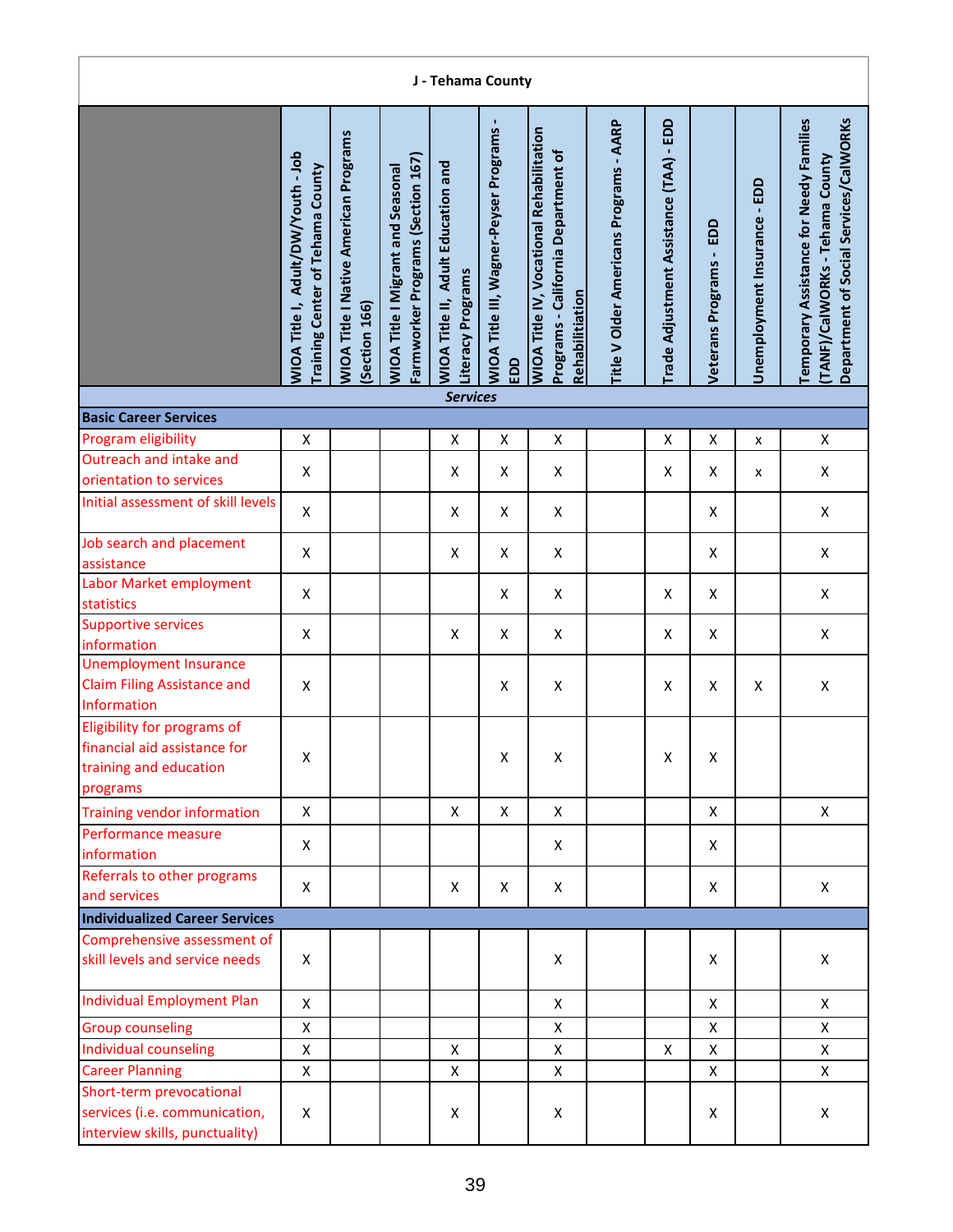| Internships and work<br>experience linked to careers | X                  |  |                    |   | X            |                    | X                  | X            |
|------------------------------------------------------|--------------------|--|--------------------|---|--------------|--------------------|--------------------|--------------|
|                                                      |                    |  |                    |   |              |                    |                    |              |
| <b>Workforce preparation</b><br>activities           | X                  |  | X                  |   | X            |                    | X                  | X            |
| <b>Financial literacy services</b>                   |                    |  |                    |   |              |                    |                    |              |
|                                                      | X                  |  |                    |   |              |                    |                    | X            |
| Out-of-Area job search                               |                    |  |                    |   |              |                    |                    |              |
| assistance and relocation                            | X                  |  |                    |   | X            |                    |                    | X            |
| assistance                                           |                    |  |                    |   |              |                    |                    |              |
| <b>English language acquisition</b>                  |                    |  |                    |   |              |                    |                    |              |
| and integrated education and                         |                    |  | X                  |   |              |                    |                    |              |
| training programs                                    |                    |  |                    |   |              |                    |                    |              |
| <b>Follow-up Services</b>                            |                    |  |                    |   |              |                    |                    |              |
| Counseling regarding the                             |                    |  |                    |   |              |                    |                    |              |
| workplace                                            | X                  |  | X                  |   | X            |                    |                    |              |
| Referral to community                                |                    |  |                    |   |              |                    |                    |              |
| resources necessary to retain                        | X                  |  | X                  |   | X            |                    | X                  | X            |
| employment                                           |                    |  |                    |   |              |                    |                    |              |
|                                                      |                    |  |                    |   |              |                    |                    |              |
| Provision of supportive                              | X                  |  | X                  |   | X            |                    |                    | X            |
| services                                             |                    |  |                    |   |              |                    |                    |              |
| Career development/further                           | X                  |  | X                  |   | X            |                    |                    |              |
| education planning                                   |                    |  |                    |   |              |                    |                    |              |
| Assistance securing a better                         |                    |  |                    |   |              |                    |                    |              |
| paying job                                           | X                  |  |                    |   | X            |                    |                    |              |
| <b>Training Services</b>                             |                    |  |                    |   |              |                    |                    |              |
| <b>Occupation Skills Training</b>                    |                    |  |                    |   |              |                    |                    |              |
| (Classroom based)                                    | X                  |  |                    |   | X            | X                  | X                  | X            |
| On-the-Job Training (OJT)                            |                    |  |                    |   |              |                    |                    |              |
|                                                      | X                  |  |                    |   | X            |                    | X                  |              |
| <b>Incumbent Worker Training</b>                     | $\pmb{\mathsf{X}}$ |  |                    |   | X            |                    |                    | X            |
| Programs that provide                                |                    |  |                    |   |              |                    |                    |              |
| workplace training with                              | X                  |  | X                  |   | X            |                    | X                  | X            |
| related instruction                                  |                    |  |                    |   |              |                    |                    |              |
| Training programs operated by                        |                    |  |                    |   |              |                    |                    |              |
| the private sector                                   | $\pmb{\mathsf{X}}$ |  |                    |   | X            | $\pmb{\mathsf{X}}$ | $\pmb{\mathsf{X}}$ | X            |
| Skill upgrading and retraining                       | $\pmb{\mathsf{X}}$ |  |                    |   | X            |                    |                    | X            |
| <b>Entrepreneurial Training</b>                      | $\pmb{\mathsf{X}}$ |  |                    |   | X            |                    |                    | X            |
| <b>Transitional Jobs</b>                             | X                  |  |                    |   | X            |                    |                    |              |
| Job readiness training                               | $\pmb{\mathsf{X}}$ |  |                    |   | $\mathsf{X}$ |                    | $\pmb{\times}$     | $\mathsf{x}$ |
| Adult education and literacy                         |                    |  | $\pmb{\mathsf{X}}$ |   |              |                    |                    |              |
| activities                                           |                    |  | X                  |   | X            |                    | X                  |              |
|                                                      |                    |  |                    |   |              |                    |                    |              |
| <b>High School diploma/GED</b>                       | X                  |  | X                  |   | $\mathsf{X}$ |                    |                    |              |
| services                                             |                    |  |                    |   |              |                    |                    |              |
| <b>Employer customized training</b>                  | X                  |  |                    |   |              |                    |                    |              |
| <b>Business Services</b>                             |                    |  |                    |   |              |                    |                    |              |
| Labor market information                             | X                  |  |                    |   |              |                    |                    |              |
| <b>Wage &amp; Benefit information</b>                |                    |  |                    |   |              |                    |                    |              |
|                                                      | X                  |  |                    |   |              |                    |                    |              |
| Local labor pool information                         | X                  |  |                    |   |              |                    |                    |              |
| <b>Job/Career Fairs</b>                              | X                  |  |                    | X |              |                    |                    | X            |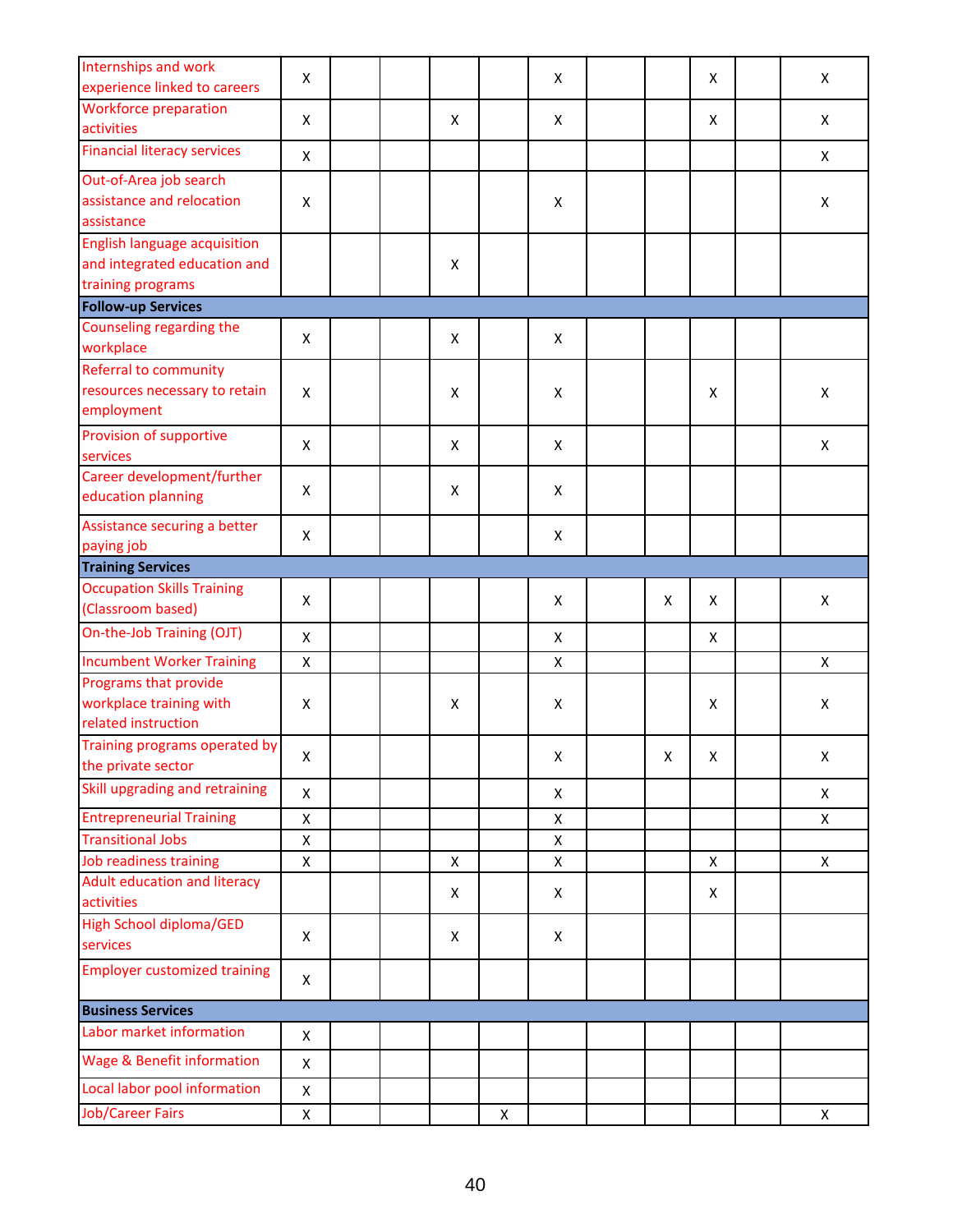| Internet talent search and job<br>postings                                                                                                                                  | X |  | Χ                       |   |   |  |  |   |
|-----------------------------------------------------------------------------------------------------------------------------------------------------------------------------|---|--|-------------------------|---|---|--|--|---|
|                                                                                                                                                                             |   |  |                         |   |   |  |  |   |
| Employee recruitment and/or<br>screening assistance                                                                                                                         | x |  |                         |   |   |  |  |   |
| <b>Financial assistance for</b>                                                                                                                                             |   |  |                         |   |   |  |  |   |
| employee training                                                                                                                                                           | X |  |                         |   |   |  |  |   |
| <b>Employee assessment/testing</b>                                                                                                                                          | X |  |                         |   |   |  |  |   |
| services                                                                                                                                                                    |   |  |                         |   |   |  |  |   |
| <b>Tax credit information</b>                                                                                                                                               | Χ |  |                         | X |   |  |  | Х |
| <b>Employer workshops and</b>                                                                                                                                               | X |  |                         | X |   |  |  |   |
| seminars                                                                                                                                                                    |   |  |                         |   |   |  |  |   |
| <b>Outplacement assistance</b>                                                                                                                                              | X |  |                         |   |   |  |  |   |
| <b>Small Business Admin.</b>                                                                                                                                                | X |  |                         |   |   |  |  |   |
| information                                                                                                                                                                 |   |  |                         |   |   |  |  |   |
| <b>Human Resource information</b>                                                                                                                                           | X |  |                         |   |   |  |  |   |
| <b>Rapid Response/Layoff</b>                                                                                                                                                |   |  |                         |   |   |  |  |   |
| <b>Aversion services</b>                                                                                                                                                    | x |  |                         | X |   |  |  |   |
| Job description assistance                                                                                                                                                  | X |  |                         |   |   |  |  |   |
| Referral assistance to                                                                                                                                                      | Χ |  | Χ                       | X | X |  |  | Х |
| partnering agency                                                                                                                                                           |   |  |                         |   |   |  |  |   |
|                                                                                                                                                                             |   |  | <b>Referral Process</b> |   |   |  |  |   |
| contact and referral by a variety of methods, including client initiated, self-directed referrals, internet based referral, hard<br>copy, telephone and in-person referral. |   |  |                         |   |   |  |  |   |
|                                                                                                                                                                             |   |  |                         |   |   |  |  |   |
| WIOA Title I, Adult, Dislocated Worker and Youth Programs                                                                                                                   |   |  |                         |   |   |  |  |   |
| Customers interested in obtaining more information regarding services provided by Job Training Center of Tehama County,<br>would be referred to:                            |   |  |                         |   |   |  |  |   |
| Christi Goni                                                                                                                                                                |   |  |                         |   |   |  |  |   |
| 718 Main Street, Red Bluff, CA 96080                                                                                                                                        |   |  |                         |   |   |  |  |   |
| 530-529-7000, ext. 114                                                                                                                                                      |   |  |                         |   |   |  |  |   |
| cgoni@jobtrainingcenter.org                                                                                                                                                 |   |  |                         |   |   |  |  |   |
|                                                                                                                                                                             |   |  |                         |   |   |  |  |   |
| <b>WIOA Title I Native American Programs (Section 166)</b>                                                                                                                  |   |  |                         |   |   |  |  |   |
|                                                                                                                                                                             |   |  |                         |   |   |  |  |   |
| The local office has asked that all referrals are made through the Sacramento office.                                                                                       |   |  |                         |   |   |  |  |   |
| California Indian Manpower Consortium, Inc.                                                                                                                                 |   |  |                         |   |   |  |  |   |
| Linda LaFountain                                                                                                                                                            |   |  |                         |   |   |  |  |   |
| Field Office Supervisor                                                                                                                                                     |   |  |                         |   |   |  |  |   |
| 738 North Market Blvd.                                                                                                                                                      |   |  |                         |   |   |  |  |   |
| Sacramento, CA 95834                                                                                                                                                        |   |  |                         |   |   |  |  |   |
|                                                                                                                                                                             |   |  |                         |   |   |  |  |   |
| WIOA Title II, Adult Education and Literacy Programs                                                                                                                        |   |  |                         |   |   |  |  |   |
| Customers with questions about adult education and/or literacy programs would be referred to:                                                                               |   |  |                         |   |   |  |  |   |
| <b>Corning Union High School - Corning Adult School</b>                                                                                                                     |   |  |                         |   |   |  |  |   |
| Maria Tena - Administrative Assistant                                                                                                                                       |   |  |                         |   |   |  |  |   |
| 250 East Fig Lane, Corning, CA 96021                                                                                                                                        |   |  |                         |   |   |  |  |   |
| 530-824-7414<br>mtena@corninghs.org                                                                                                                                         |   |  |                         |   |   |  |  |   |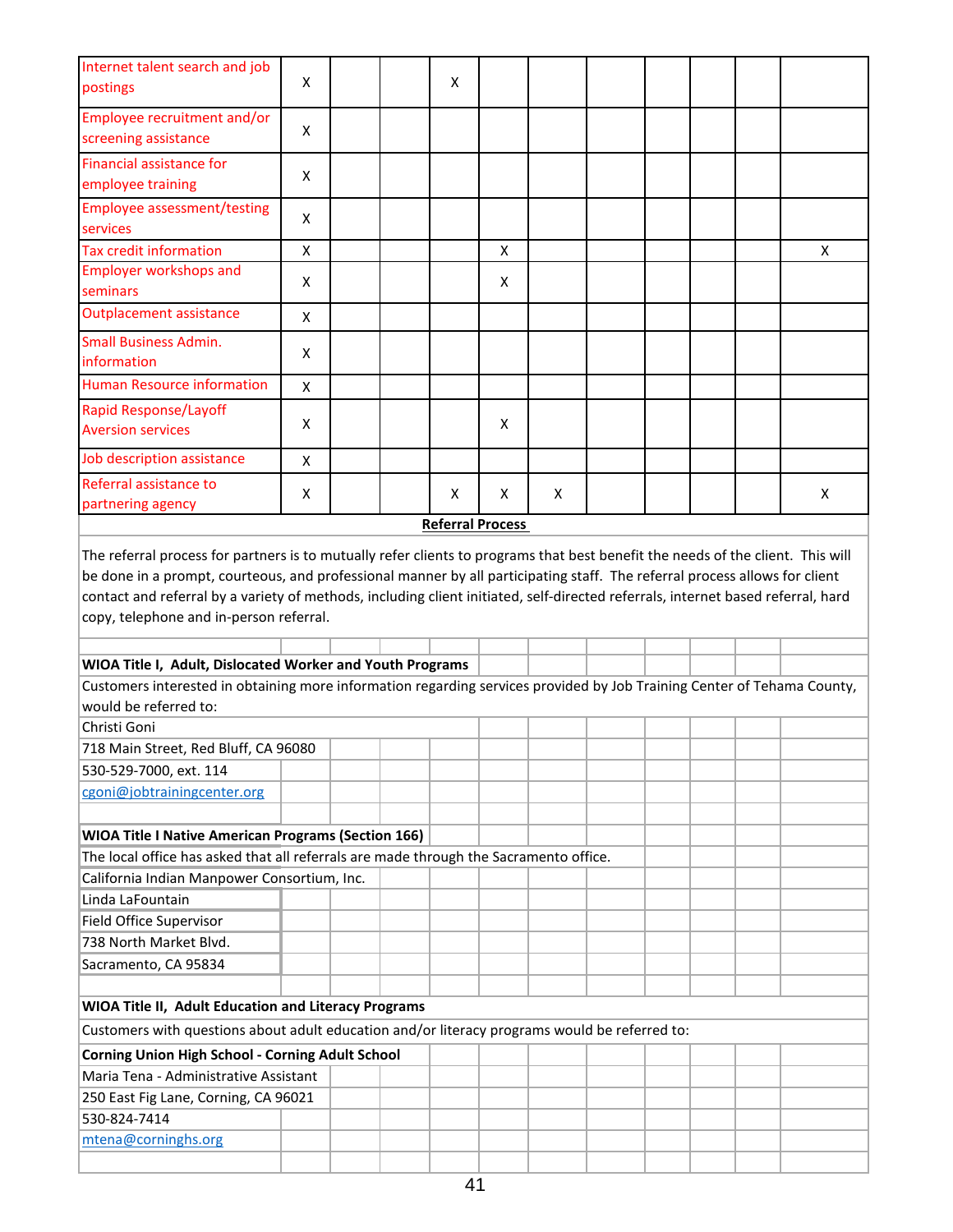| <b>Tehama County Department of Education</b>                                                                                |  |  |  |  |  |  |
|-----------------------------------------------------------------------------------------------------------------------------|--|--|--|--|--|--|
| Tehama eLearning Academy (TeLA)                                                                                             |  |  |  |  |  |  |
| David Span - Adult Education Teacher                                                                                        |  |  |  |  |  |  |
| 724 Main Street, Red Bluff, CA 96080                                                                                        |  |  |  |  |  |  |
| 530-527-7055                                                                                                                |  |  |  |  |  |  |
| dspan@telacademy.org                                                                                                        |  |  |  |  |  |  |
|                                                                                                                             |  |  |  |  |  |  |
| <b>WIOA Title III, Wagner-Peyser Programs</b>                                                                               |  |  |  |  |  |  |
| Customers with questions about Wagner-Peyser programs in our area would be referred to the California Employment            |  |  |  |  |  |  |
| Development Department.                                                                                                     |  |  |  |  |  |  |
| Redding EDD Office 530-225-2185 ext. 3 Workforce Services                                                                   |  |  |  |  |  |  |
| WSBReddingFieldOffice@edd.ca.gov                                                                                            |  |  |  |  |  |  |
|                                                                                                                             |  |  |  |  |  |  |
| WIOA Title IV, Vocational Rehabilitation Programs                                                                           |  |  |  |  |  |  |
| Customers asking about services available through California Department of Rehab, or might fit eligibility requirements for |  |  |  |  |  |  |
| services, would be referred to:                                                                                             |  |  |  |  |  |  |
| Runi Mackinnon, Office Technician                                                                                           |  |  |  |  |  |  |
| 705 Pine Street, Red Bluff, CA 96080                                                                                        |  |  |  |  |  |  |
| 530-529-4270                                                                                                                |  |  |  |  |  |  |
| Rungnapha.MacKinnon@dor.ca.gov                                                                                              |  |  |  |  |  |  |
|                                                                                                                             |  |  |  |  |  |  |
| <b>Unemployment Insurance Program (EDD)</b>                                                                                 |  |  |  |  |  |  |
| Customers with questions regarding EDD's Unemployment Insurance Program are first directed to use "Contact EDD" on          |  |  |  |  |  |  |
| www.edd.ca.gov. When assistance is needed beyond the website customers are referred to the local EDD office.                |  |  |  |  |  |  |
| Redding EDD Office 530-225-2185 ext. 3 Workforce Services                                                                   |  |  |  |  |  |  |
| WSBReddingFieldOffice@edd.ca.gov                                                                                            |  |  |  |  |  |  |
|                                                                                                                             |  |  |  |  |  |  |
| <b>Temporary Assistance for Needy Families (TANF)/CalWORKs</b>                                                              |  |  |  |  |  |  |
| Customers interested in programs and/or services provided by the CalWORKs department would be referred to:                  |  |  |  |  |  |  |
| Lisa Matheson - Employment and Training Worker Supervisor                                                                   |  |  |  |  |  |  |
| 310 S. Main Street, Red Bluff, CA 96080                                                                                     |  |  |  |  |  |  |
| 503-528-4016                                                                                                                |  |  |  |  |  |  |
| <u>Imatheson@tcdss.org</u>                                                                                                  |  |  |  |  |  |  |
|                                                                                                                             |  |  |  |  |  |  |
| <b>Trade Adjustment Assistance (TAA)</b>                                                                                    |  |  |  |  |  |  |
| Customers looking to find out more information regarding Trade Adjustment Assistance would be referred to the nearest       |  |  |  |  |  |  |
| Redding EDD Office 530-225-2185 ext. 3 Workforce Services                                                                   |  |  |  |  |  |  |
| WSBReddingFieldOffice@edd.ca.gov                                                                                            |  |  |  |  |  |  |
|                                                                                                                             |  |  |  |  |  |  |
| <b>Vetrans Programs (EDD)</b>                                                                                               |  |  |  |  |  |  |
| Veterans looking to get more information regarding services and/or programs would be referred to the Veterans Services      |  |  |  |  |  |  |
| Redding EDD Office 530-225-2185 ext. 6 Veteran Services                                                                     |  |  |  |  |  |  |
| WSBReddingFieldOffice@edd.ca.gov                                                                                            |  |  |  |  |  |  |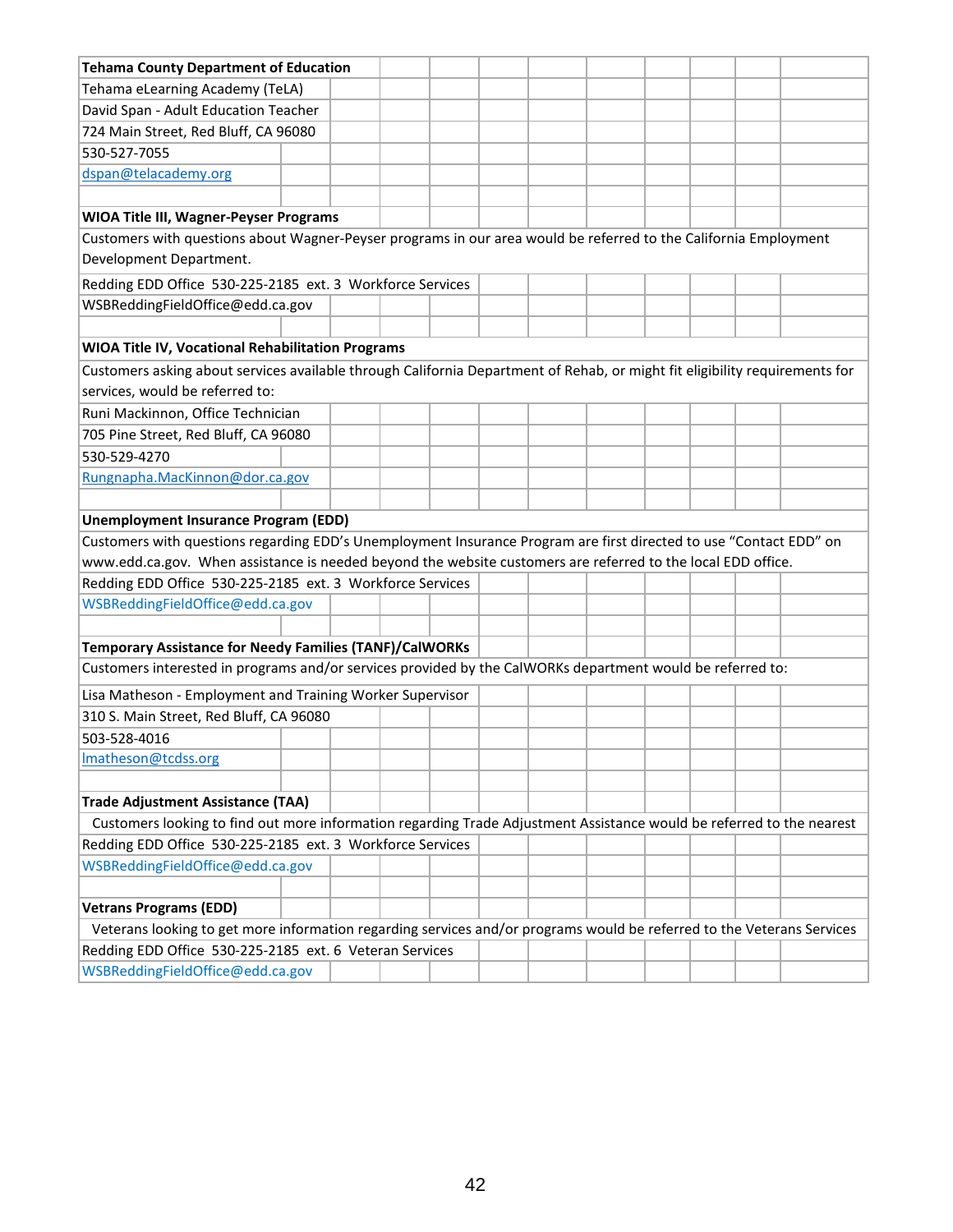| <b>K-Trinty County</b>                                                                         |                                                                 |                                                              |                                                                               |                                                                |                                              |                                                            |                                                      |                                         |                                  |                              |                                                                                                     |  |  |
|------------------------------------------------------------------------------------------------|-----------------------------------------------------------------|--------------------------------------------------------------|-------------------------------------------------------------------------------|----------------------------------------------------------------|----------------------------------------------|------------------------------------------------------------|------------------------------------------------------|-----------------------------------------|----------------------------------|------------------------------|-----------------------------------------------------------------------------------------------------|--|--|
|                                                                                                | WIOA Title I, Adult/DW/Youth - SMART<br><b>Workforce Center</b> | <b>WIOA Title I Native American Programs</b><br>Section 166) | Farmworker Programs (Section 167)<br><b>WIOA Title I Migrant and Seasonal</b> | <b>WIOA Title II, Adult Education and</b><br>Literacy Programs | <b>WIOA Title III Wagner-Peyser Programs</b> | <b>WIOA Title IV Vocational Rehabilitation</b><br>Programs | Title V, Older Americans Act Programs<br><b>AARP</b> | Trade Adjustment Assistance (TAA) - EDD | EDD<br><b>Veterans Programs-</b> | Unemployment Insurance - EDD | (TANF)/CalWORKs-Department of Health<br>Temporary Assistance for Needy Families<br>& Human Services |  |  |
|                                                                                                |                                                                 |                                                              |                                                                               | <b>Services</b>                                                |                                              |                                                            |                                                      |                                         |                                  |                              |                                                                                                     |  |  |
| <b>Basic Career Services</b>                                                                   |                                                                 |                                                              |                                                                               |                                                                |                                              |                                                            |                                                      |                                         |                                  |                              |                                                                                                     |  |  |
| Program eligibility                                                                            | $\pmb{\mathsf{X}}$                                              |                                                              |                                                                               |                                                                | $\pmb{\mathsf{X}}$                           |                                                            | Χ                                                    | X                                       | $\pmb{\mathsf{X}}$               | Χ                            | $\pmb{\mathsf{X}}$                                                                                  |  |  |
| Outreach and intake and<br>orientation to services                                             | X                                                               |                                                              |                                                                               |                                                                | X                                            |                                                            | X                                                    | X                                       | X                                | X                            | X                                                                                                   |  |  |
| Initial assessment of skill levels                                                             | X                                                               |                                                              |                                                                               |                                                                | $\pmb{\mathsf{X}}$                           |                                                            | X                                                    |                                         | X                                |                              | X                                                                                                   |  |  |
| Job search and placement                                                                       |                                                                 |                                                              |                                                                               |                                                                |                                              |                                                            |                                                      |                                         |                                  |                              |                                                                                                     |  |  |
| assistance                                                                                     | X                                                               |                                                              |                                                                               |                                                                | X                                            |                                                            | X                                                    |                                         | X                                |                              | X                                                                                                   |  |  |
| Labor Market employment<br>statistics                                                          | X                                                               |                                                              |                                                                               |                                                                | X                                            |                                                            |                                                      | X                                       | X                                |                              | $\pmb{\mathsf{X}}$                                                                                  |  |  |
| <b>Supportive services information</b>                                                         | X                                                               |                                                              |                                                                               |                                                                | X                                            |                                                            | Χ                                                    | X                                       | X                                |                              | X                                                                                                   |  |  |
|                                                                                                |                                                                 |                                                              |                                                                               |                                                                |                                              |                                                            |                                                      |                                         |                                  |                              |                                                                                                     |  |  |
| <b>Unemployment Insurance Claim</b><br><b>Filing Assistance and Information</b>                | X                                                               |                                                              |                                                                               |                                                                | X                                            |                                                            |                                                      | X                                       | X                                | X                            |                                                                                                     |  |  |
| Eligibility for programs of<br>financial aid assistance for<br>training and education programs | X                                                               |                                                              |                                                                               | X                                                              | X                                            |                                                            |                                                      | X                                       | X                                |                              | $\pmb{\mathsf{X}}$                                                                                  |  |  |
| <b>Training vendor information</b>                                                             | X                                                               |                                                              |                                                                               |                                                                | X                                            |                                                            |                                                      |                                         |                                  |                              |                                                                                                     |  |  |
| Performance measure                                                                            | X                                                               |                                                              |                                                                               |                                                                |                                              |                                                            | X                                                    |                                         |                                  |                              |                                                                                                     |  |  |
| information<br>Referrals to other programs and                                                 |                                                                 |                                                              |                                                                               |                                                                |                                              |                                                            |                                                      |                                         |                                  |                              |                                                                                                     |  |  |
| services                                                                                       | X                                                               |                                                              |                                                                               | X                                                              | X                                            |                                                            | X                                                    |                                         | X                                |                              | X                                                                                                   |  |  |
| <b>Individualized Career Services</b>                                                          |                                                                 |                                                              |                                                                               |                                                                |                                              |                                                            |                                                      |                                         |                                  |                              |                                                                                                     |  |  |
| Comprehensive assessment of                                                                    | X                                                               |                                                              |                                                                               |                                                                |                                              |                                                            | X                                                    |                                         |                                  |                              | X                                                                                                   |  |  |
| skill levels and service needs                                                                 |                                                                 |                                                              |                                                                               |                                                                |                                              |                                                            |                                                      |                                         |                                  |                              |                                                                                                     |  |  |
| <b>Individual Employment Plan</b>                                                              | X                                                               |                                                              |                                                                               |                                                                |                                              |                                                            | X                                                    |                                         | X                                |                              | $\mathsf{X}$                                                                                        |  |  |
| <b>Group counseling</b>                                                                        | X                                                               |                                                              |                                                                               |                                                                |                                              |                                                            | X                                                    |                                         | X                                |                              | X                                                                                                   |  |  |
| Individual counseling                                                                          | X                                                               |                                                              |                                                                               | X                                                              |                                              |                                                            | X                                                    | X                                       | X                                |                              | $\mathsf{X}$                                                                                        |  |  |
| <b>Career Planning</b>                                                                         | X                                                               |                                                              |                                                                               | X                                                              |                                              |                                                            |                                                      |                                         | X                                |                              | X                                                                                                   |  |  |
| Short-term prevocational<br>services (i.e. communication,<br>interview skills, punctuality)    | X                                                               |                                                              |                                                                               |                                                                |                                              |                                                            | X                                                    |                                         | X                                |                              | X                                                                                                   |  |  |
| Internships and work experience<br>linked to careers                                           | X                                                               |                                                              |                                                                               |                                                                |                                              |                                                            | X                                                    |                                         |                                  |                              | X                                                                                                   |  |  |

Г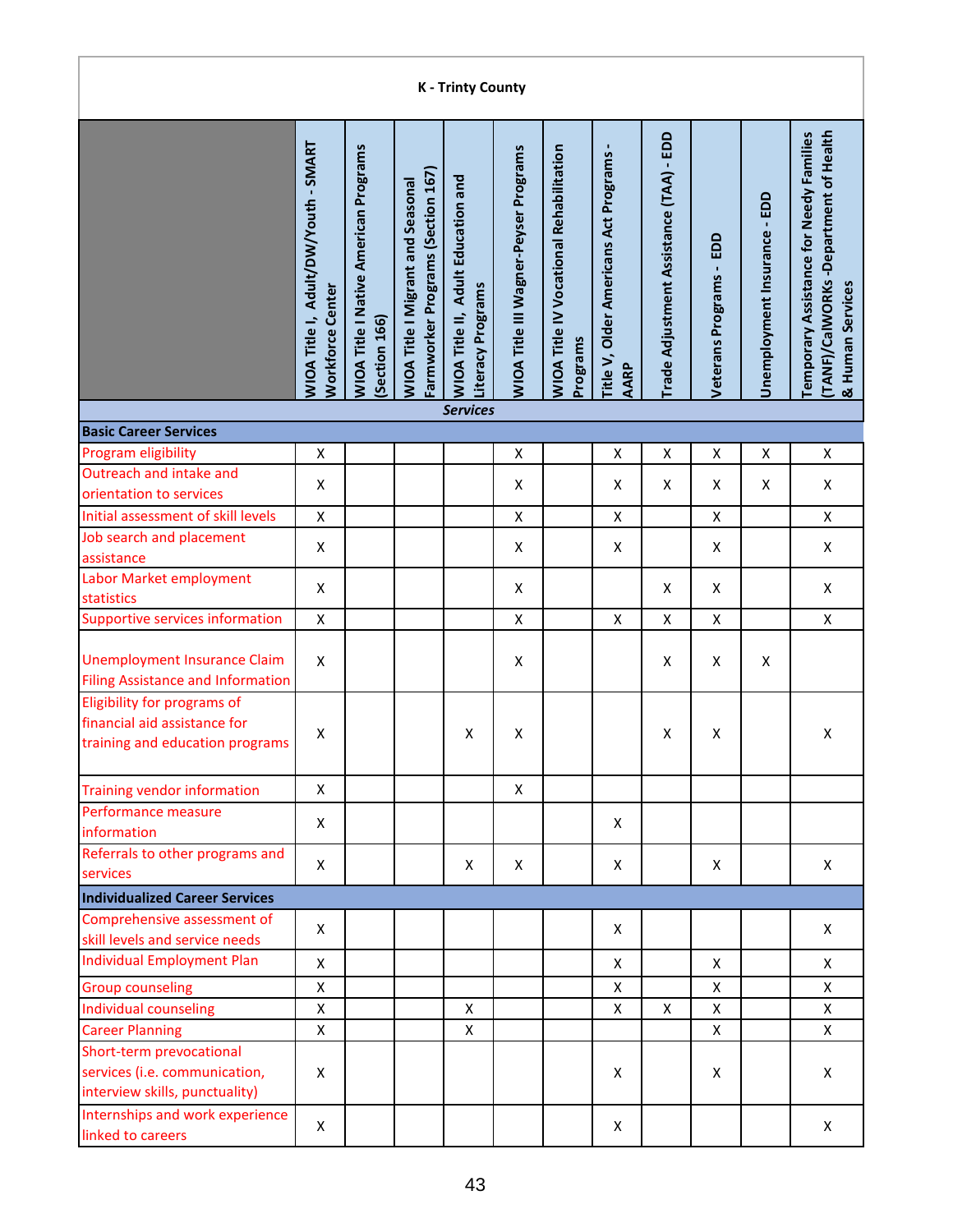| Workforce preparation activities                                                  | X |  |   |   | X |   | X | Χ |
|-----------------------------------------------------------------------------------|---|--|---|---|---|---|---|---|
| <b>Financial literacy services</b>                                                | X |  |   |   |   |   |   | X |
| Out-of-Area job search assistance<br>and relocation assistance                    | X |  |   |   |   |   |   | X |
| English language acquisition and<br>integrated education and<br>training programs | X |  | X |   |   |   |   |   |
| <b>Follow-up Services</b>                                                         |   |  |   |   |   |   |   |   |
| Counseling regarding the<br>workplace                                             | X |  |   |   | X |   |   | X |
| Referral to community resources<br>necessary to retain employment                 | X |  |   |   | X |   |   | X |
| Provision of supportive services                                                  | X |  |   |   |   |   |   |   |
| Career development/further<br>education planning                                  | X |  |   |   |   |   |   |   |
| Assistance securing a better<br>paying job                                        | X |  |   |   |   |   |   | X |
| <b>Training Services</b>                                                          |   |  |   |   |   |   |   |   |
| <b>Occupation Skills Training</b>                                                 | X |  | X |   |   | X | X |   |
| (Classroom based)                                                                 |   |  |   |   |   |   |   |   |
| On-the-Job Training (OJT)                                                         | X |  |   |   | X |   | X | X |
| <b>Incumbent Worker Training</b>                                                  | X |  |   |   |   |   |   |   |
| Programs that provide workplace<br>training with related instruction              | X |  | X |   |   |   | X | X |
| Training programs operated by<br>the private sector                               | X |  |   |   | X | X | X |   |
| Skill upgrading and retraining                                                    | X |  | X |   |   |   |   | X |
| <b>Entrepreneurial Training</b>                                                   | X |  |   |   |   |   |   | X |
| <b>Transitional Jobs</b>                                                          | X |  |   |   |   |   |   |   |
| Job readiness training                                                            | X |  | X |   | X |   | X | X |
| <b>Adult education and literacy</b><br>activities                                 | X |  | X |   |   |   | X |   |
| <b>High School diploma/GED</b><br>services                                        | X |  |   |   |   |   |   |   |
| <b>Employer customized training</b>                                               | X |  |   |   |   |   |   |   |
| <b>Business Services</b>                                                          |   |  |   |   |   |   |   |   |
| Labor market information                                                          | X |  |   | X |   |   |   |   |
| <b>Wage &amp; Benefit information</b>                                             | X |  |   |   |   |   |   |   |
| Local labor pool information                                                      | X |  |   |   |   |   |   |   |
| <b>Job/Career Fairs</b>                                                           | X |  |   | X | X |   |   |   |
| Internet talent search and job<br>postings                                        | X |  |   |   |   |   |   |   |
| Employee recruitment and/or<br>screening assistance                               | X |  |   |   |   |   |   | X |
| Financial assistance for employee<br>training                                     | X |  |   |   |   |   |   |   |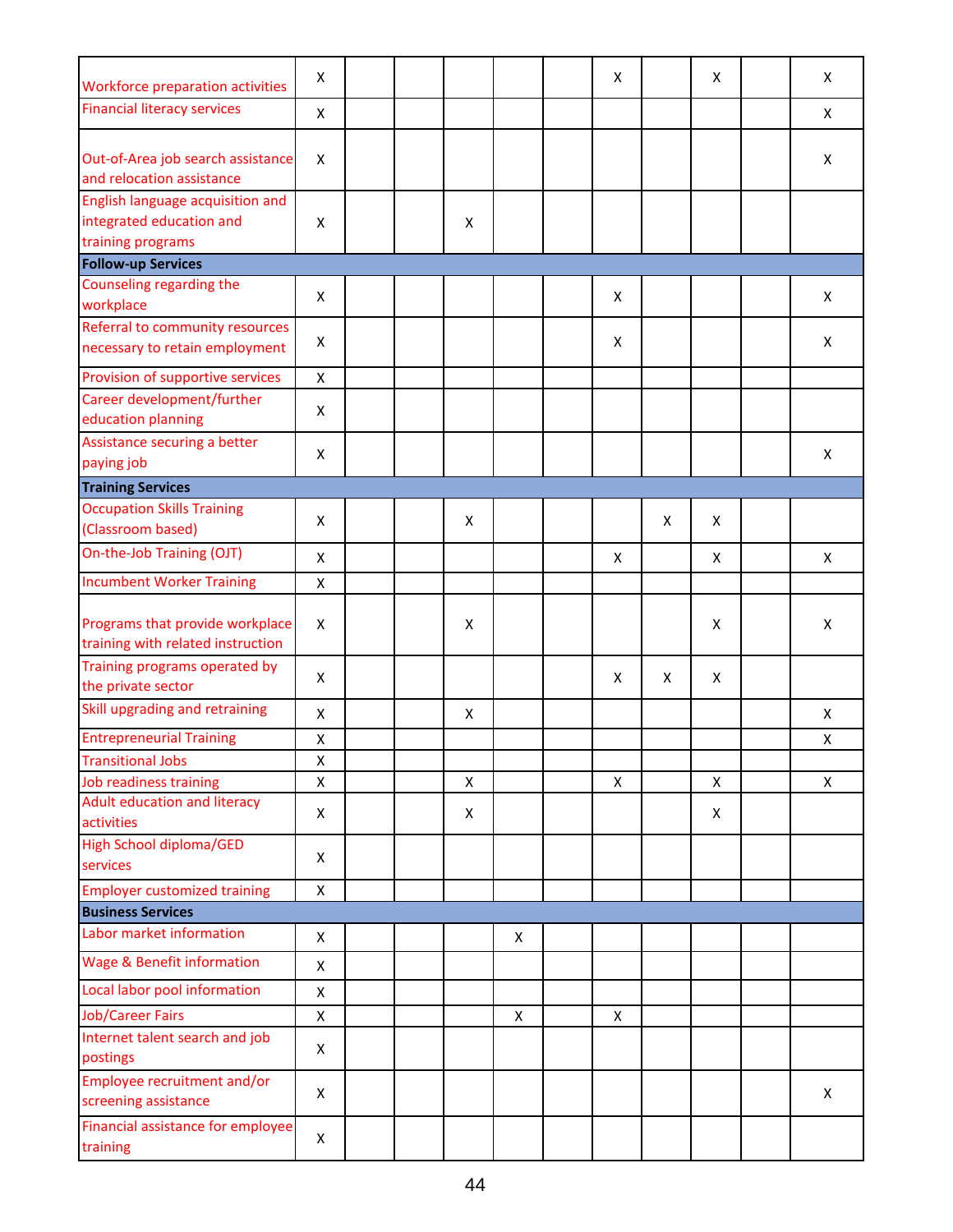| <b>Employee assessment/testing</b>                                                                                   | X |  |                        |   |   |  |   |
|----------------------------------------------------------------------------------------------------------------------|---|--|------------------------|---|---|--|---|
| services                                                                                                             |   |  |                        |   |   |  |   |
| <b>Tax credit information</b>                                                                                        | X |  |                        |   |   |  |   |
| <b>Employer workshops and</b><br>seminars                                                                            | X |  |                        |   |   |  |   |
| <b>Outplacement assistance</b>                                                                                       | X |  |                        |   |   |  |   |
| <b>Small Business Admin.</b>                                                                                         |   |  |                        |   |   |  |   |
| information                                                                                                          | X |  |                        |   |   |  |   |
| <b>Human Resource information</b>                                                                                    | X |  |                        |   |   |  |   |
| <b>Rapid Response/Layoff Aversion</b>                                                                                |   |  |                        |   |   |  |   |
| services                                                                                                             | X |  |                        | X |   |  |   |
| Job description assistance                                                                                           | X |  |                        |   |   |  |   |
| Referal assistance to partnering                                                                                     | X |  | X                      |   | X |  | X |
| agency                                                                                                               |   |  |                        |   |   |  |   |
|                                                                                                                      |   |  |                        |   |   |  |   |
|                                                                                                                      |   |  | <b>Referal Process</b> |   |   |  |   |
| Referrals to partner agencies will be made through phone calls, instant messaging systems, or on-site introductions. |   |  |                        |   |   |  |   |
|                                                                                                                      |   |  |                        |   |   |  |   |
| WIOA Title I Adult, Dislocated Worker, and Youth Programs                                                            |   |  |                        |   |   |  |   |
| The Smart Workforce Center                                                                                           |   |  |                        |   |   |  |   |
| Heidi Miller                                                                                                         |   |  |                        |   |   |  |   |
| <b>Community Workforce Specialist</b>                                                                                |   |  |                        |   |   |  |   |
| 790 Main Street, Suite 618, Weaverville, CA 96093                                                                    |   |  |                        |   |   |  |   |
| Office 530-245-1599                                                                                                  |   |  |                        |   |   |  |   |
| mheidi@thesmartcenter.biz                                                                                            |   |  |                        |   |   |  |   |
|                                                                                                                      |   |  |                        |   |   |  |   |
| <b>Programs - Section 166</b>                                                                                        |   |  |                        |   |   |  |   |
| Customers that might fit                                                                                             |   |  |                        |   |   |  |   |
| 888 4th Street, Cresent City, CA 95531<br>707-464-3512                                                               |   |  |                        |   |   |  |   |
| brenda@ncidc.org                                                                                                     |   |  |                        |   |   |  |   |
|                                                                                                                      |   |  |                        |   |   |  |   |
| WIOA Title II, Adult Education and Literacy Programs                                                                 |   |  |                        |   |   |  |   |
| Customers with questions about adult education and/or literacy programs would be referred to:                        |   |  |                        |   |   |  |   |
| <b>Shasta College</b>                                                                                                |   |  |                        |   |   |  |   |
| Gateway to College Program                                                                                           |   |  |                        |   |   |  |   |
| Nancy Berkey                                                                                                         |   |  |                        |   |   |  |   |
| 30 Arbuckle Ct., Weaverville, CA 96093                                                                               |   |  |                        |   |   |  |   |
| Office 530-223-2231                                                                                                  |   |  |                        |   |   |  |   |
| trinity@shastacollege.edu                                                                                            |   |  |                        |   |   |  |   |
|                                                                                                                      |   |  |                        |   |   |  |   |
| <b>Trinity County Office of Education</b>                                                                            |   |  |                        |   |   |  |   |
| Peggy Linn                                                                                                           |   |  |                        |   |   |  |   |
| 201 Memorial Dr., P.O. Box 1256, Weaverville, CA 96093                                                               |   |  |                        |   |   |  |   |
| Office 530-623-2861                                                                                                  |   |  |                        |   |   |  |   |
|                                                                                                                      |   |  |                        |   |   |  |   |
| <b>WIOA Title III, Wagner-Peyser Programs</b>                                                                        |   |  |                        |   |   |  |   |
| Customers with questions about Wagner-Peyser programs in our area would be referred to the California Employment     |   |  |                        |   |   |  |   |
| Development Department.                                                                                              |   |  |                        |   |   |  |   |
| Redding EDD Office 530-225-2185 ext. 3 Workforce Services                                                            |   |  |                        |   |   |  |   |
| WSBReddingFieldOffice@edd.ca.gov                                                                                     |   |  |                        |   |   |  |   |